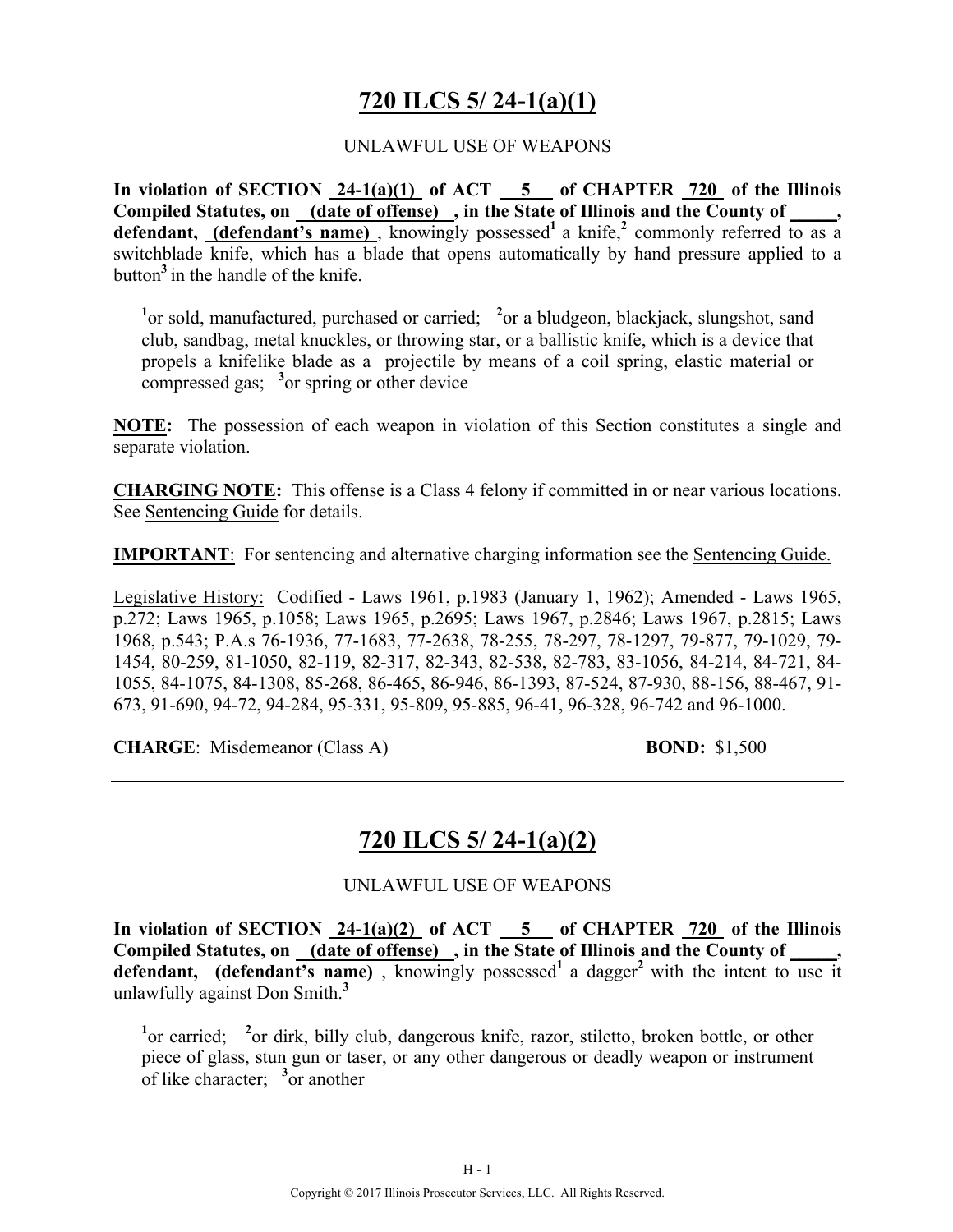**NOTE:** The possession of each weapon in violation of this Section constitutes a single and separate violation.

**CHARGING NOTE:** This offense is a Class 4 felony if committed in or near various locations. See Sentencing Guide for details.

**IMPORTANT**: For sentencing and alternative charging information see the Sentencing Guide.

**CHARGE**: Misdemeanor (Class A) **BOND:** \$1,500

# **720 ILCS 5/ 24-1(a)(3)**

### UNLAWFUL USE OF WEAPONS

**In violation of SECTION 24-1(a)(3) of ACT 5 of CHAPTER 720 of the Illinois Compiled Statutes, on (date of offense) , in the State of Illinois and the County of \_\_\_\_\_, defendant, (defendant's name)** , a person under 18 years of age, knowingly carried on or about his person<sup>1</sup> a tear gas gun projector.<sup>2</sup>

<sup>1</sup> or in any vehicle; <sup>2</sup> or tear gas bomb or any object containing a noxious liquid or instrument of like character

**NOTE:** A person 18 years of age or older who carries an object containing a non-lethal noxious liquid gas or substance designed solely for personal defense is exempt from coverage under this section.

**NOTE:** The possession of each weapon in violation of this Section constitutes a single and separate violation.

**CHARGING NOTE:** This offense is a Class 4 felony if committed in or near various locations. See Sentencing Guide for details.

**IMPORTANT**: For sentencing and alternative charging information see the Sentencing Guide.

**CHARGE**: Misdemeanor (Class A) **BOND:** \$1,500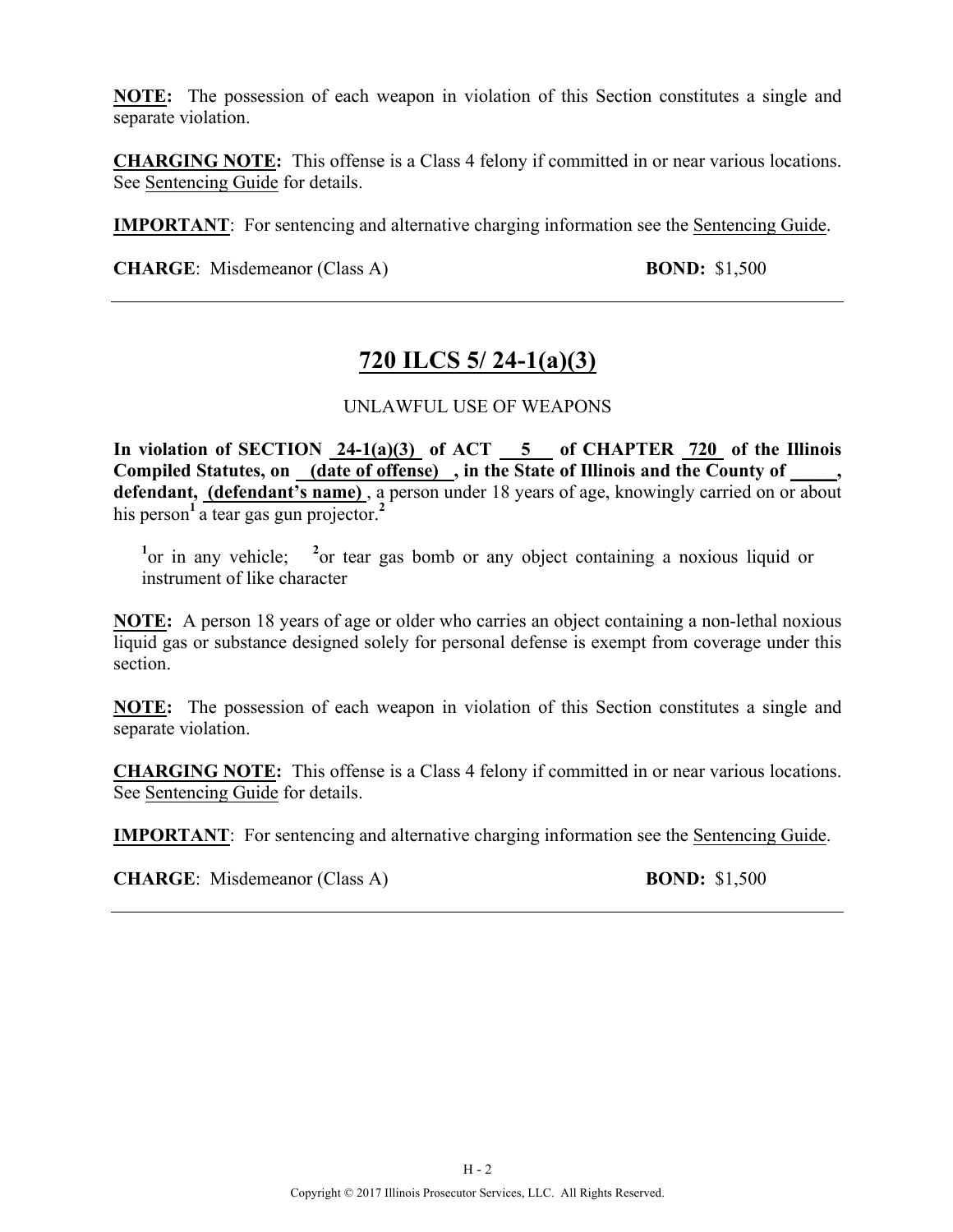# **720 ILCS 5/ 24-1(a)(4)**

### UNLAWFUL USE OF WEAPONS

**In violation of SECTION 24-1(a)(4) of ACT 5 of CHAPTER 720 of the Illinois**  Compiled Statutes, on (date of offense), in the State of Illinois and the County of **defendant, (defendant's name)**, knowingly carried concealed on his person<sup>1</sup> a pistol,<sup>2</sup> at a time when he was not on his own land, or in his own abode, or legal dwelling, or fixed place of business, or on the land or in the legal dwelling of another person as an invitee with that person's permission.

<sup>1</sup> or in a motor vehicle (but see  $\frac{720 \text{ ILCS } 5/24 - 1 \text{ (a)} (10)}{100 \text{ where }}$  gun need not be concealed provided that it is within the corporate limits of a city, village or incorporated town); <sup>2</sup> or revolver, stun gun, taser, or other firearm

**NOTE:** The possession of each weapon in violation of this Section constitutes a single and separate violation.

**CHARGING NOTE:** This offense is a Class 3 Felony if committed in or near various locations. See **Sentencing Guide** for details. A second or subsequent offense is a Class 3 Felony. The charging instrument must state prior conviction. See **Appendix A**.

**WARNING**: Public Act 91-690 amended this subsection on April 13, 2000 and included within the provisions of this subsection three additional "exceptions." These exceptions provided that this subsection does not apply to or affect the transportation of weapons that meet one of the following conditions: (1) "are broken down in a non-functioning state; (2) are not immediately accessible; or (3) are unloaded and enclosed in a case, firearm carrying box, shipping box, or other container by a person who has been issued a currently valid Firearm Owner's Identification Card or (4) are carried or possessed in accordance with the Firearm Concealed Carry Act by a person who has been issued a currently valid license under the Firearm Concealed Carry Act." No Court has yet ruled that the absence of these exceptions must be alleged and proved by the People. However, see the case of People v. Laubscher, 183 Ill. 2d 330, 701 N. E. 2d 489, 233 Ill. Dec. 639. (1998). Also consider the following from People v. Fields, 24 N. E. 3d 326, Ill. App. 1 Dist. Dec. 31, 2014: The applicable rule to determine whether an exception constitutes an additional element of an offense is well established: " '[I]t is the rule in this State that where an act is made criminal, with exceptions embraced in the enacting clause creating the offense, so as to be descriptive of it, the People must allege and prove that the defendant is not within the exceptions so as to show that the precise crime has been committed. In other words, where the exception is descriptive of the offense it must be negative in order to charge the defendant with the offense. On the other hand, if the exception, instead of being a part of the description of the offense, merely withdraws certain acts or certain persons from the operation of the statute it need not be negative, and its position in the act, whether in the same section or another part of the act, is of no consequence. [Citations.]' " People v. Close*,* 238 Ill.2d 497, 508, 345 Ill.Dec. 620, 939 N.E.2d 463 (2010) (quoting People ex rel. Courtney *v*. Prystalski*,* 358 Ill. 198, 203–04, 192 N.E. 908 (1934)). You must decide whether the absence of these exceptions must be alleged in this complaint and proven in your case.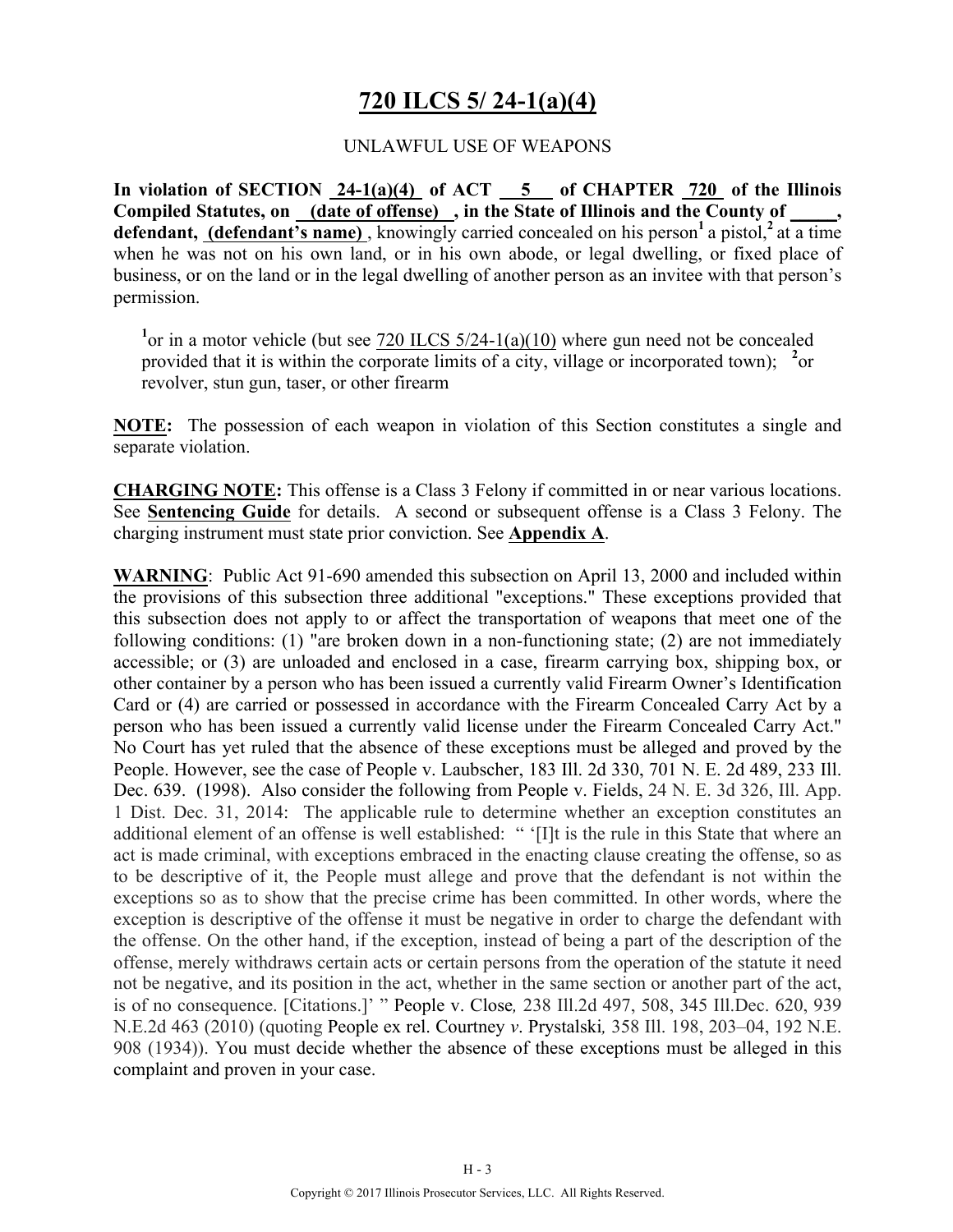**IMPORTANT**: For sentencing and alternative charging information see the **Sentencing Guide**.

This subsection was amended by Public Act 99-0029. Effective: 7-10-15.

**CHARGE**: Misdemeanor (Class A) **BOND:** \$1,500

# **720 ILCS 5/ 24-1(a)(5)**

UNLAWFUL USE OF WEAPONS

**In violation of SECTION 24-1(a)(5) of ACT 5 of CHAPTER 720 of the Illinois**  Compiled Statutes, on (date of offense), in the State of Illinois and the County of **defendant, (defendant's name)** , knowingly set a spring gun in the inner doorway of a residence located at 777 May Street, Union City, Union County, Illinois.

**NOTE:** The possession of each weapon in violation of this Section constitutes a single and separate violation.

**IMPORTANT**: For sentencing and alternative charging information see the Sentencing Guide.

**CHARGE**: Misdemeanor (Class A) **BOND:** \$1,500

# **720 ILCS 5/ 24-1(a)(6)**

UNLAWFUL USE OF WEAPONS

In violation of SECTION  $24-1(a)(6)$  of ACT  $-5$  of CHAPTER  $720$  of the Illinois Compiled Statutes, on <u>(date of offense)</u>, in the State of Illinois and the County of defendant, (defendant's name), knowingly possessed a device<sup>1</sup> designed<sup>2</sup> for use in silencing the report of a .22 caliber pistol.**<sup>3</sup>**

<sup>1</sup><sup>or</sup> attachment; <sup>2</sup><sup>or</sup> used or intended for use; <sup>3</sup> any firearm (specify type of firearm if possible)

**NOTE:** The possession of each weapon in violation of this Section constitutes a single and separate violation.

**CHARGING NOTE:** This offense is a Class 2 Felony if committed in or near various locations. See Sentencing Guide for details.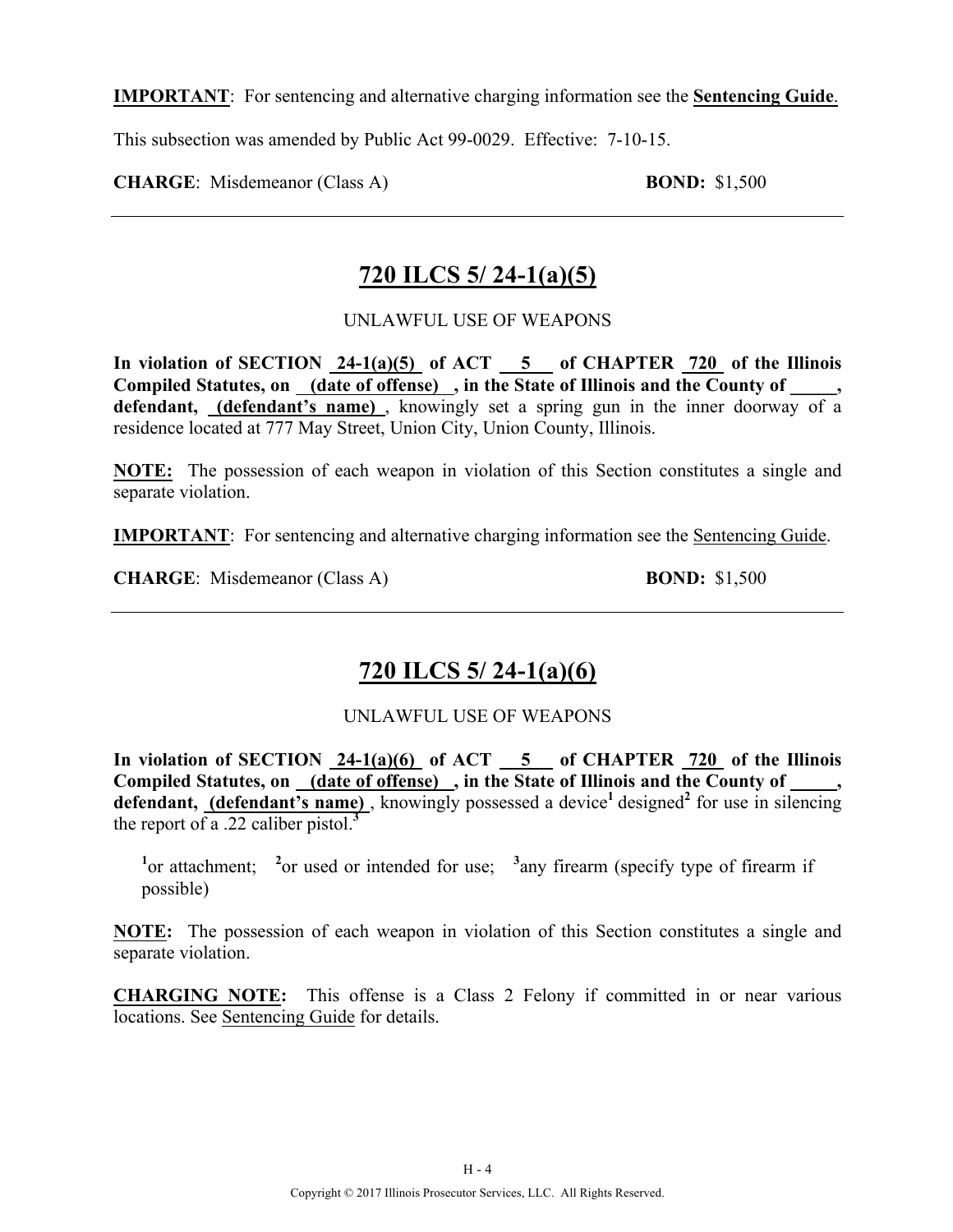**IMPORTANT**: For sentencing and alternative charging information see the Sentencing Guide.

**CHARGE:** Felony (Class 3) **BOND**: Must be Set by Judge

# **720 ILCS 5/ 24-1(a)(7)(i)**

### UNLAWFUL USE OF WEAPONS

In violation of SECTION  $24-1(a)(7)(i)$  of ACT  $-5$  of CHAPTER  $720$  of the Illinois **Compiled Statutes, on (date of offense) , in the State of Illinois and the County of \_\_\_\_\_,**  defendant, (defendant's name), knowingly carried<sup>1</sup> a Thompson machine gun<sup>2</sup> which is designed to shoot <sup>3</sup> automatically more than one shot without manually reloading by a single function of the trigger.**<sup>4</sup>**

<sup>1</sup> or sold, manufactured, purchased, or possessed; <sup>2</sup> any weapon; <sup>3</sup> or can be readily restored to shoot; <sup>4</sup>including the frame or receiver of any such weapon, or any combination of parts from which a machine gun can be assembled if such parts are in the possession or under the control of the defendant

**NOTE:** The possession of each weapon in violation of this Section constitutes a single and separate violation.

**CHARGING AND SENTENCING NOTE:** A person convicted of a violation of this subsection commits a Class 2 felony and shall be sentenced to a term of imprisonment of not less than 3 years and note more than 7 years, unless the weapon is possessed in the passenger compartment of a motor vehicle or on the person, while the weapon is loaded, in which case it shall be a Class X felony. See the Sentencing Guide**.**

**IMPORTANT**: For sentencing and alternative charging information see the Sentencing Guide.

**CHARGE:** Felony (Class 2) **BOND:** Must be Set by Judge

# **720 ILCS 5/ 24-1(a)(7)(ii)**

UNLAWFUL USE OF WEAPONS

In violation of SECTION  $24-1(a)(7)(ii)$  of ACT  $-5$  of CHAPTER  $720$  of the Illinois **Compiled Statutes, on (date of offense) , in the State of Illinois and the County of \_\_\_\_\_,**  defendant, (defendant's name), knowingly carried<sup>1</sup> a Remington .16 gauge shotgun<sup>2</sup> with a barrel less than 18 inches in length (OR) knowingly carried<sup>1</sup> a Remington .16 gauge shotgun<sup>2</sup> which was modified so that its overall length was less than 26 inches.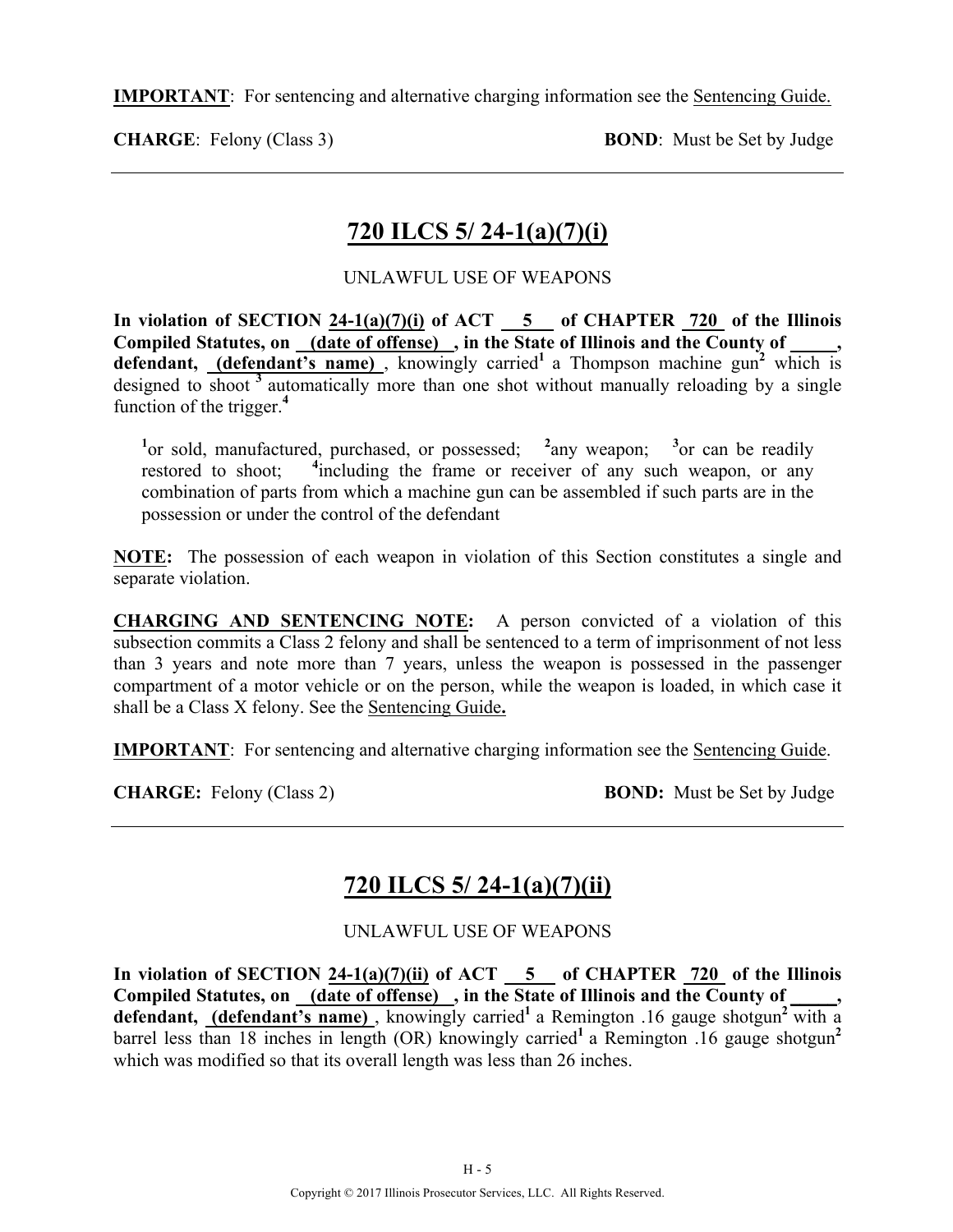<sup>1</sup> or sold, manufactured, purchased, or possessed; <sup>2</sup>Section 24-1(a)(7) provides: Any rifle having one or more barrels less than 16 inches in length or any shotgun having one or more barrels less than 18 inches in length, or any weapon made from a rifle or a shotgun, whether by alteration, modification, or otherwise, if such weapon as modified has an overall length of less than 26 inches

**NOTE:** The possession of each weapon in violation of this Section constitutes a single and separate violation.

**CHARGING NOTE:** This offense is a Class 2 Felon**y** if committed in or near various locations. See Sentencing Guide for details.

**IMPORTANT**: For sentencing and alternative charging information see the Sentencing Guide.

**CHARGE:** Felony (Class 3) **BOND:** Must be Set by Judge

# **720 ILCS 5/ 24-1(a)(7)(iii)**

### UNLAWFUL USE OF WEAPONS

**In violation of SECTION 24-1(a)(7)(iii) of ACT 5 of CHAPTER 720 of the Illinois**  Compiled Statutes, on <u>(date of offense)</u>, in the State of Illinois and the County of defendant, (defendant's name), knowingly carried<sup>1</sup> a grenade<sup>2</sup> which contained an explosive substance.

<sup>1</sup> or sold, manufactured, purchased, or possessed; <sup>2</sup> or any bomb, bomb shell, bottle, or other container containing an explosive substance of over one quarter ounce for like purposes, such as, but not limited to, black powder bombs and Molotov cocktails or artillery projectiles

**NOTE:** The possession of each weapon in violation of this Section constitutes a single and separate violation.

**CHARGING NOTE:** This offense is a Class 2 Felony if committed in or near various locations. See Sentencing Guide for details.

**IMPORTANT**: For sentencing and alternative charging information see the Sentencing Guide.

**CHARGE:** Felony (Class 3) **BOND:** Must be Set by Judge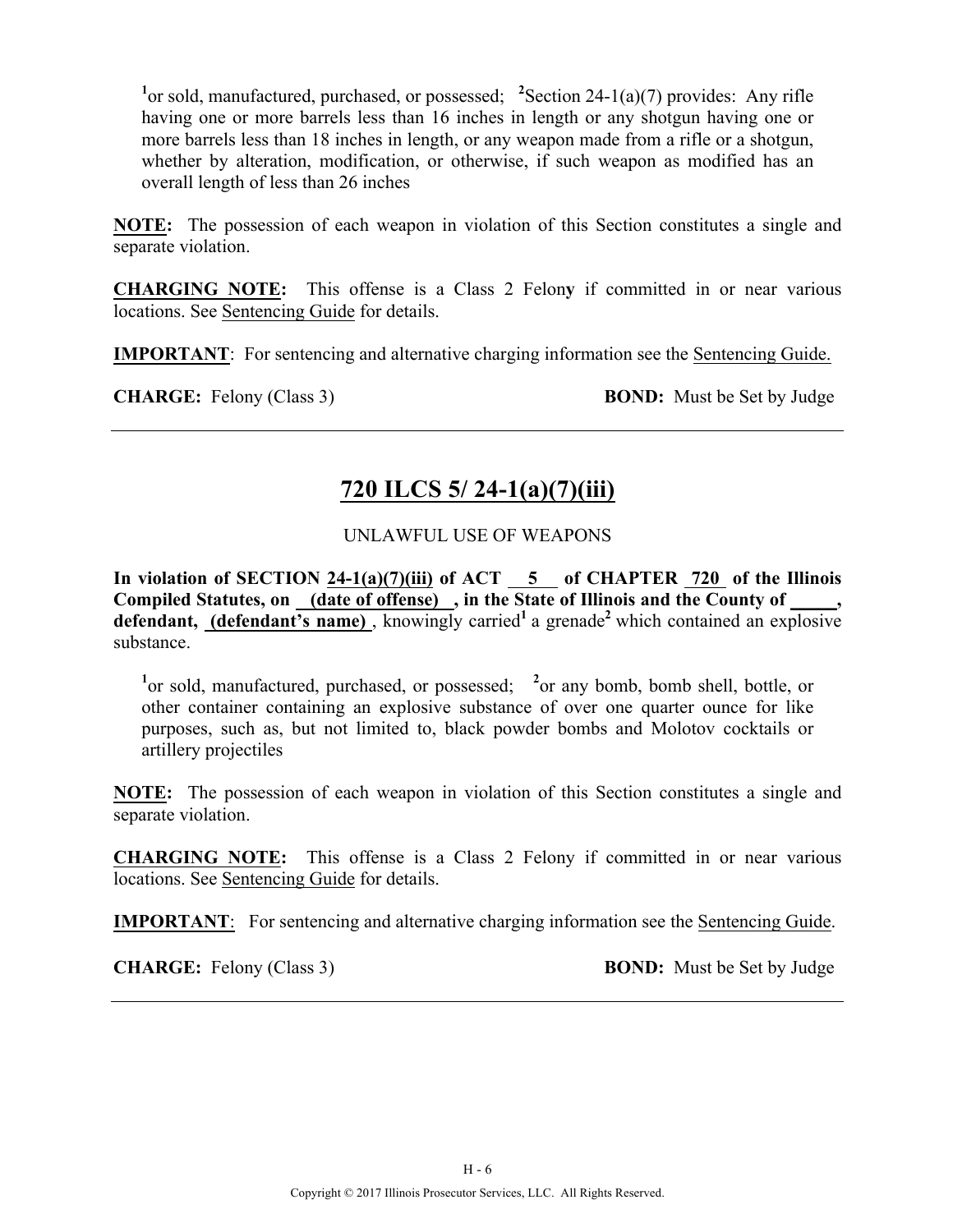# **720 ILCS 5/ 24-1(a)(8)**

### UNLAWFUL USE OF WEAPONS

**In violation of SECTION 24-1(a)(8) of ACT 5 of CHAPTER 720 of the Illinois Compiled Statutes, on (date of offense) , in the State of Illinois and the County of \_\_\_\_\_,**  defendant, (defendant's name), knowingly possessed<sup>1</sup> a .38 caliber pistol<sup>2</sup> in Joe's Tap and Lounge, located at 777 May Street, Union City, Union County, Illinois, which place is licensed by the municipality of Union City to sell intoxicating beverages.**<sup>3</sup>**

<sup>1</sup> or carried; <sup>2</sup> any firearm, stun gun, or taser, or other deadly weapon (specify type of firearm if possible); <sup>3</sup> at any public gathering held pursuant to a license issued by any governmental body, or any public gathering at which an admission is charged (excluding a place where a showing, demonstration, or lecture involving the exhibition of unloaded firearms is conducted)

**NOTE:** The possession of each weapon in violation of this Section constitutes a single and separate violation.

**CHARGING NOTE:** A second or subsequent offense is a Class 3 felony. The charging instrument must state prior conviction. See Appendix A. **IMPORTANT**: For sentencing and alternative charging information see the Sentencing Guide.

**CHARGE:** Felony (Class 4) **BOND:** Must be Set by Judge

### **720 ILCS 5/ 24-1(a)(9)**

### UNLAWFUL USE OF WEAPONS

In violation of SECTION 24-1(a)(9) of ACT 5 of CHAPTER 720 of the Illinois Compiled Statutes, on <u>(date of offense)</u>, in the State of Illinois and the County of defendant, **(defendant's name)**, knowingly possessed<sup>1</sup> on or about his person<sup>2</sup> a .22 caliber pistol**<sup>3</sup>**while he was hooded**<sup>4</sup>**in such a manner as to conceal his identity.

<sup>1</sup> or carried; <sup>2</sup> or in a vehicle; <sup>3</sup> or revolver, stun gun, taser, or firearm (specify type of firearm if possible); <sup>4</sup> or robed or masked

**NOTE:** A stun gun or taser, as used in this paragraph, means (1) any device which is powered by electrical charging units, such as batteries, and which fires one or several barbs attached to a length of wire and which, upon hitting a human, can send out a current capable of disrupting the person's nervous system in such a manner as to render him incapable of normal functioning or (ii) any device which is powered by electrical charging units, such as batteries, and which upon contact with a human or clothing worn by a human, can send out a current capable of disrupting that person's nervous system in such a manner as to render him incapable of normal functioning. (Chapter 720, Act 5, Section 24-1(a)(10))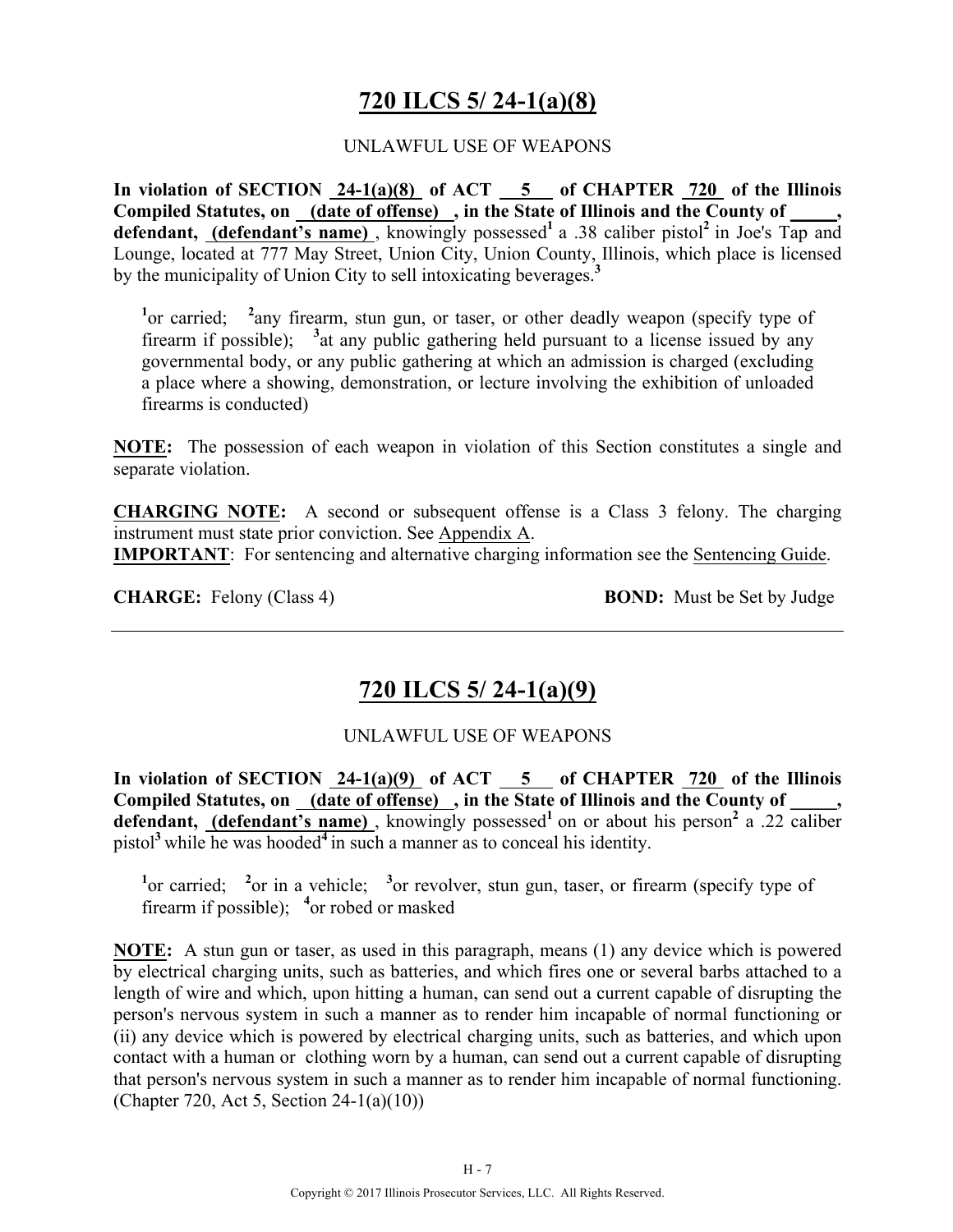**NOTE:** The possession of each weapon in violation of this Section constitutes a single and separate violation.

**CHARGING NOTE:** This offense is a Class 3 Felony if committed in or near various locations. See Sentencing Guide for details.

**CHARGING NOTE:** A second or subsequent offense is a Class 3 Felony. The charging instrument must state prior conviction. See Appendix A.

**IMPORTANT**: For sentencing and alternative charging information see the Sentencing Guide.

**CHARGE:** Felony (Class 4) **BOND:** Must be Set by Judge

### **720 ILCS 5/ 24-1(a)(10)**

### UNLAWFUL USE OF WEAPONS

In violation of SECTION  $24-1(a)(10)$  of ACT  $-5$  of CHAPTER  $720$  of the Illinois Compiled Statutes, on (date of offense), in the State of Illinois and the County of defendant, **(defendant's name)**, knowingly carried<sup>1</sup> on<sup>2</sup> his person upon May Street, a public street<sup>3</sup> within the corporate limits of the City of Union City, Union County, Illinois, a firearm, a .38 caliber pistol,**<sup>4</sup>**at a time when he was not on his own land or in his own abode, or legal dwelling, or fixed place of business, or on the land or in the legal dwelling of another person as an invitee with that person's permission and when he was not an invitee thereon for the purpose of display of such weapon or the lawful commerce in weapons.

<sup>1</sup><sup>or</sup> possessed; <sup>2</sup><sup>or</sup> about his person; <sup>3</sup><sup>or</sup> alley or other public land; <sup>4</sup><sup>or</sup> revolver, stun gun, taser, or other firearm (specify type of firearm if possible)

**NOTE:** Under this Section, concealment of the firearm is not an element of the offense. This Section no longer applies to vehicles and the firearm need not be loaded.

**NOTE:** For definition of "stun gun or taser" see **Appendix C**.

**NOTE:** The possession of each weapon in violation of this Section constitutes a single and separate violation.

**CHARGING NOTE:** This offense is a Class 3 Felony if committed in or near various locations. See **Sentencing Guide** for details. A second or subsequent offense is a Class 3 Felony. The charging instrument must state prior conviction. See **Appendix A**.

**WARNING**: Public Act 91-690 amended this subsection on April 13, 2000 and included within the provisions of this subsection three additional "exceptions." These exceptions provided that this subsection does not apply to or affect the transportation of weapons that meet one of the following conditions: (1) "are broken down in a non-functioning state; (2) are not immediately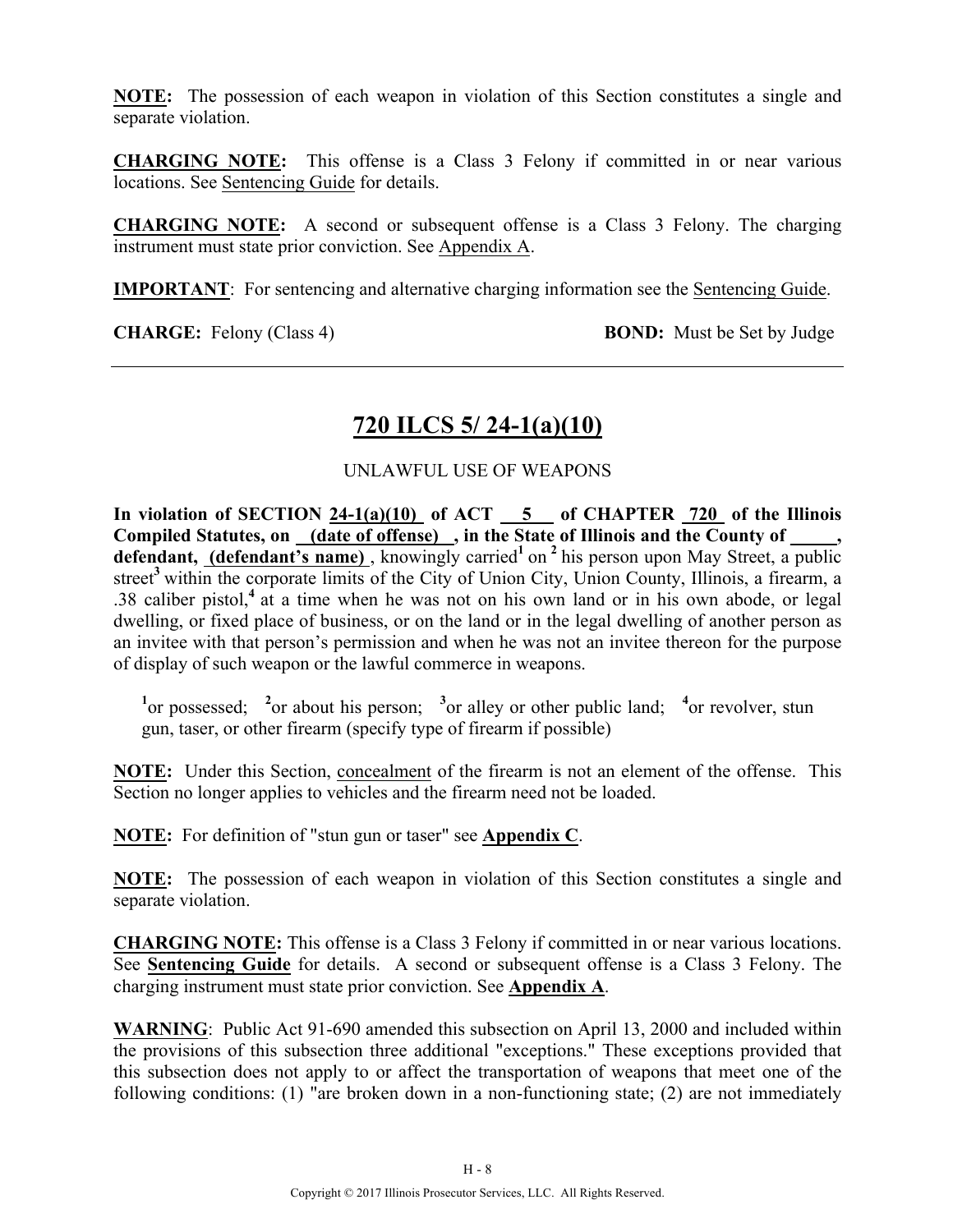accessible; or (3) are unloaded and enclosed in a case, firearm carrying box, shipping box, or other container by a person who has been issued a currently valid Firearm Owner's Identification Card or (4) are carried or possessed in accordance with the Firearm Concealed Carry Act by a person who has been issued a currently valid license under the Firearm Concealed Carry Act." No Court has yet ruled that the absence of these exceptions must be alleged and proved by the People. However, see the case of People v. Laubscher, 183 Ill. 2d 330, 701 N. E. 2d 489, 233 Ill. Dec. 639. (1998). Also consider the following from People v. Fields, 24 N. E. 3d 326, Ill. App. 1 Dist. Dec. 31, 2014: The applicable rule to determine whether an exception constitutes an additional element of an offense is well established: " '[I]t is the rule in this State that where an act is made criminal, with exceptions embraced in the enacting clause creating the offense, so as to be descriptive of it, the People must allege and prove that the defendant is not within the exceptions so as to show that the precise crime has been committed. In other words, where the exception is descriptive of the offense it must be negative in order to charge the defendant with the offense. On the other hand, if the exception, instead of being a part of the description of the offense, merely withdraws certain acts or certain persons from the operation of the statute it need not be negative, and its position in the act, whether in the same section or another part of the act, is of no consequence. [Citations.]' " People v. Close*,* 238 Ill.2d 497, 508, 345 Ill.Dec. 620, 939 N.E.2d 463 (2010) (quoting People ex rel. Courtney v. Prystalski*,* 358 Ill. 198, 203–04, 192 N.E. 908 (1934)). You must decide whether the absence of these exceptions must be alleged in this complaint and proven in your case.

**IMPORTANT**: For sentencing and alternative charging information see the **Sentencing Guide.**

This subsection was amended by Public Act 99-0029. Effective: 7-10-15.

**CHARGE:** Misdemeanor (Class A) **BOND:** \$1,500

### **720 ILCS 5/ 24-1(a)(11)**

### UNLAWFUL USE OF WEAPONS

In violation of SECTION  $24-1(a)(11)$  of ACT  $5$  of CHAPTER  $720$  of the Illinois Compiled Statutes, on (date of offense), in the State of Illinois and the County of, defendant, (defendant's name), knowingly sold<sup>1</sup> an explosive bullet to Don Smith.

**1** or manufactured or purchased

**NOTE:** "Explosive bullet" means the projectile portion of an ammunition cartridge which contains or carries an explosive charge which will explode upon contact with the flesh of a human or animal.

**NOTE:** The possession of each weapon in violation of this Section constitutes a single and separate violation.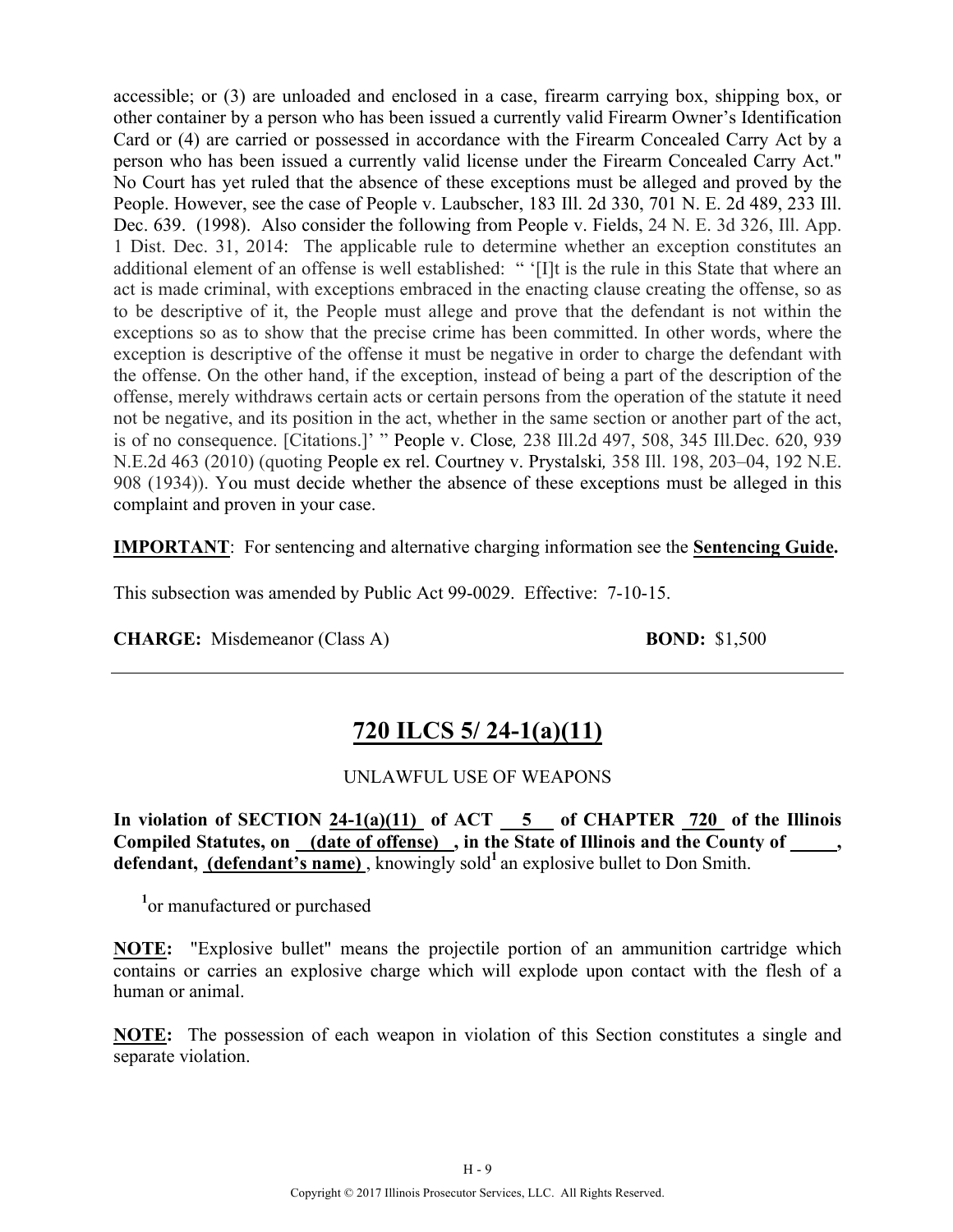**IMPORTANT**: For sentencing and alternative charging information see the Sentencing Guide.

**CHARGE:** Misdemeanor (Class A) **BOND:** \$1,500

### **720 ILCS 5/ 24-1(a)(13)**

### UNLAWFUL USE OF WEAPONS

In violation of SECTION  $24-1(a)(13)$  of ACT  $-5$  of CHAPTER  $720$  of the Illinois **Compiled Statutes, on (date of offense) , in the State of Illinois and the County of \_\_\_\_\_,**  defendant, **(defendant's name)**, while in the Straton Building located at 777 May Street, Union City, Illinois, a building occupied by a unit of government, knowingly possessed<sup>f</sup> on<sup>2</sup> his<sup>3</sup> person a billy club.**<sup>4</sup>**

<sup>1</sup><sup>or carried; <sup>2</sup><sup>or</sup> about; <sup>3</sup><sup>or</sup> her; <sup>4</sup><sup>or</sup> other weapon of like character, or other instrument</sup> of like character intended for use as a weapon

**NOTE:** For purposes of this Section, "billy club" means a short stick or club commonly carried by police officers which is either telescopic or constructed of a solid piece of wood or other manmade material.

**CAVEAT:** Note the use of the phrase "intended for use as a weapon" following the list of alternative objects in footnote**<sup>4</sup>** noted above. Note that I have not included this phrase within the text of the above complaint. This phrase could be interpreted as modifying the term "billy club". If you believe that it does, then include this phrase in your complaint. If you believe that it does not, then omit it.

**IMPORTANT**: For sentencing and alternative charging information see the Sentencing Guide.

**CHARGE:** Misdemeanor (Class A) **BOND:** \$1,500

# **720 ILCS 5/ 24-1.1(a)**

UNLAWFUL POSSESSION OF WEAPONS BY FELONS

**In violation of SECTION 24-1.1(a) of ACT 5 of CHAPTER 720 of the Illinois Compiled Statutes, on (date of offense) , in the State of Illinois and the County of \_\_\_\_\_, defendant, (defendant's name) ,** a person who has been convicted of a felony under the law of Illinois,**<sup>1</sup>**knowingly possessed a switchblade knife **<sup>2</sup>** .

<sup>1</sup> or any other jurisdiction; <sup>2</sup> or any weapon prohibited under Section 24-1 of this Act or any firearm or any firearm ammunition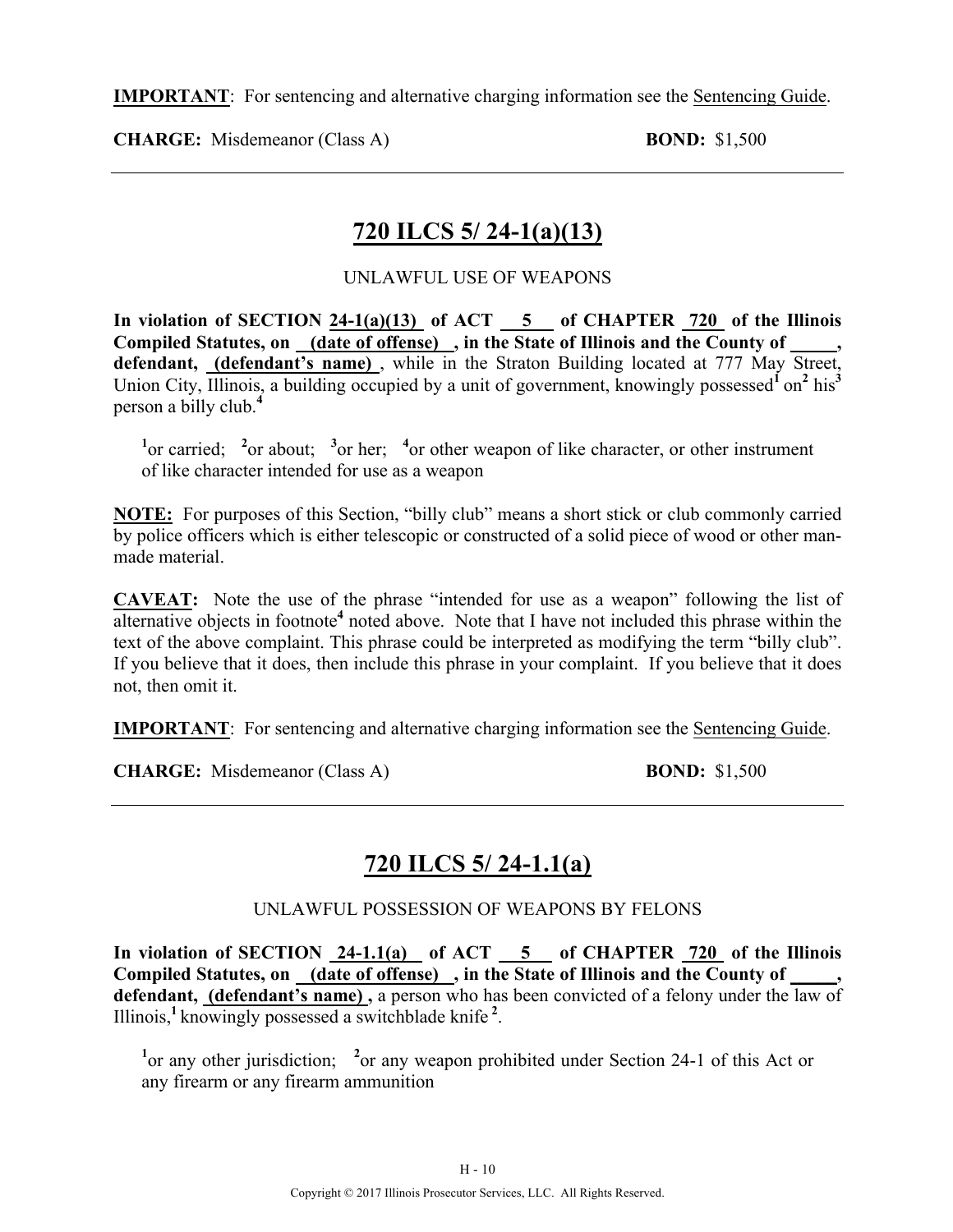**NOTE:** In People v. Gonzalez (1992), 151 Ill. 2d 79, the Illinois Supreme Court ruled that the location of the weapon is not a relevant consideration for this offense.

**NOTE:** The possession of each weapon in violation of this Section constitutes a single and separate violation.

**CHARGING AND SENTENCING NOTE:** Violation of this Section by a person not confined in a penal institution shall be a Class 3 felony for which the person shall be sentenced to no less than 2 years and no more than 10 years and any second or subsequent violation shall be a Class 2 felony for which the person shall be sentenced to a term of imprisonment of not less than 3 years and not more than 14 years.

**IMPORTANT:** For sentencing and alternative charging information see the Sentencing Guide.

**Legislative History:** This subsection was created by Public Act: 97-0237 (Eff: 1-1-12).

**CHARGE:** Felony (Class 3) **BOND:** Must be Set by Judge

# **720 ILCS 5/ 24-1.1(b)**

### UNLAWFUL POSSESSION OF WEAPONS BY FELONS

**In violation of SECTION 24-1.1(b) of ACT 5 of CHAPTER 720 of the Illinois Compiled Statutes, on (date of offense) , in the State of Illinois and the County of \_\_\_\_\_,**  defendant, (defendant's name), possessed a switchblade knife,<sup>1</sup> while confined in the Union City State Prison, a penal institution which is a facility of the Illinois Department of Corrections.

<sup>1</sup> or any other weapon prohibited under Section 24-1 of this Act or any firearm or any firearm ammunition

**NOTE:** Possession of Weapons by Felons in prison. In People v. Ryan, (1987), 117 Ill.2d 28, cert. denied 108 S. Ct. 186, the Illinois Supreme Court ruled that no unlawful intent is required with respect to imprisoned felon's convictions of possession of weapons by felons while imprisoned. Therefore, when charging the offense of the unlawful possession of weapons by felons who were in prison at the time of the offense, the decision concerning whether to allege a mental state on the part of the defendant must be considered. Ryan would seem to hold that no actual mental state need be alleged. However, no decision has yet been reached which specifically holds that this Class 1 felony is actually a strict-liability offense. In People v. Terry, (1st Dist. 1988) 126 Ill. Dec. 372, 176 Ill. App. 3rd 974, 531 N.E. 2d 999, the appellate court held that this paragraph was not overbroad for encompassing wholly innocent activity.

**NOTE:** The possession of each weapon in violation of this Section constitutes a single and separate violation.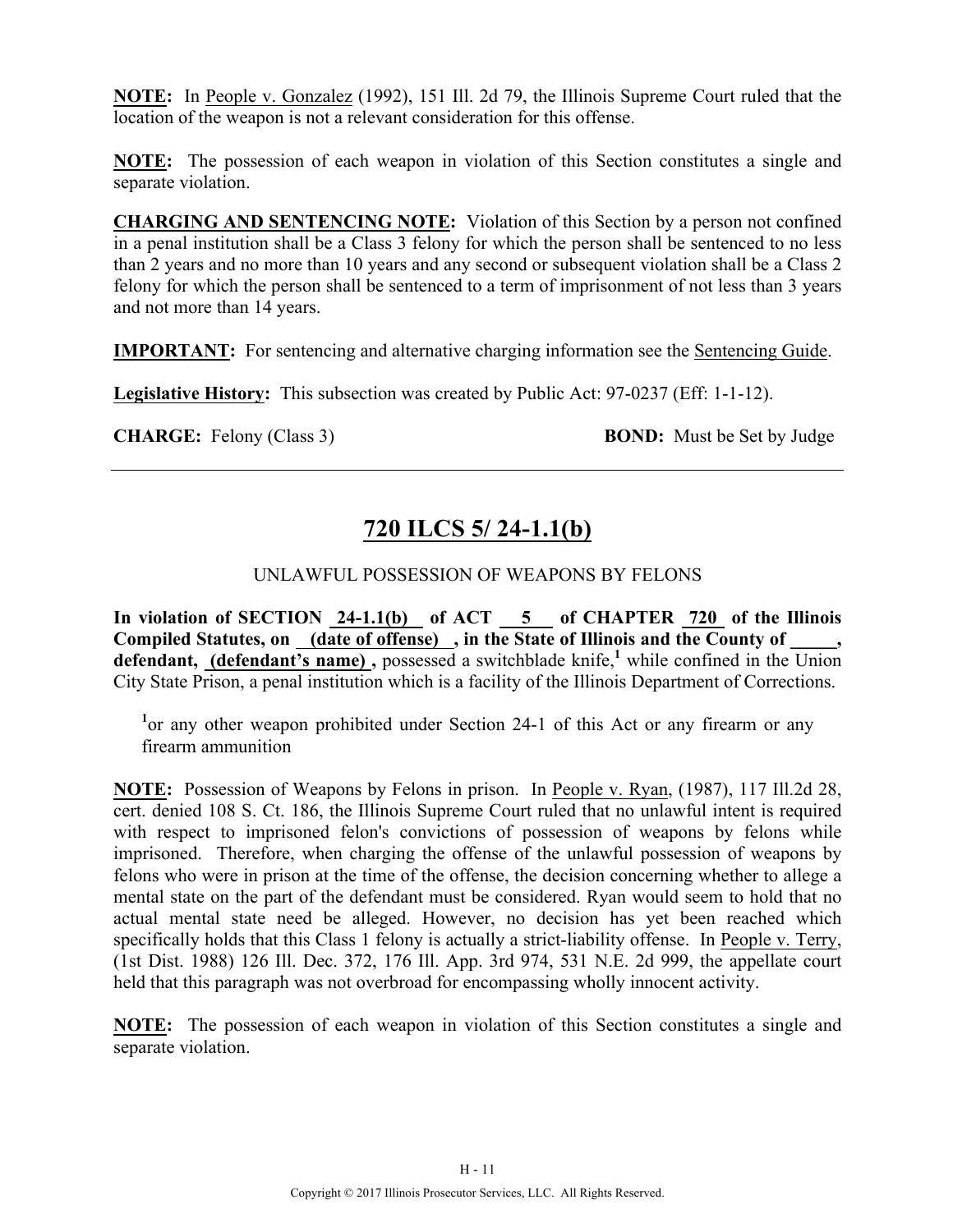**CHARGING AND SENTENCING NOTE:** Violation of this Section by a person not confined in a penal institution shall be a Class 3 felony for which the person shall be sentenced to no less than 2 years and no more than 10 years. Violation of this Section by a person not confined in a penal institution who has been convicted of a forcible felony, a felony violation of Article 24 of this Code or of the Firearm Owners Identification Card Act, stalking or aggravated stalking, or a Class 2 or greater felony under the Illinois Controlled Substances Act, the Cannabis Control Act, or the Methamphetamine Control and Community Protection Act is a Class 2 felony for which the person, if sentenced to a term of imprisonment, shall be sentenced to not less than 3 years and not more than 14 years. Violation of this Section by a person who is on parole or mandatory supervised release is a Class 2 felony for which the person shall be sentenced to not less than 3 years and not more than 14 years. Violation of this Section by a person not confined in a penal institution is a Class X felony when the firearm possessed is a machine gun. Any person who violates this Section while confined in a penal institution, which is a facility of the Illinois Department of Corrections, is guilty of a Class 1 felony, if he possesses any weapon prohibited under Section 24-1 of this Code regardless of the intent with which he possesses it, and a Class X felony if he possesses any firearm, firearm ammunition or explosive, and a Class X felony for which the offender shall be sentenced to not less than 12 years and not more than 50 years when the firearm possessed is a machine gun. A violation of this Section while wearing or in possession of body armor as defined in Section 33F-1 is a Class X felony punishable by a term of imprisonment of not less than 10 years and not more than 40 years. See the Sentencing Guide.

**IMPORTANT:** For sentencing and alternative charging information see the Sentencing Guide.

**ADDITIONAL CASE AUTHORITY** - - The constitutionality of this subsection was upheld in the following cases: People v. Carmichael, 343 Ill. App. 3d 855, 799 N. E. 2d 401, 278 Ill. Dec. 683 (1st Dist., 2003); People v. Harris, 323 Ill. App. 3d 1014, 798 N. E. 2d 1259, 278 Ill. Dec. 502 (4th Dist., 2003); People v. Kelley, 347 Ill. App. 3d 163, 807 N. E. 2d 512, 282 Ill. Dec. 888 (1st Dist., March 4, 2004)

**Legislative History:** This subsection was amended by Public Act: 97-0237 (Eff: 1-1-12).

**CHARGE:** Felony (Class 1) **BOND:** Must be Set by Judge

**(Amended Note)**

# **720 ILCS 5/ 24-1.2(a)(1)**

### AGGRAVATED DISCHARGE OF A FIREARM

**In violation of SECTION 24-1.2(a)(1) of ACT 5 of CHAPTER 720 of the Illinois**  Compiled Statutes, on (date of offense), in the State of Illinois and the County of defendant, *(defendant's name)*, while outside the building located at 777 May Main Street in Union City, Illinois, and with the knowledge that building was occupied,**<sup>1</sup>**knowingly**<sup>2</sup>**discharged a firearm at**<sup>3</sup>**that building.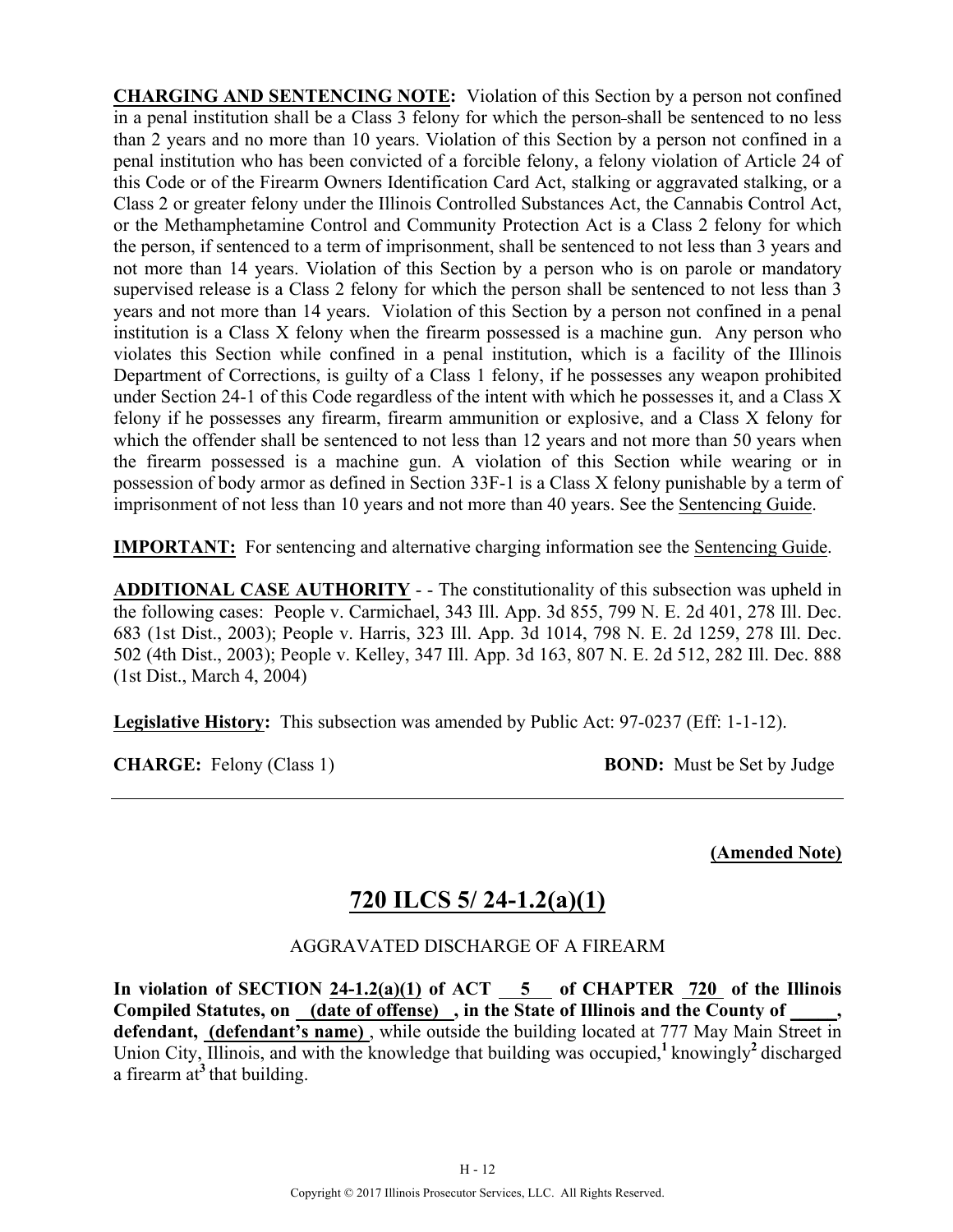<sup>1</sup>or under circumstances where the defendant reasonably should have known that the building was occupied; <sup>2</sup> or intentionally; <sup>3</sup> or into

**NOTE:** The following are alternative methods of charging this offense: (a)(2) Discharges a firearm in the direction of another person or in the direction of a vehicle he knows to be occupied; (a)(3) Discharges a firearm in the direction of a person he knows to be a peace officer, a community policing volunteer, a correctional institution employee, or a fireman while the officer, volunteer, employee or fireman is engaged in the execution of any of his official duties, or to prevent the officer, volunteer, employee or fireman from performing his official duties, or in retaliation for the officer, employee, volunteer or fireman performing his official duties; (a)(4) Discharges a firearm in the direction of a vehicle he knows to be occupied by a peace officer, a person summoned or directed by a peace officer, a correctional institution employee or a fireman while the officer, employee, or fireman is engaged in the execution of any of his official duties, or to prevent the officer, employee or fireman from performing his official duties, or in retaliation for the officer, employee, or fireman performing his official duties; (a)(5) Discharges a firearm in the direction of a person he knows to be *an* emergency medical *services personnel who technical-ambulance, emergency medical technician-intermediate, emergency medical technician-paramedic, ambulance driver, or other medical assistance or first-aid personnel, employed by a municipality or other governmental unit, while the emergency medical technician-ambulance, emergency medical technician-intermediate, emergency medical technician-paramedic, ambulance driver, or other medical assistance or first-aid personnel* is engaged in the execution of any of his official duties, or to prevent the emergency medical *services personnel technician-ambulance, emergency medical technician-intermediate, emergency medical technician-paramedic, ambulance driver, or other medical assistance or first-aid personnel* from performing his official duties, or in retaliation for the emergency medical *services personnel technician-ambulance, emergency medical technicianintermediate, emergency medical technician-paramedic, ambulance driver, or other medical assistance or first-aid personnel* performing his official duties; or (a)(6) Discharges a firearm in the direction of a vehicle he knows to be occupied by **an** emergency medical *services personnel who technician-ambulance, emergency medical technician-intermediate, emergency medical technician-paramedic, ambulance driver, or other medical assistance or first-aid personnel, employed by a municipality or other governmental unit, while the emergency medical technician-ambulance, emergency medical technician-intermediate, emergency medical technician-paramedic, ambulance driver, or other medical assistance or first-aid personnel* is engaged in the execution of any of his official duties, or to prevent the emergency medical *services personnel technician-ambulance, emergency medical technician-intermediate, emergency medical technician-paramedic, ambulance driver, or other medical assistance or first-aid personnel* from performing his official duties, or in retaliation for the emergency medical *services personnel technician-ambulance, emergency medical technicianintermediate, emergency medical technician-paramedic, ambulance driver, or other medical assistance or first-aid personnel* performing his official duties; (a)(7) Discharges a firearm in the direction of a person he or she knows to be a teacher or other person employed in any school and the teacher or other employee is upon the grounds of a school or grounds adjacent to a school, or is in any part of a building used for school purposes; (a)(8) Discharges a firearm in the direction of a person he or she knows to be an emergency management worker while the emergency management worker is engaged in the execution of any of his or her official duties, or to prevent the emergency management worker from performing his or her official duties, or in retaliation for the emergency management worker performing his or her official duties; (a)(9) Discharges a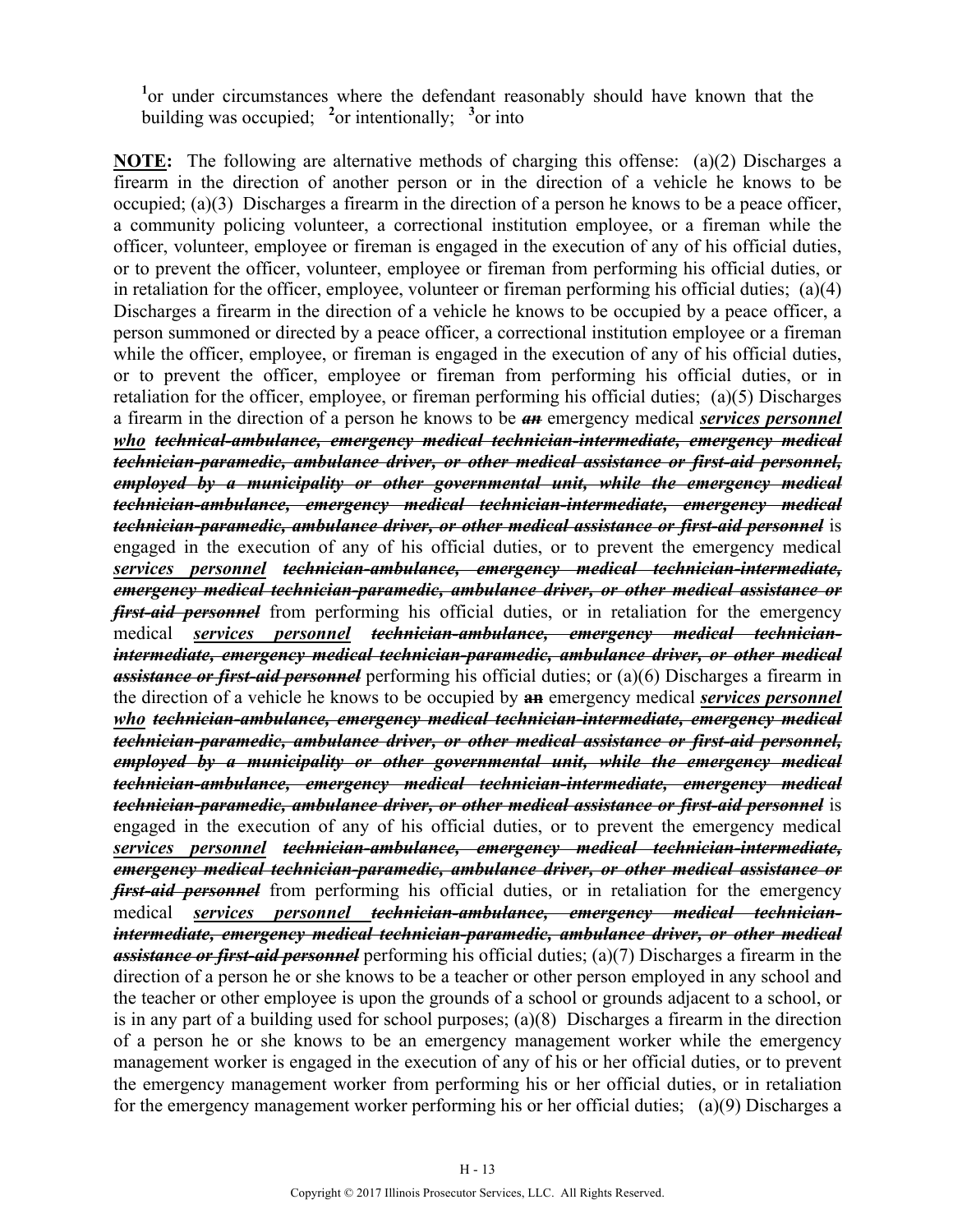firearm in the direction of a vehicle he or she knows to be occupied by an emergency management worker while the emergency management worker is engaged in the execution of any of his or her official duties, or to prevent the emergency management worker from performing his or her official duties, or in retaliation for the emergency management worker performing his or her official duties. (For a definition of "Emergency Management Worker" see **Appendix C**.

**CHARGING AND SENTENCING NOTE:** A violation of subsection (a)(1) or subsection (a)(2) of this Section is a Class 1 felony. A violation of subsection (a)(1) or (a)(2) or this Section committed in a school, on the real property comprising a school, within 1,000 feet of the real property comprising a school, at a school related activity or on or within 1,000 feet of any conveyance owned, leased, or contracted by a school to transport students to or from school or a school related activity, regardless of the time of day or time of year that the offense was committed is a Class X felony. A violation of subsection  $(a)(3)$ ,  $(a)(4)$ ,  $(a)(5)$ ,  $(a)(6)$ ,  $(a)(7)$ , $(a)(8)$  or  $(a)(9)$  of this Section is a Class X felony for which the sentence shall be a term of imprisonment of no less than 10 years and not more than 45 years.

#### *NOTE: "Emergency medical services personnel" has the meaning specified in Section 3.5 of the Emergency Medical Services (EMS) Systems Act and shall include all ambulance crew members, including drivers or pilots.*

**IMPORTANT**: For sentencing and alternative charging information see the **Sentencing Guide**.

**Legislative History:** Created - P.A. 86-1393 (September 10, 1990); Amended - P.A.s 87-921, 88-433, 90-651, 91-12 and 91-434, 94-71**,** and 94-243) *and by Public Act 99-816; (Eff: 8-15- 16)***.**

**CHARGE:** Felony (Class 1) **BOND:** Must be Set by Judge

**(Amended Note)**

# **720 ILCS 5/ 24-1.2-5(a)(2)**

### AGGRAVATED DISCHARGE OF A MACHINE GUN**<sup>1</sup>**

In violation of SECTION  $24-1.2-5(a)(2)$  of ACT  $-5$  of CHAPTER  $720$  of the Illinois Compiled Statutes, on <u>(date of offense)</u>, in the State of Illinois and the County of **defendant, (defendant's name)**, knowingly<sup>2</sup> discharged a machine gun<sup>1</sup> in the direction of Don Smith.**<sup>3</sup>**

<sup>1</sup> or a firearm equipped with a device designed or used for silencing the report of a firearm;  $2$ <sup>or</sup> intentionally;  $3$ <sup>o</sup>or in the direction of a vehicle the defendant knew to be occupied

**NOTE:** A machine gun has the meaning ascribed to it in clause (I) of paragraph (7) of subsection (a) of Section 24-1 of this Code.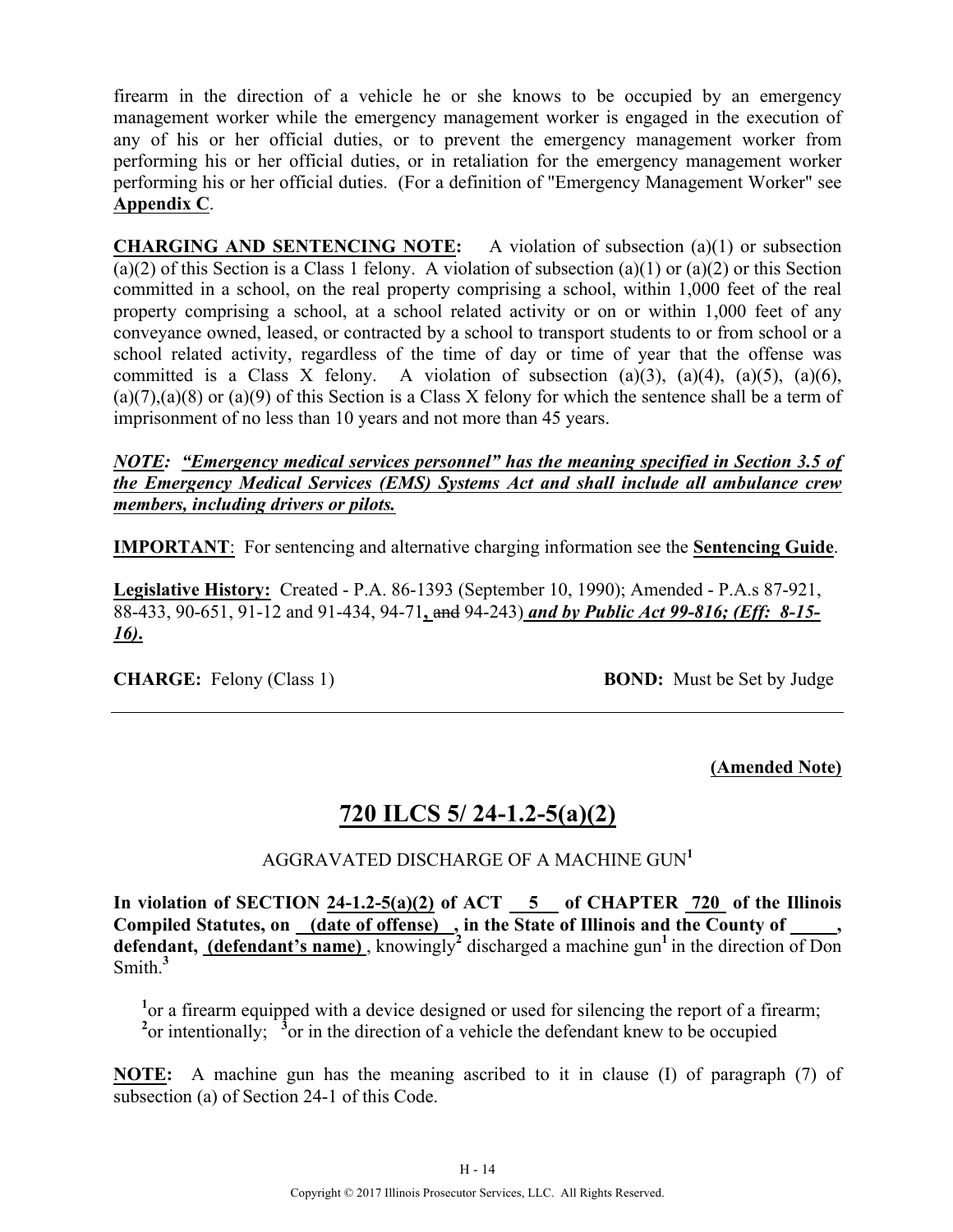**NOTE:** The following are alternative methods of charging this offense: (a)(1) Discharges a machine gun or a firearm equipped with a device designed or used for silencing the report of a firearm at or into a building he or she knows to be occupied and the machine gun or the firearm equipped with a device designed or used for silencing the report of a firearm is discharged from a place or position outside that building; (a)(3)Discharges a machine gun or a firearm equipped with a device designed or used for silencing the report of a firearm in the direction of a person he or she knows to be a peace officer, a person summoned or directed by a peace officer, a correctional institution employee, or a fireman while the officer, employee or fireman is engaged in the execution of any of his or her official duties, or to prevent the officer, employee or fireman from performing his or her official duties, or in retaliation for the officer, employee or fireman performing his or her official duties; (a)(4) Discharges a machine gun or a firearm equipped with a device designed or used for silencing the report of a firearm in the direction of a vehicle he or she knows to be occupied by a peace officer, a person summoned or directed by a peace officer, a correctional institution employee or a fireman while the officer, employee or fireman is engaged in the execution of any of his or her official duties, or to prevent the officer, employee or fireman from performing his or her official duties, or in retaliation for the officer, employee or fireman performing his or her official duties; (a)(5) Discharges a machine gun or a firearm equipped with a device designed or used for silencing the report of a firearm in the direction of a person he or she knows to be an emergency medical *services personnel who technicalambulance, emergency medical technician-intermediate, emergency medical technicianparamedic, ambulance driver, or other medical assistance or first-aid personnel, employed by a municipality or other governmental unit, while the emergency medical technicianambulance, emergency medical technician-intermediate, emergency medical technicianparamedic, ambulance driver, or other medical assistance or first-aid personnel* is engaged in the execution of any of his official duties, or to prevent the emergency medical *services personnel technician-ambulance, emergency medical technician-intermediate, emergency medical technician-paramedic, ambulance driver, or other medical assistance or first-aid personnel* from performing his official duties, or in retaliation for the emergency medical *services personnel technician-ambulance, emergency medical technician-intermediate, emergency medical technician-paramedic, ambulance driver, or other medical assistance or first-aid personnel* performing his official duties; or (a)(6) Discharges a machine gun or a firearm equipped with a device designed or used for silencing the report of a firearm in the direction of a vehicle he or she knows to be occupied by an emergency medical **services personnel who** *technician-ambulance, emergency medical technician-intermediate, emergency medical technician-paramedic, ambulance driver, or other medical assistance or first-aid personnel, employed by a municipality or other governmental unit, while the emergency medical technician-ambulance, emergency medical technician-intermediate, emergency medical technician-paramedic, ambulance driver, or other medical assistance or first-aid personnel* is engaged in the execution of any of his official duties, or to prevent the emergency medical *services personnel technician-ambulance, emergency medical technicianintermediate, emergency medical technician-paramedic, ambulance driver, or other medical assistance or first-aid personnel* from performing his official duties, or in retaliation for the emergency medical *services personnel technician-ambulance, emergency medical technicianintermediate, emergency medical technician-paramedic, ambulance driver, or other medical assistance or first-aid personnel* performing his official duties; (a)(7) Discharges a machine gun or a firearm equipped with a device designed or used for silencing the report of a firearm in the direction of a person he or she knows to be an emergency management worker while the emergency management worker is engaged in the execution of any of his or her official duties, or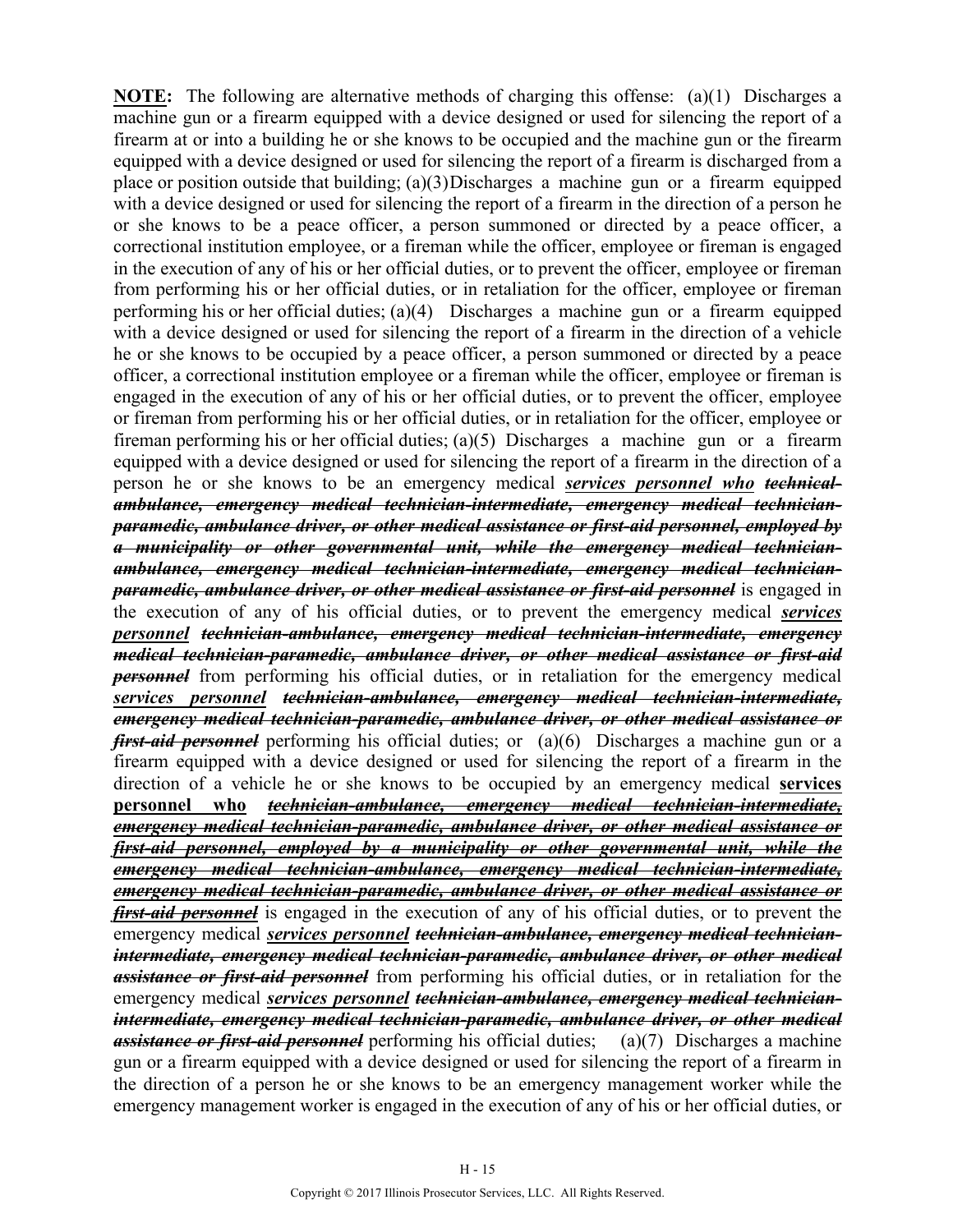to prevent the emergency management worker from performing his or her official duties, or in retaliation for the emergency management worker performing his or her official duties. (a)(8) Discharges machine gun or a firearm equipped with a device designed or used for silencing the report of a firearm in the direction of a vehicle he or she knows to be occupied by an emergency management worker while the emergency management worker is engaged in the execution of any of his or her official duties, or to prevent the emergency management worker from performing his or her official duties, or in retaliation for the emergency management worker performing his or her official duties.

*NOTE: "Emergency medical services personnel" has the meaning specified in Section 3.5 of the Emergency Medical Services (EMS) Systems Act and shall include all ambulance crew members, including drivers or pilots.*

**CHARGING AND SENTENCING NOTE:** A violation of subsection (a)(1) of this Section is a Class X felony. A violation of subsections (a)(3), (a)(4), (a)(5), or (a)(6) of this Section is a Class X felony for which the sentence shall be a term of imprisonment of no less than 12 years and no more than 50 years. See the **Sentencing Guide**.

**IMPORTANT**: For sentencing and alternative charging information see the **Sentencing Guide.**

**Legislative History:** Created by public Act 91-12 (Eff: 7-15-99). Amended: P.A. 91-121, and 94-243 *and by Public Act 99-816; (Eff: 8-15-16).*

**CHARGE:** Felony (Class X) **BOND:** Must be Set by Judge

### **720 ILCS 5/ 24-1.5**

### RECKLESS DISCHARGE OF A FIREARM

**In violation of SECTION 24-1.5 of ACT 5 of CHAPTER 720 of the Illinois**  Compiled Statutes, on (date of offense), in the State of Illinois and the County of, **defendant, (defendant's name)** , endangered the bodily safety of Don Smith in that, while acting in a reckless manner, he discharged a firearm and in so doing (describe how the act of the defendant endangered the bodily safety of the victim).

**NOTE:** If the conduct above described is committed by a passenger of a moving motor vehicle with the knowledge and consent of the driver of that motor vehicle, the driver is accountable for such conduct. (720 ILCS 5/24-1.5(b))

**IMPORTANT**: For sentencing and alternative charging information see the Sentencing Guide.

**Legislative History:** Created - P.A. 88-217 (Eff: 8-6-93).

**CHARGE:** Felony (Class 4) **BOND:** Must be Set by Judge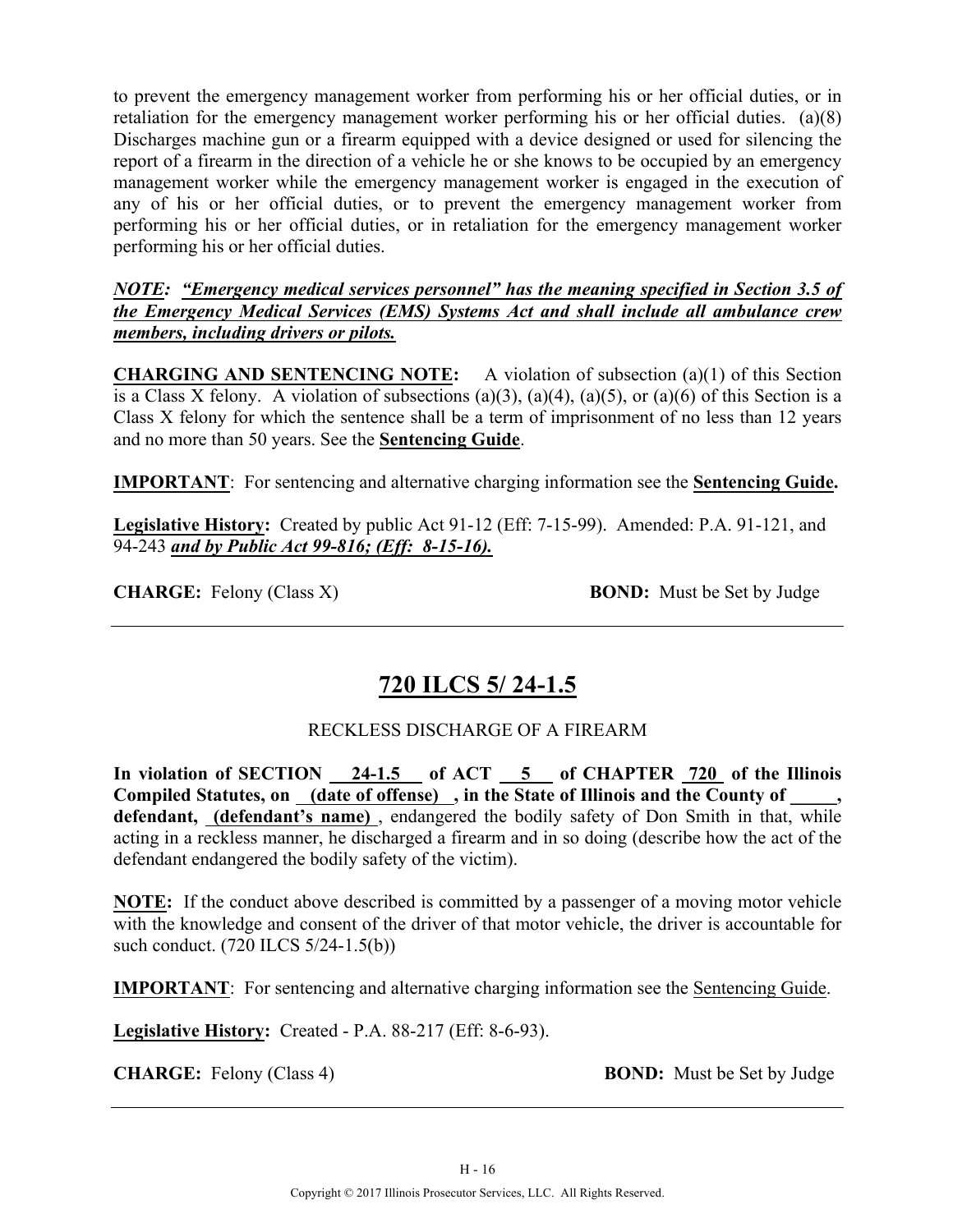# **720 ILCS 5/ 24-1.6(a)(1)(3)(A)**

### AGGRAVATED UNLAWFUL USE OF A WEAPON

In violation of SECTION  $24-1.6(a)(1)(3)(A)$  of ACT  $\overline{\phantom{0}5}$  of CHAPTER 720 of the Illinois **Compiled Statutes, on (date of offense) , in the State of Illinois and the County of \_\_\_\_\_, defendant, (defendant's name)**, knowingly carried on<sup>1</sup> his person<sup>2</sup> an uncased and loaded rifle<sup>3</sup> at a time when he was not on his own land, or in his own abode, or legal dwelling, a fixed place of business, or on the land or in the legal dwelling of another person as an invitee with that person's permission, and that pistol was immediately accessible to the defendant at the time he carried it.

<sup>1</sup><sup>or</sup> about; <sup>2</sup><sup>or</sup> in any vehicle or concealed about his or her person; <sup>3</sup><sup>or</sup> stun gun or taser or other firearm other than a pistol, revolver, or handgun.

**CHARGING NOTE:** The following are alternative ways of violating this offense: 24- 1.6(a)(1)(3)(A) the firearm, other than a pistol, revolver, or handgun**,** possessed was uncased, loaded and was immediately accessible at the time of the offense; (A-5) the pistol, revolver, or handgun possessed was uncased, loaded, and immediately accessible at the time of the offense and the person possessing the pistol, revolver, or handgun has not been issued a currently valid license under the Firearm Concealed; (B) the firearm, other than a pistol, revolver, or handgun, possessed was uncased, unloaded and the ammunition for the weapon was immediately accessible at the time of the offense; (B-5) the pistol, revolver, or handgun possessed was uncased, unloaded, and the ammunition for the weapon was immediately accessible at the time of the offense and the person possessing the pistol, revolver, or handgun has not been issued a currently valid license under the Firearm Concealed Carry Act or (C) the person possessing the firearm has not been issued a currently valid Firearm Owner's Identification Card; or (D) the person possessing the weapon was previously adjudicated a delinquent minor under the Juvenile Court Act of 1987 for an act that if committed by an adult would be a felony; or (E) the person possessing the weapon was engaged in a misdemeanor violation of the Cannabis Control Act or in a misdemeanor violation of the Illinois Controlled Substances Act; or a misdemeanor violation of the Methamphetamine Control and Community Protection Act; or (F) the person possessing the weapon is a member of a street gang or is engaged in street gang related activity, as defined in Section 10 of the Illinois Street Gang Terrorism Omnibus Prevention Act; or (G) the person possessing the weapon had a order of protection issued against him or her within the previous 2 years; or (H) the person possessing the weapon was engaged in the commission or attempted commission of a misdemeanor involving the use or threat of violence against the person or property of another; or (I) the person possessing the weapon was under 21 years of age and in possession of a handgun, unless the person under 21 is engaged in lawful activities under the Wildlife Code or described in subsection 24-2(b)(1), (b)(3), or 24-2(f).

**DEFINITION:** "Handgun" as used in this Section has the meaning given to it in Section 5 of the Firearm Concealed Carry Act. (24-1.6(a-5))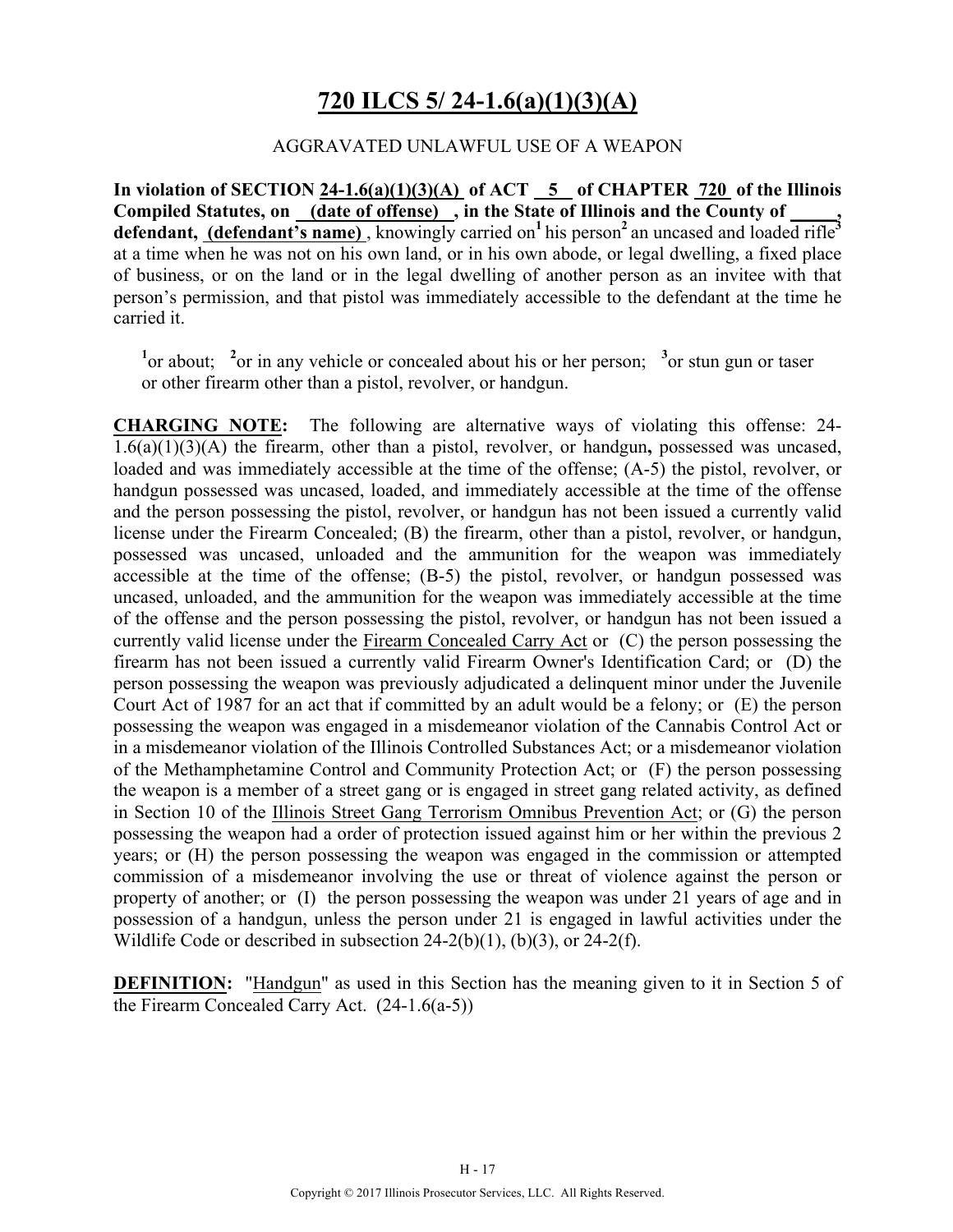**CHARGING AND SENTENCING NOTE:** The possession of each weapon in violation of this Section constitutes a single or separate violation. 24-1.6(e) A second or subsequent violation of this offense or a violation of this offense by a person who has previously been convicted of a felony in this State or another jurisdiction is a Class 2 felony for which the person shall be sentenced to a term of imprisonment of not less than 3 years and not more than 7 years. The charging instrument must state prior conviction. See Appendix A. Aggravated unlawful use of a weapon while wearing or in possession of body armor as defined in Section 33F-1 by a person who has not been issued a valid Firearm Owner's Identification Card in accordance with Section 5 of the Firearm Owners Identification Card Act is a Class X felony. See the Sentencing Guide.

**IMPORTANT**: For sentencing and alternative charging information see the Sentencing Guide.

**ADDED CASE AUTHORITY** - - The constitutionality of this subsection was affirmed in the following cases: People v. McGee, 341 Ill. App. 3d 1029, 794 N. E. 2d 855, 276 Ill. Dec. 605 (1st Dist., 2003); People v. Marin, 342 Ill. App. 3d 716, 795 N. E. 2d 953, 277 Ill. Dec. 285 (1st Dist., 2003); People v. Washington, 343 Ill. App. 3d 889, 800 N. E. 2d 436, 279 Ill. Dec. 368 (1st Dist., 2003).

**Legislative History:** Created by Public Act 91-690 (Eff: 4-13-00). Amended by P.As 93-906, 94-72, 94-284, 94-556, 95-331, 96-0742 and was last amended by P. A. 98-063; (Eff: 7-9-13).

**CHARGE:** Felony (Class 4) **BOND:** Must be Set by Judge

# **720 ILCS 5/ 24-1.6(a)(2)(3)(A)**

### AGGRAVATED UNLAWFUL USE OF A WEAPON

In violation of SECTION  $24-1.6(a)(2)(3)(A)$  of ACT  $\overline{5}$  of CHAPTER  $\overline{720}$  of the Illinois **Compiled Statutes, on (date of offense) , in the State of Illinois and the County of \_\_\_\_\_,**  defendant, (defendant's name), knowingly carried<sup>1</sup> on<sup>2</sup> his person upon a public street<sup>3</sup> within the corporate limits of the village**<sup>4</sup>**of Union City, Illinois, an uncased and loaded rifle **<sup>5</sup>**at a time when he was not on his own land, or in his own abode, or legal dwelling, a fixed place of business, or on the land or in the legal dwelling of another person as an invitee with that person's permission, and that pistol was immediately accessible to the defendant at the time he carried it.

<sup>1</sup><sup>or</sup> possessed; <sup>2</sup><sup>or</sup> about; <sup>3</sup><sup>or</sup> alley or other public lands; <sup>4</sup><sup>or</sup> city or incorporated town; <sup>5</sup> or a stun gun or taser or other firearm other than a pistol, revolver, or handgun.

**CHARGING NOTE:** The following are alternative ways of violating this offense: 24-  $1.6(a)(1)(3)(A)$  the firearm, other than a pistol, revolver, or handgun, possessed was uncased, loaded and was immediately accessible at the time of the offense; **(A-5)** the pistol, revolver, or handgun possessed was uncased, loaded, and immediately accessible at the time of the offense and the person possessing the pistol, revolver, or handgun has not been issued a currently valid license under the Firearm Concealed; **(B)** the firearm, other than a pistol, revolver, or handgun, possessed was uncased, unloaded and the ammunition for the weapon was immediately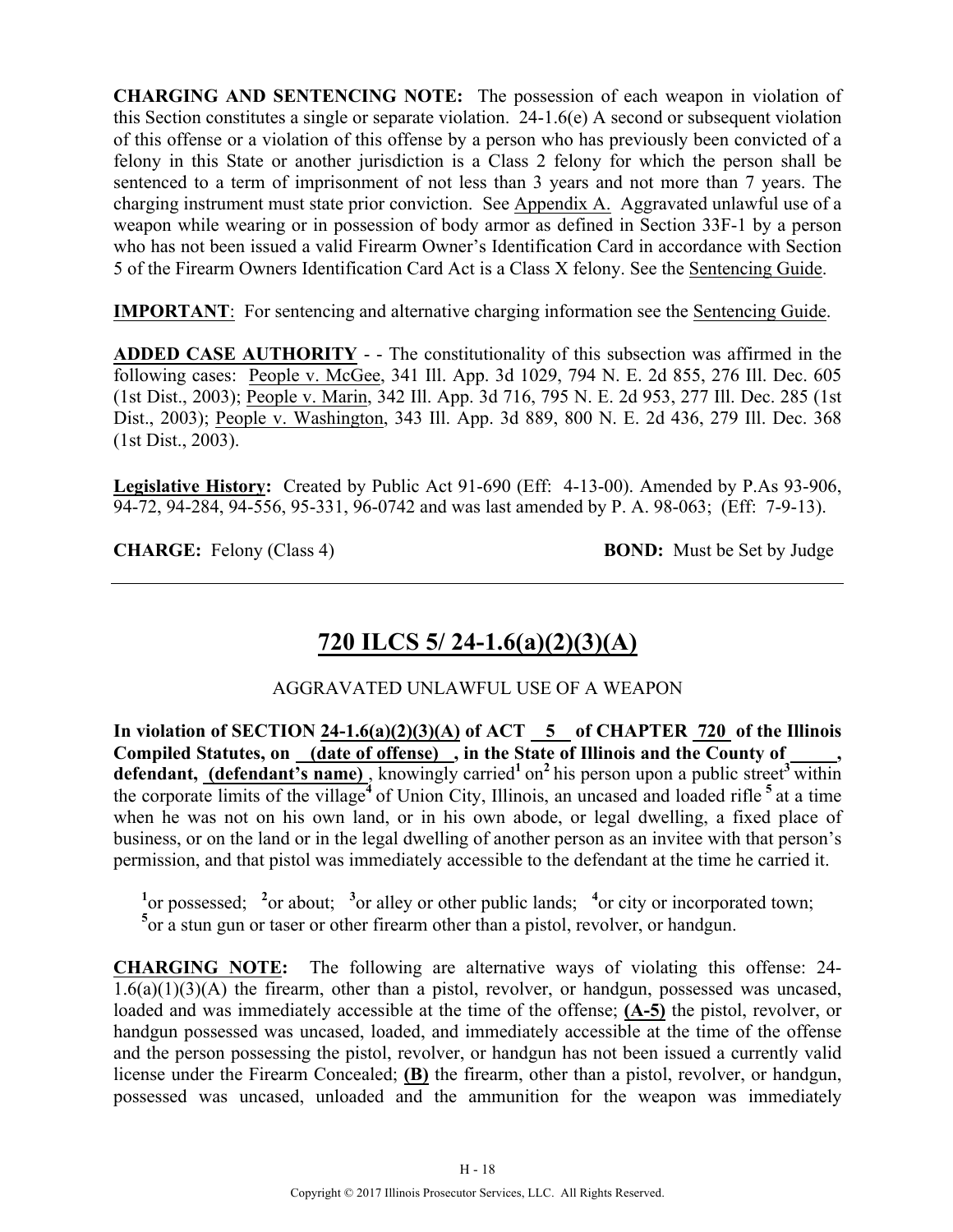accessible at the time of the offense; **(B-5)** the pistol, revolver, or handgun possessed was uncased, unloaded, and the ammunition for the weapon was immediately accessible at the time of the offense and the person possessing the pistol, revolver, or handgun has not been issued a currently valid license under the Firearm Concealed Carry Act or **(C)** the person possessing the firearm has not been issued a currently valid Firearm Owner's Identification Card; or **(D)** the person possessing the weapon was previously adjudicated a delinquent minor under the Juvenile Court Act of 1987 for an act that if committed by an adult would be a felony; or **(E)** the person possessing the weapon was engaged in a misdemeanor violation of the Cannabis Control Act or in a misdemeanor violation of the Illinois Controlled Substances Act; or a misdemeanor violation of the Methamphetamine Control and Community Protection Act; or **(F)** the person possessing the weapon is a member of a street gang or is engaged in street gang related activity, as defined in Section 10 of the Illinois Street Gang Terrorism Omnibus Prevention Act; or **(G)** the person possessing the weapon had a order of protection issued against him or her within the previous 2 years; or **(H)** the person possessing the weapon was engaged in the commission or attempted commission of a misdemeanor involving the use or threat of violence against the person or property of another; or **(I)** the person possessing the weapon was under 21 years of age and in possession of a handgun, unless the person under 21 is engaged in lawful activities under the Wildlife Code or described in subsection  $24-2(b)(1)$ ,  $(b)(3)$ , or  $24-2(f)$ .

**DEFINITION:** "Handgun" as used in this Section has the meaning given to it in Section 5 of the Firearm Concealed Carry Act. (24-1.6(a-5))

**CHARGING AND SENTENCING NOTE:** The possession of each weapon in violation of this Section constitutes a single and separate violation. A second or subsequent violation of this offense or a violation of this offense by a person who has previously been convicted of a felony in this State or another jurisdiction is a Class 2 felony. The charging instrument must state prior conviction. See Appendix A. Aggravated unlawful use of a weapon while wearing or in possession of body armor as defined in Section 33F-1 by a person who has not been issued a valid Firearm Owner's Identification Card in accordance with Section 5 of the Firearm Owners Identification Card Act is a Class X felony. See the Sentencing Guide.

**IMPORTANT**: For sentencing and alternative charging information see the Sentencing Guide.

**CHARGE:** Felony (Class 4) **BOND:** Must be Set by Judge

# **720 ILCS 5/ 24-1.7(a)(1)**

### ARMED HABITUAL CRIMINAL

In violation of SECTION  $24-1.7(a)(1)$  of ACT  $-5$  of CHAPTER  $720$  of the Illinois Compiled Statutes, on <u>(date of offense)</u>, in the State of Illinois and the County of defendant, **(defendant's name)**, knowingly <sup>1</sup> possessed<sup>2</sup> a firearm after having been twice <sup>3</sup> convicted of the offense of gunrunning in violation of Section 24-3A of Act 5 of Chapter 720 of the Illinois Complied Statutes.**<sup>4</sup>**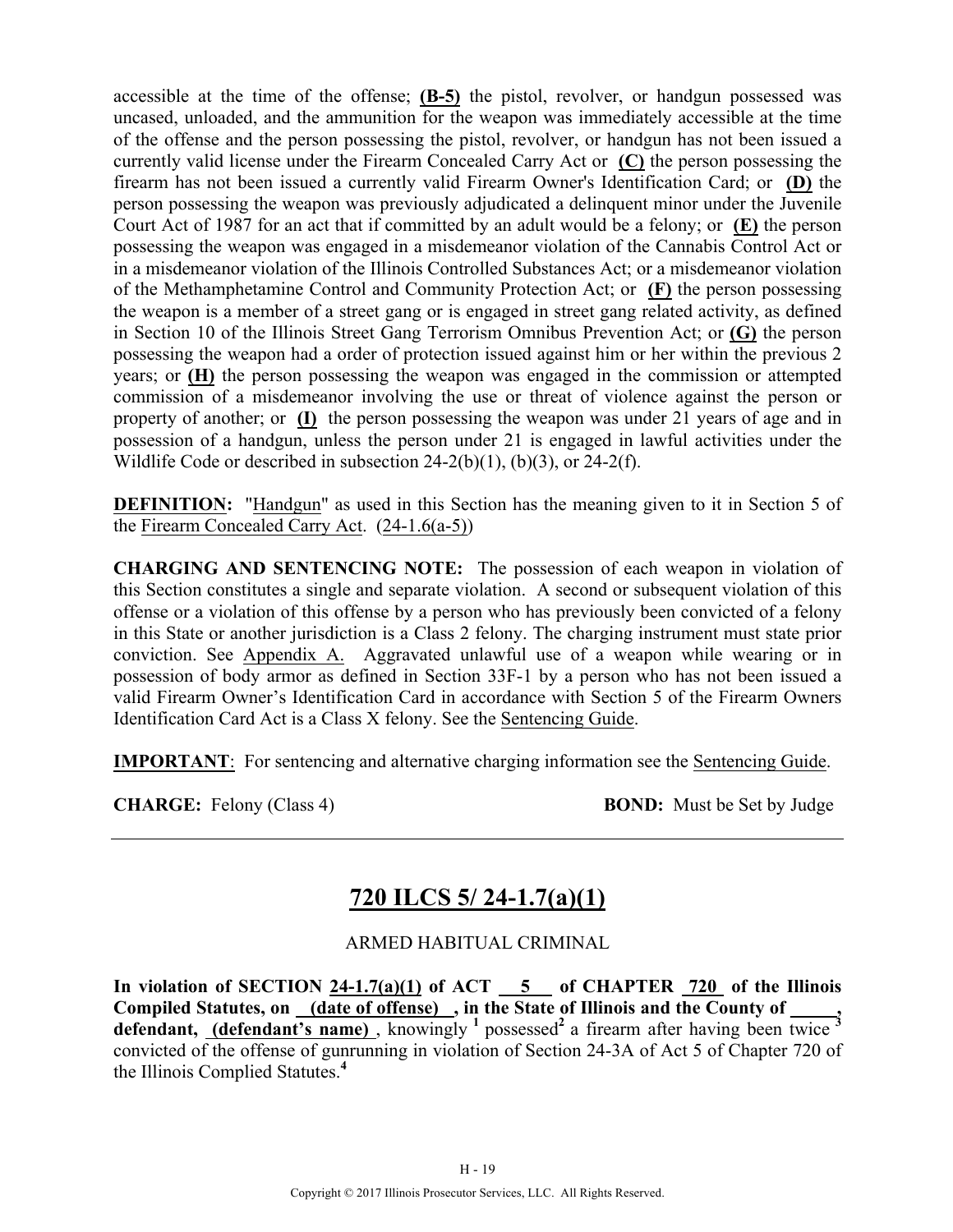<sup>1</sup> or intentionally or recklessly; <sup>2</sup> or received, sold, or transferred; <sup>3</sup> two or more times; <sup>4</sup> or any combination of the following offenses: (1) a forcible felony as defined in Section 2-8 of this Code; (2) unlawful use of a weapon by a felon; aggravated unlawful use of a weapon; aggravated discharge of a firearm; vehicular hijacking; aggravated battery of a child; intimidation; aggravated intimidation; gunrunning; home invasion; or aggravated battery with a firearm; or (3) any violation of the Illinois Controlled Substances Act or the Cannabis Control Act that is punishable as a Class 3 felony or higher.

**IMPORTANT**: For sentencing and alternative charging information see the Sentencing Guide.

**Legislative History:** This subsection was enacted by Public Act 94-398 (Eff: 8-2-05). Amended by 96-1551, eff. 7-1-11.)

**CHARGE:** Felony (Class X) **BOND:** Must be Set by Judge

# **720 ILCS 5/ 24-2.1**

### UNLAWFUL USE OF FIREARM PROJECTILES

**In violation of SECTION 24-2.1 of ACT 5 of CHAPTER 720 of the Illinois Compiled Statutes, on (date of offense) , in the State of Illinois and the County of \_\_\_\_\_, defendant, (defendant's name)**, knowingly possessed<sup>1</sup> an armor piercing bullet.<sup>2</sup>

<sup>1</sup> or manufactured, sold, purchased or carried; <sup>2</sup> or dragon's breath shotgun shell, bolo shell, or flechette shell

**NOTE:** For purpose of this Section, "armor piercing bullet" means any handgun bullet or handgun ammunition with projectiles or projectile cores constructed entirely (excluding the presence of traces of other substances) from tungsten alloys, steel, iron, brass, bronze, beryllium copper or depleted uranium, or fully jacketed bullets larger than 22 caliber designed and intended for use in a handgun and whose jacket has a weight of more than 25% of the total weight of the projectile, and excluding those handgun projectiles whose cores are composed of soft materials such as lead or lead alloys, zinc or zinc alloys, frangible projectiles designed primarily for sporting purposes, and any other projectiles or projectile cores that the U.S. Secretary of Treasury finds to be primarily intended to be used for sporting purposes or industrial purposes or that otherwise does not constitute "armor piercing ammunition" as that term is defined by federal law. "Dragon's breath shotgun shell" means any shotgun shell that contains exothermic pyrophoric mesh metal as the projectile and is designed for the purpose of throwing or spewing a flame or fireball to simulate a flame-thrower. "Bolo shell" means any shell that can be fired in a firearm and expels as projectiles 2 or more metal balls connected by solid metal wire. "Flechette shell" means any shell that can be fired in a firearm and expels 2 or more pieces of fin-stabilized solid metal wire or 2 or more solid dart-type projectiles.

**IMPORTANT**: For sentencing and alternative charging information see the Sentencing Guide.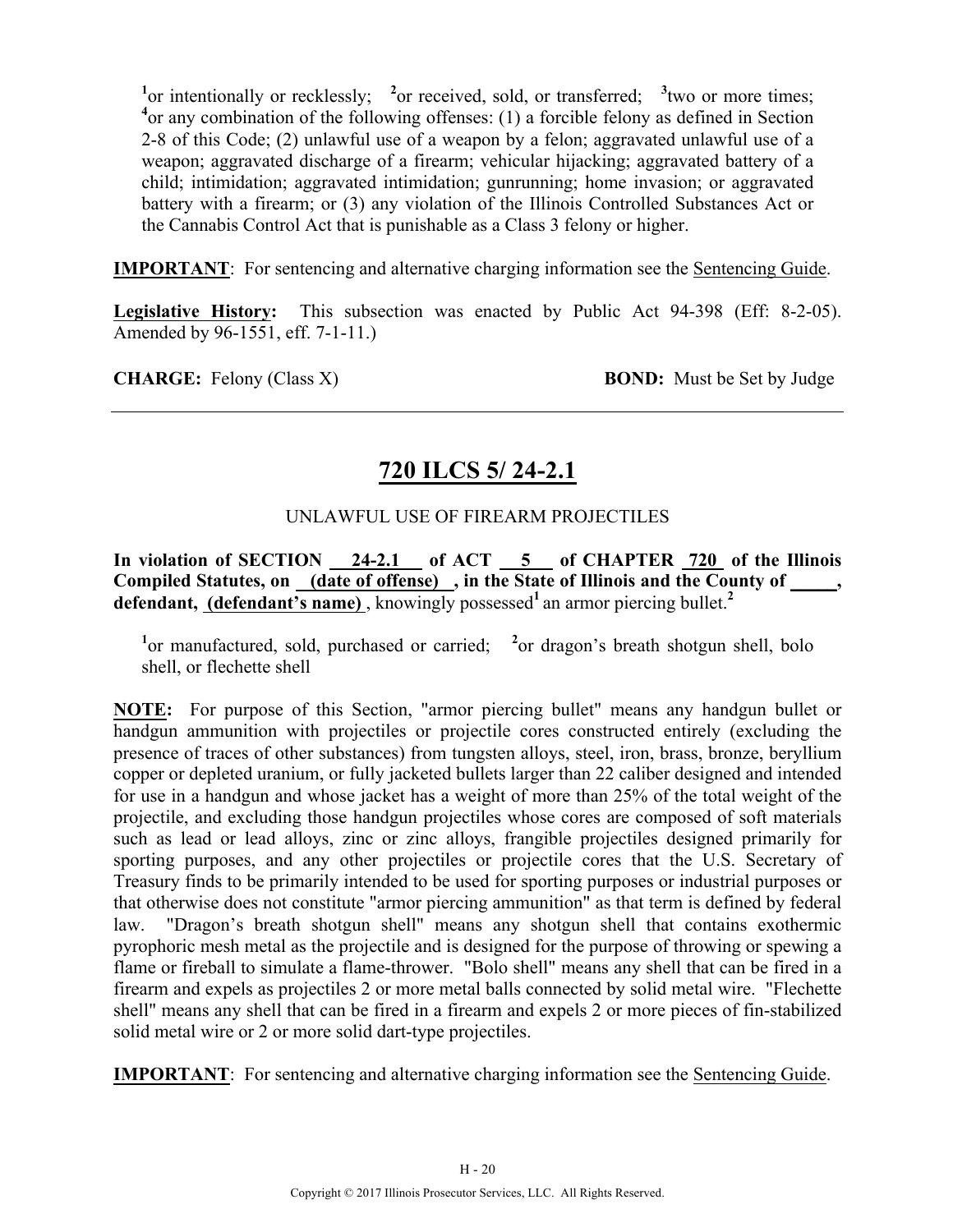**Legislative History:** Created - P.A. 82-934 (August 18, 1982); Amended - P.A. 90-172 & 92- 423.

**CHARGE:** Felony (Class 3) **BOND:** Must be Set by Judge

### **720 ILCS 5/ 24-2.2**

#### UNLAWFUL SALE OF BULLETS REPRESENTED TO BE ARMOR PIERCING BULLETS**<sup>2</sup>**

In violation of SECTION 24-2.2 of ACT 5 of CHAPTER 720 of the Illinois **Compiled Statutes, on (date of offense) , in the State of Illinois and the County of \_\_\_\_\_,**  defendant, (defendant's name), knowingly sold<sup>1</sup> to Don Smith a bullet which he represented to be armor piercing.**<sup>2</sup>**

<sup>1</sup> or manufactured, offered for sale, or transferred; <sup>2</sup> or any dragon's breath shotgun shell, bolo shell or flechette shell

**NOTE:** For definition of "armor piercing bullets," "dragon's breath shotgun shell," "bolo shell," or "flechette shell" see prior page.

**IMPORTANT**: For sentencing and alternative charging information see the Sentencing Guide.

**Legislative History:** Created - P.A. 82-934 (August 18, 1982); Amended - P.A. 90-172 and 92- 423.

**CHARGE:** Felony (Class 4) **BOND:** Must be Set by Judge

### **720 ILCS 5/ 24-3(A)(a)**

UNLAWFUL SALE (OR DELIVERY) OF FIREARMS

In violation of SECTION  $24-3(A)(a)$  ACT  $\overline{5}$  of CHAPTER  $720$  of the Illinois Compiled Statutes, on <u>(date of offense)</u>, in the State of Illinois and the County of defendant, (defendant's name), knowingly sold<sup>1</sup> a firearm, a .38 caliber pistol,<sup>2</sup> which was capable of being concealed upon the person, to Don Smith, a person under 18 years of age.

<sup>1</sup> or gave; <sup>2</sup> any firearm (specify the type of firearm if possible)

**NOTE:** See complaint for § 24-3(A)(k) in this work for additional charging and sentencing information for this offense.

**IMPORTANT**: For sentencing and alternative charging information see the Sentencing Guide.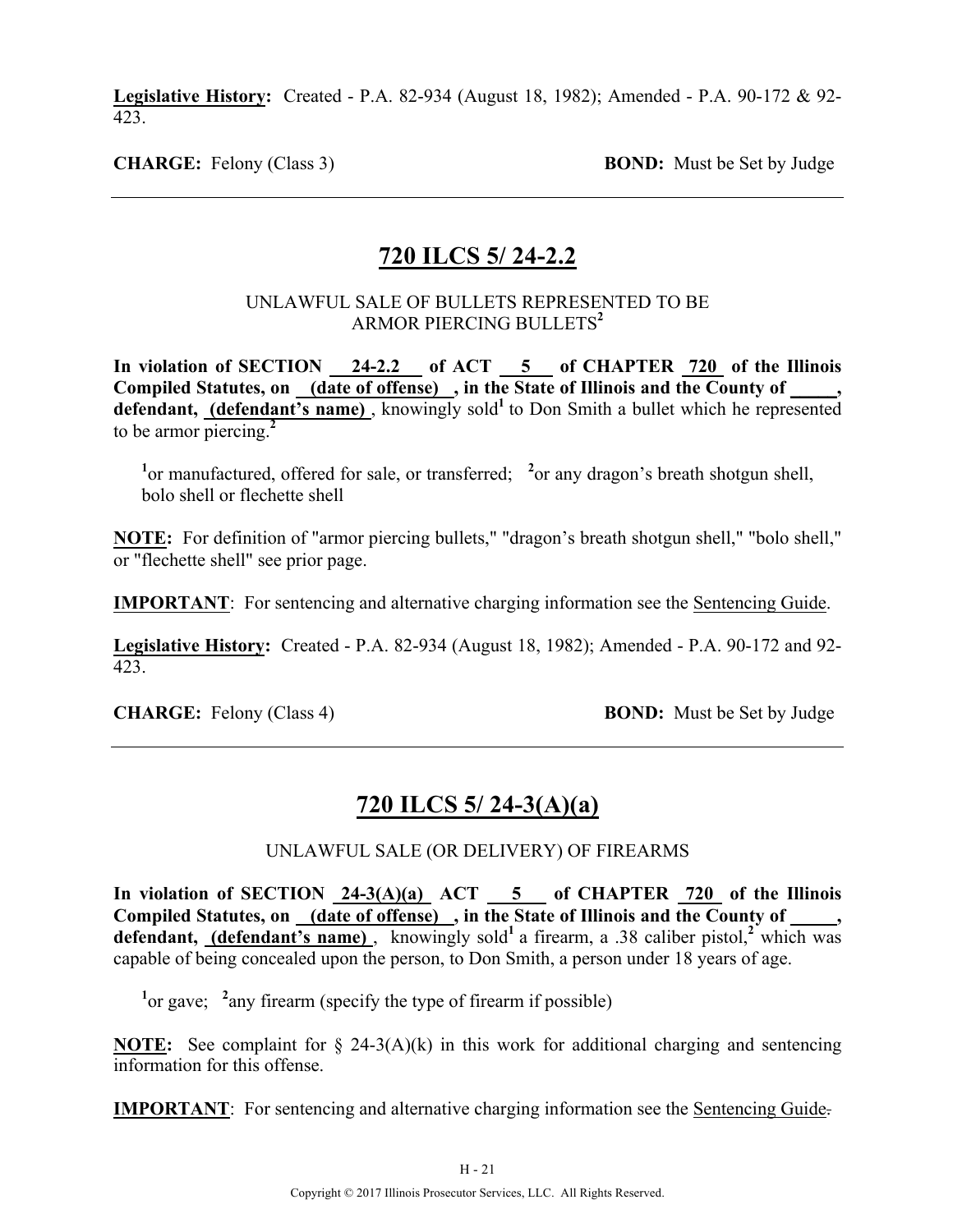**Legislative History:** Codified - Laws 1961, p.1983 (January 1, 1962); Amended - Laws 1967, p.2599; Laws 1967, p.2605; Laws 1968, p.169; P.A.s 76-1849, 76-1852, 76-1936, 76-2071, 77- 908, 77-2638, 78-255, 78-355, 78-1297, 83-1056, 84-25, 84-1074, 84-1308, 88-860, 91-12, 91- 673, Re-enacted by 91-696, Amended by 93-162, 93-906, 94-6, 94-284, 95-331, 95-735, 96-190, 97-227, 97-347 and 97-0813; Eff: 7-13-12.

**CHARGE:** Felony (Class 2) **BOND:** Must be Set by Judge

# **720 ILCS 5/ 24-3(A)(b)**

### UNLAWFUL SALE (OR DELIVERY) OF FIREARMS

In violation of SECTION  $24-3(A)(b)$  ACT  $5$  of CHAPTER  $720$  of the Illinois **Compiled Statutes, on (date of offense) , in the State of Illinois and the County of \_\_\_\_\_,**  defendant, (defendant's name), knowingly gave<sup>1</sup> a firearm, a .22 caliber rifle,<sup>2</sup> to Don Smith, a person under 21 years of age, who had been convicted of the offense of Battery,**<sup>3</sup>** in violation of Section 12-3 of Act 5 of Chapter 720 of the Illinois Compiled Statutes, on March 31, 2008, in the Circuit Court of Union County, Illinois.

<sup>1</sup><sup>or</sup> sold; <sup>2</sup><sup>a</sup> any firearm (specify type of firearm if possible); <sup>3</sup><sup>or</sup> any misdemeanor other than traffic offenses or adjudication of delinquency

**NOTE:** See complaint for § 24-3(A)(k) in this work for additional charging and sentencing information for this offense.

**IMPORTANT**: For sentencing and alternative charging information see the Sentencing Guide**.**

**Legislative History:** This complaint was amended by Public Act 97-0347; Eff: 1-1-12.

**CHARGE:** Felony (Class 3) **BOND:** Must be Set by Judge

### **720 ILCS 5/ 24-3(A)(c)**

#### UNLAWFUL SALE **(OR DELIVERY)** OF FIREARMS

**In violation of SECTION 24-3(A)(c) ACT 5 of CHAPTER 720 of the Illinois Compiled Statutes, on (date of offense) , in the State of Illinois and the County of \_\_\_\_\_, defendant, (defendant's name)** , knowingly sold,**<sup>1</sup>**a firearm, a .22 caliber revolver**<sup>2</sup>** to Don Smith, a narcotic addict.

 $\frac{1}{2}$  or gave;  $\frac{2}{3}$  any firearm (specify type of firearm if possible)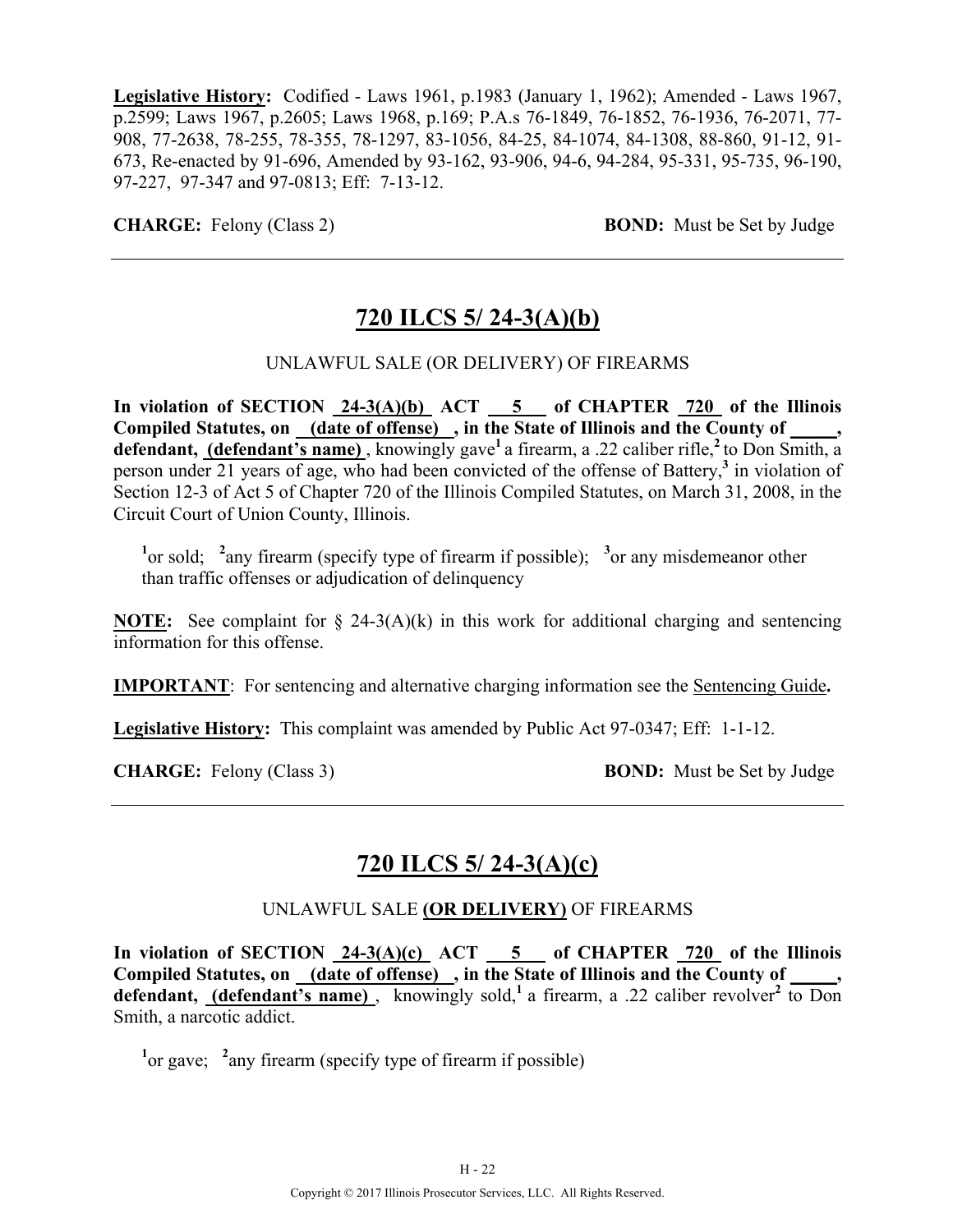**NOTE:** See complaint for § 24-3(A)(k) in this work for additional charging and sentencing information for this offense.

**IMPORTANT**: For sentencing and alternative charging information see the Sentencing Guide**.**

**Legislative History:** This complaint was amended by Public Act 97-0347; Eff: 1-1-12.

**CHARGE:** Felony (Class 4) **BOND:** Must be Set by Judge

# **720 ILCS 5/ 24-3(A)(d)**

### UNLAWFUL SALE **(OR DELIVERY)** OF FIREARMS

In violation of SECTION  $24-3(A)(d)$  ACT  $5$  of CHAPTER  $720$  of the Illinois Compiled Statutes, on (date of offense), in the State of Illinois and the County of defendant, (defendant's name), knowingly sold<sup>1</sup> a firearm, a .38 revolver,<sup>2</sup> to Don Smith who had been convicted of murder,<sup>3</sup> in violation of Section 9-1 of Act 5 of Chapter 720 of the Illinois Compiled Statutes, in Union County, Illinois.**<sup>4</sup>**

<sup>1</sup><sup>or gave; <sup>2</sup> any firearm (specify type of firearm if possible); <sup>3</sup> any felony; <sup>4</sup> or any other</sup> jurisdiction

**NOTE:** The 5-year period in which the underlying felony must have been committed concerning this offense has been eliminated.

**NOTE:** See complaint for § 24-3(A)(k) in this work for additional charging and sentencing information for this offense.

**IMPORTANT**: For sentencing and alternative charging information see the Sentencing Guide**.**

**Legislative History:** This complaint was amended by Public Act 97-0347; Eff: 1-1-12.

**CHARGE:** Felony (Class 4) **BOND:** Must be Set by Judge

# **720 ILCS 5/ 24-3(A)(e)**

### UNLAWFUL SALE **(OR DELIVERY)** OF FIREARMS

**In violation of SECTION 24-3(A)(e) ACT 5 of CHAPTER 720 of the Illinois**  Compiled Statutes, on (date of offense), in the State of Illinois and the County of defendant, (defendant's name), knowingly sold<sup>1</sup> a firearm, a .38 caliber pistol<sup>2</sup> to Don Smith, who had been a patient at Union City State Mental Hospital, Union City, Union County, Illinois, within the past 5 years.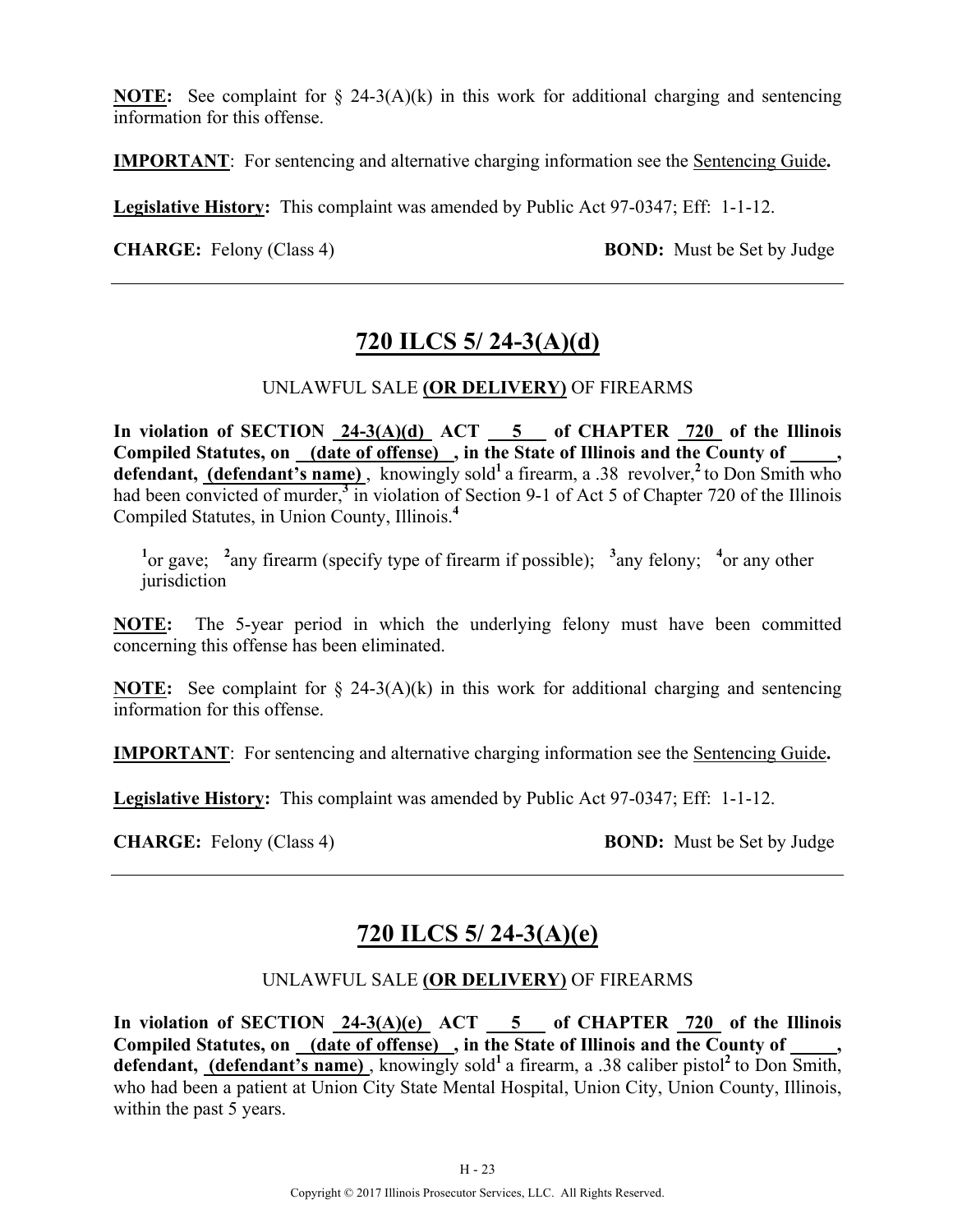$\frac{1}{2}$  or gave;  $\frac{2}{3}$  any firearm (specify type of firearm if possible)

**NOTE:** See complaint for § 24-3(A)(k) in this work for additional charging and sentencing information for this offense.

**IMPORTANT**: For sentencing and alternative charging information see the Sentencing Guide**.**

**Legislative History:** This complaint was amended by Public Act 97-0347; Eff: 1-1-12.

**CHARGE:** Felony (Class 4) **BOND:** Must be Set by Judge

# **720 ILCS 5/ 24-3(A)(f)**

UNLAWFUL SALE (OR DELIVERY) OF FIREARMS

In violation of SECTION  $24-3(A)(f)$  ACT  $5$  of CHAPTER  $720$  of the Illinois Compiled Statutes, on (date of offense), in the State of Illinois and the County of, defendant, (defendant's name), knowingly sold<sup>1</sup> a firearm,<sup>2</sup> a Ithaca .16 gauge shotgun, to Don Smith who is a person with an intellectual disability.

 $\frac{1}{2}$  or gave;  $\frac{2}{3}$  any firearm (specify type of firearm if possible)

**NOTE:** See complaint for § 24-3(A) (k) in this work for additional charging and sentencing information for this offense.

**IMPORTANT:** For sentencing and alternative charging information see the **Sentencing Guide.**

**Legislative History:** This complaint was amended by Public Act 97-0347; Eff: 1-1-12.

This subsection was amended by Public Act 99-0143. Effective: 1-1-16.

**CHARGE:** Felony (Class 4) **BOND:** Must be Set by Judge

# **720 ILCS 5/ 24-3(A)(g)**

### UNLAWFUL SALE **(OR DELIVERY)** OF FIREARMS

In violation of SECTION  $24-3(A)(g)$  ACT  $5$  of CHAPTER  $720$  of the Illinois **Compiled Statutes, on (date of offense) , in the State of Illinois and the County of \_\_\_\_\_, defendant, (defendant's name)** , knowingly delivered to Don Smith a firearm, a .50 caliber rifle,**<sup>1</sup>**without withholding delivery of such rifle for at least 24 hours after application for its purchase had been made by Don Smith.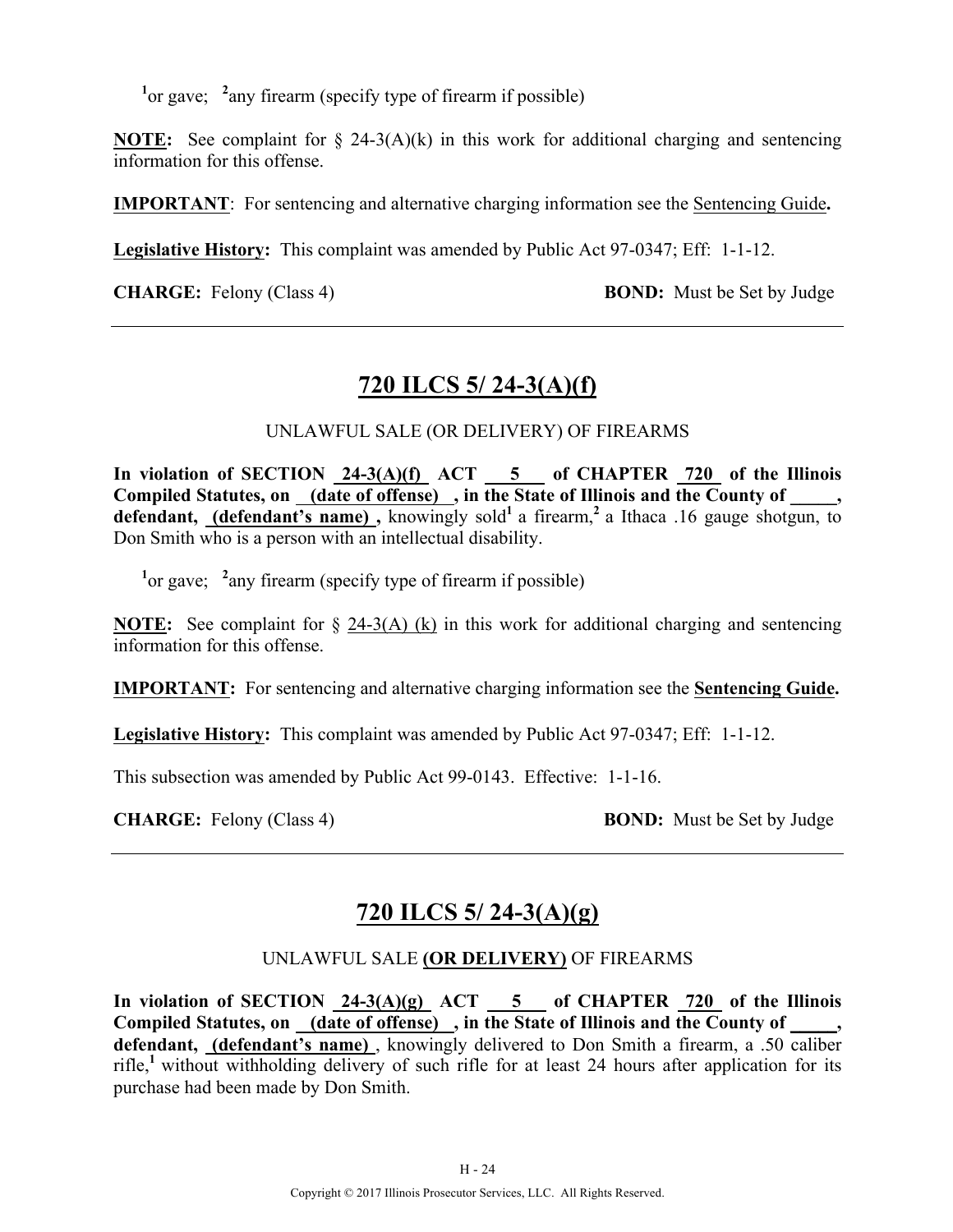**1** or shotgun or long gun

(See preceding complaint for firearm that may be concealed upon the person.)

**NOTE:** See complaint for  $\S$  24-3(A)(k) in this work for additional charging and sentencing information for this offense.

**IMPORTANT**: For sentencing and alternative charging information see the Sentencing Guide.

**Legislative History:** This complaint was amended by Public Act 97-0347; Eff: 1-1-12.

**CHARGE:** Felony (Class 4) **BOND:** Must be Set by Judge

# **720 ILCS 5/ 24-3(A)(g)**

### UNLAWFUL SALE OF FIREARMS

In violation of SECTION  $24-3(A)(g)$  ACT  $-5$  of CHAPTER 720 of the Illinois Compiled Statutes, on (date of offense), in the State of Illinois and the County of defendant, *(defendant's name)*, knowingly delivered to Don Smith a firearm, a .50 caliber rifle,**<sup>1</sup>**without withholding delivery of such rifle for at least 24 hours after application for its purchase had been made by Don Smith.

**1** or shotgun or long gun

(See preceding complaint for firearm that may be concealed upon the person.)

**NOTE:** See complaint for § 24-3(A)(k) in this work for additional charging and sentencing information for this offense.

**IMPORTANT**: For sentencing and alternative charging information see the Sentencing Guide.

**CHARGE:** Felony (Class 4) **BOND:** Must be Set by Judge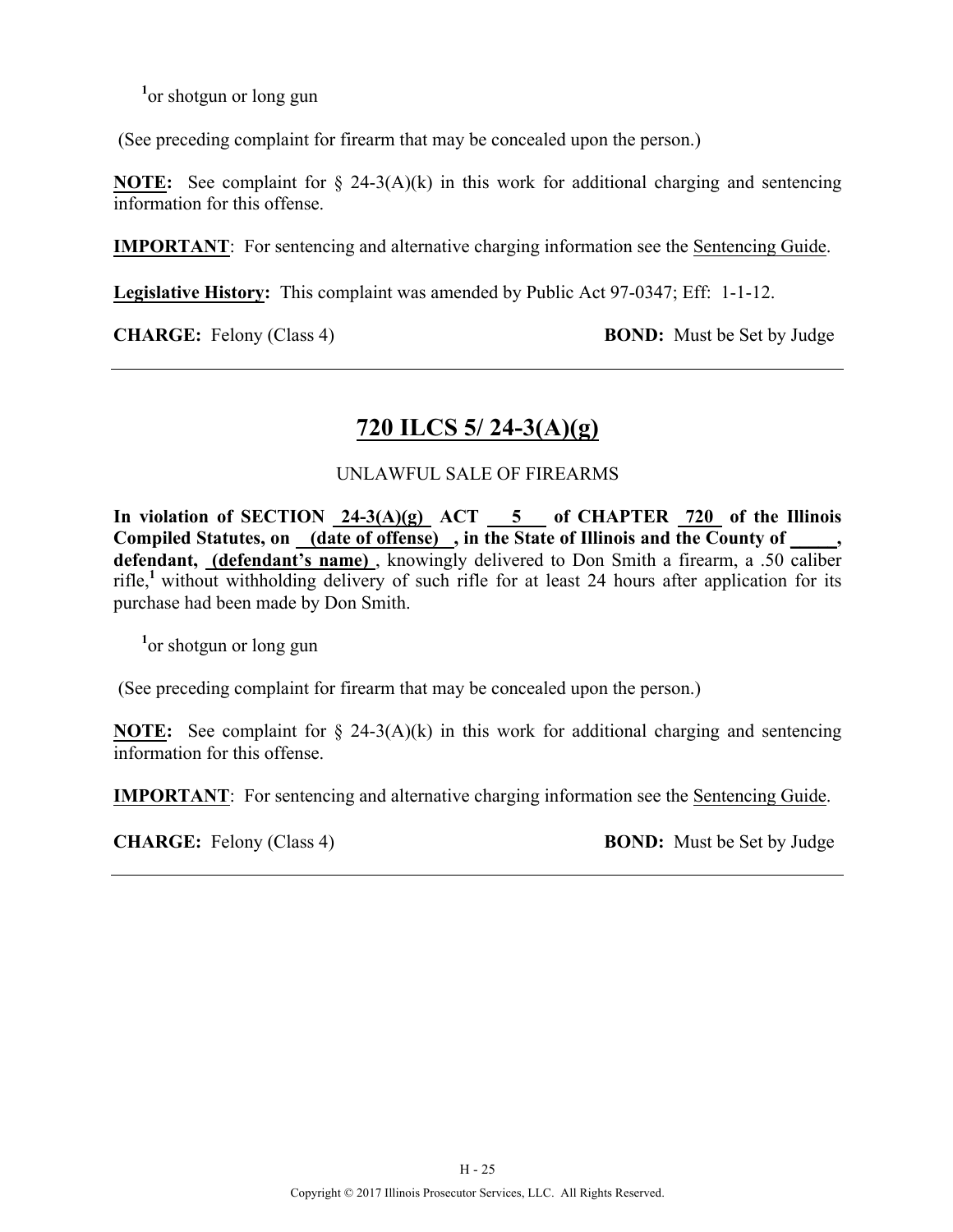# **720 ILCS 5/ 24-3(A)(g)**

### UNLAWFUL SALE **(OR DELIVERY)** OF FIREARMS

In violation of SECTION  $24-3(A)(g)$  ACT  $\overline{\hspace{1cm}}$  5 of CHAPTER 720 of the Illinois **Compiled Statutes, on (date of offense) , in the State of Illinois and the County of \_\_\_\_\_, defendant, (defendant's name)** , knowingly delivered to Don Smith a firearm, a .38 caliber pistol, which may be concealed upon the person,<sup>1</sup> incidental to a sale, without withholding delivery of such firearm for at least 72 hours after application for its purchase had been made by Don Smith.

<sup>1</sup> or any firearm capable of being concealed (See following complaint for rifle, shotgun, or long gun)

**NOTE:** For exceptions to the application of this subsection, see the text of this subsection (g).

**NOTE:** See complaint for § 24-3(A)(k) in this work for additional charging and sentencing information for this offense.

**Legislative History:** This complaint was amended by Public Act 97-0347; Eff: 1-1-12.

**CHARGE:** Felony (Class 4) **BOND:** Must be Set by Judge

# **720 ILCS 5/ 24-3(A)(h)**

### UNLAWFUL SALE **(OR DELIVERY)** OF FIREARMS

In violation of SECTION  $24-3(A)(h)$  ACT  $5$  of CHAPTER 720 of the Illinois Compiled Statutes, on (date of offense), in the State of Illinois and the County of **defendant, (defendant's name)** , while holding a license under the Federal Gun Control Act of 1968 as a dealer,**<sup>1</sup>** knowingly sold**<sup>2</sup>** to Don Smith, an unlicensed person, a handgun, a .22 caliber pistol, having a barrel**<sup>3</sup>**which is a die casting of zinc alloy**<sup>4</sup>** which will melt or deform at a temperature of less than 800 degrees Fahrenheit.

<sup>1</sup> or importer, manufacturer or pawn broker; <sup>2</sup> or manufactured or delivered; <sup>3</sup> or slide, frame or receiver; <sup>4</sup> or any other non-homogeneous metal

**NOTE:** See complaint for § 24-3(A)(k) in this work for additional charging and sentencing information for this offense.

**IMPORTANT**: For sentencing and alternative charging information see the Sentencing Guide.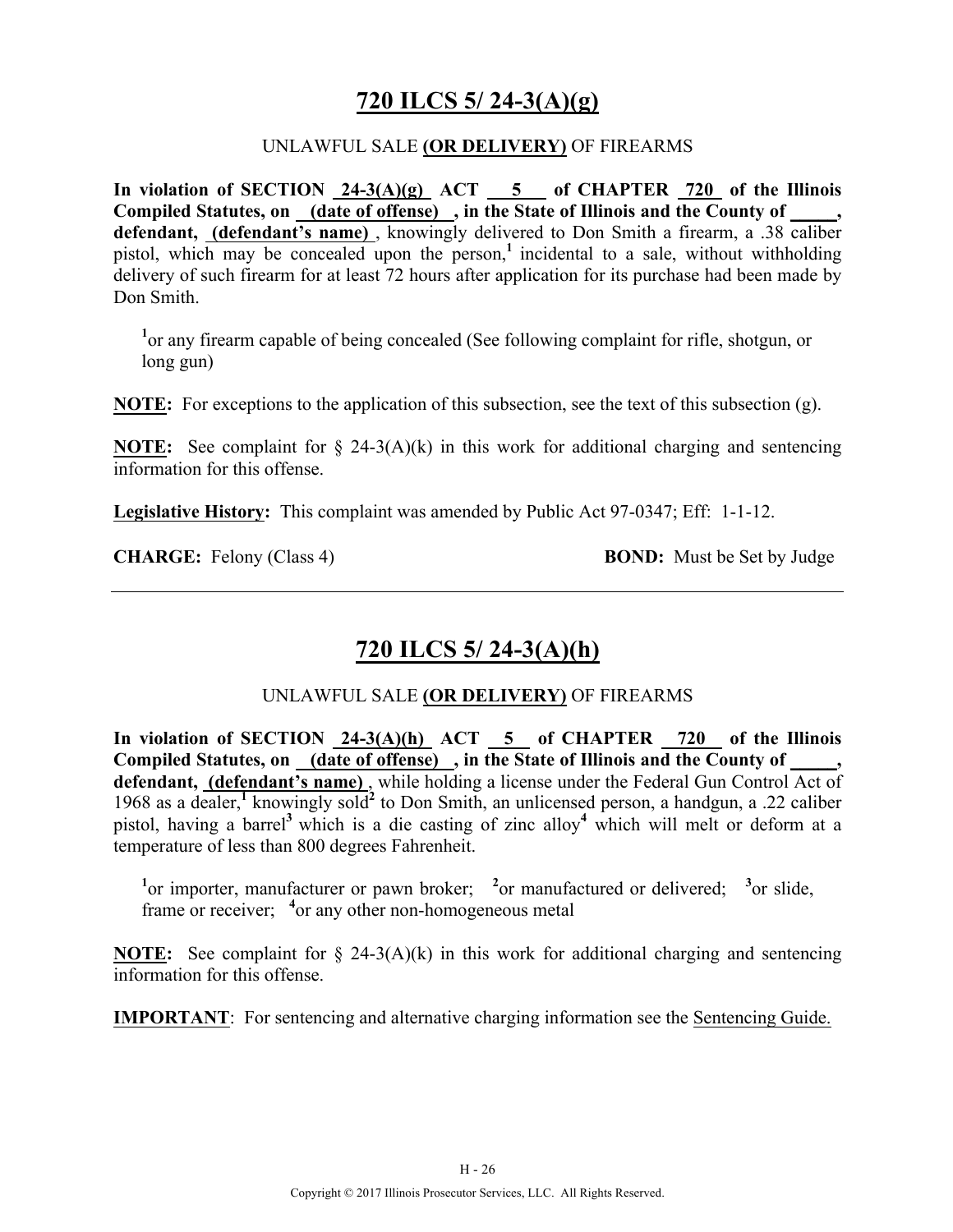**Legislative History:** This complaint was amended by Public Act 97-0347; Eff: 1-1-12.

**CHARGE:** Felony (Class 4) **BOND:** Must be Set by Judge

# **720 ILCS 5/ 24-3(A)(i)**

### UNLAWFUL SALE **(OR DELIVERY)** OF FIREARMS

In violation of SECTION  $24-3(A)(i)$  ACT  $5$  of CHAPTER 720 of the Illinois **Compiled Statutes, on (date of offense) , in the State of Illinois and the County of \_\_\_\_\_,**  defendant, (defendant's name), knowingly gave<sup>1</sup> a firearm,<sup>2</sup> a .38 caliber revolver, to Don Smith, a person under 18 years of age who did not possess a valid Firearm Owner's Identification Card.

<sup>1</sup><sup>or</sup> sold; <sup>2</sup><sup>a</sup> firearm of any size

**NOTE:** See complaint for § 24-3(A)(k) in this work for additional charging and sentencing information for this offense.

**IMPORTANT**: For sentencing and alternative charging information see the Sentencing Guide.

**Legislative History:** This complaint was amended by Public Act 97-0347; Eff: 1-1-12.

**CHARGE:** Felony (Class 3) **BOND:** Must be Set by Judge

# **720 ILCS 5/ 24-3(A)(j)**

### UNLAWFUL SALE (OR DELIVERY) OF FIREARMS

In violation of SECTION  $24-3(A)(j)$  ACT  $5$  of CHAPTER  $720$  of the Illinois Compiled Statutes, on \_(date of offense) , in the State of Illinois and the County of \_ defendant, **(defendant's name)**, while engaged in the business of selling firearms at retail,<sup>1</sup> knowingly sold**<sup>2</sup>**a firearm,**<sup>3</sup>**a .38 caliber revolver, to Don Smith, without being licensed as a federal firearms dealer under Section 923 of the Federal Gun Control Act of 1968.

<sup>1</sup><sup>or</sup> at wholesale; <sup>2</sup><sup>or</sup> delivered; <sup>3</sup><sup>a</sup> firearm of any size

**NOTE:** See complaint for  $\S$  24-3(A)(k) in this work for additional charging and sentencing information for this offense.

**IMPORTANT**: For sentencing and alternative charging information see the Sentencing Guide.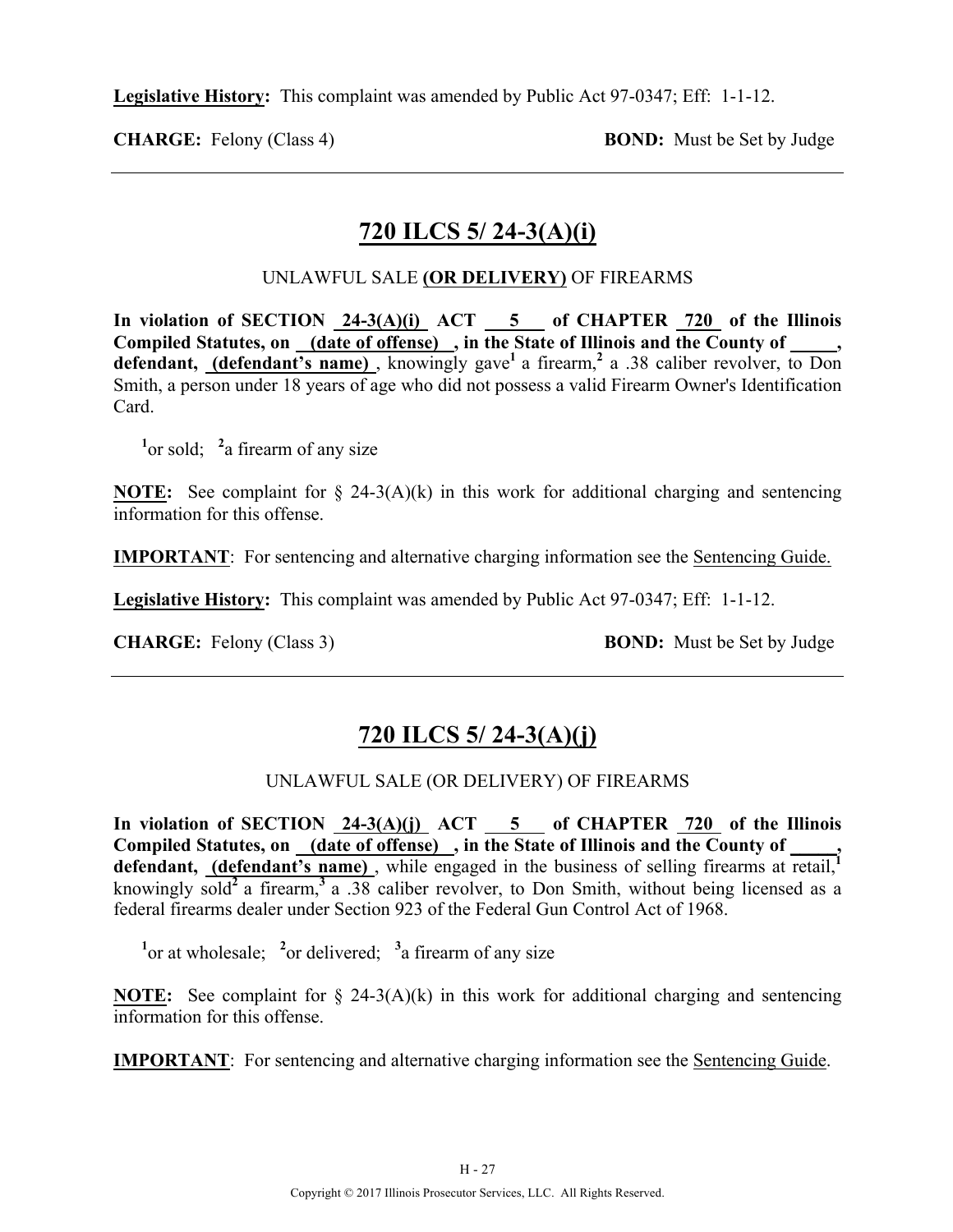**Legislative History:** This complaint was amended by Public Act 97-0347; Eff: 1-1-12.

**CHARGE:** Felony (Class 3) **BOND:** Must be Set by Judge

# **720 ILCS 5/ 24-3(A)(k)**

### UNLAWFUL SALE **(OR DELIVERY)** OF FIREARMS

In violation of SECTION  $24-3(A)(k)$  ACT  $5$  of CHAPTER 720 of the Illinois **Compiled Statutes, on (date of offense) , in the State of Illinois and the County of \_\_\_\_\_, defendant, (defendant's name)**, knowingly sold<sup>1</sup> a firearm, a .38 caliber revolver, to Don Smith, a person who did not display to the defendant a currently valid Firearm Owner's Identification Card that had been previously issued to Don Smith by the Department of State Police under the provisions of the Firearm Owners Identification Card Act.

**1** or transferred

**NOTE:** For purposes of this Section: "School" means a public or private elementary or secondary school, community college, college, or university. "School related activity" means any sporting, social, academic, or other activity for which students' attendance or participation is sponsored, organized, or funded in whole or in part by a school or school district.

**NOTE:** Additionally, please note that a prosecution for a violation of subsection (k) of this Section may be commenced within 6 years after the commission of the offense. Prosecutions for all other subsections, except subsection (g) may be commenced within 5 years of the commission of the offense. (720 ILCS 5/24-3(E)).

**CHARGING NOTE:** A third or subsequent conviction for a violation of this subparagraph is a Class 1 felony. The charging instrument must state prior conviction. Additionally, please note that a prosecution for a violation of this subparagraph may be commenced within 6 years after the commission of the offense (720 ILCS 5/24-3(E)). See Appendix A. Additionally, please note that a prosecution for a violation of subsection (k) of this Section may be commenced within 6 years after the commission of the offense. Prosecutions for all other subsections, except subsection (g) may be commenced within 5 years of the commission of the offense. (720 ILCS 5/24-3(E)) See the Sentencing Guide.

**CHARGING AND SENTENCING NOTE:** The following are various charging and sentencing alternatives for this offense:  $(c)(1)$  Any person convicted of unlawful sale or delivery of firearms in violation of paragraphs (c) through (h) commits a Class 4 felony. (c)(2) Any person convicted of unlawful sale or delivery of firearms in violation of paragraph (b) or (I) commits a Class 3 felony. (c)(3) Any person convicted of unlawful sale or delivery of firearms in violation of paragraph (a) commits a Class 2 felony. (c)(4) Any person convicted of unlawful sale or delivery of firearms in violation of paragraph (a), (b), or (I) in any school, on the real property comprising a school, within 1,000 feet of the real property comprising a school, at a school related activity, or on or within 1,000 feet of any conveyance owned, leased, or contracted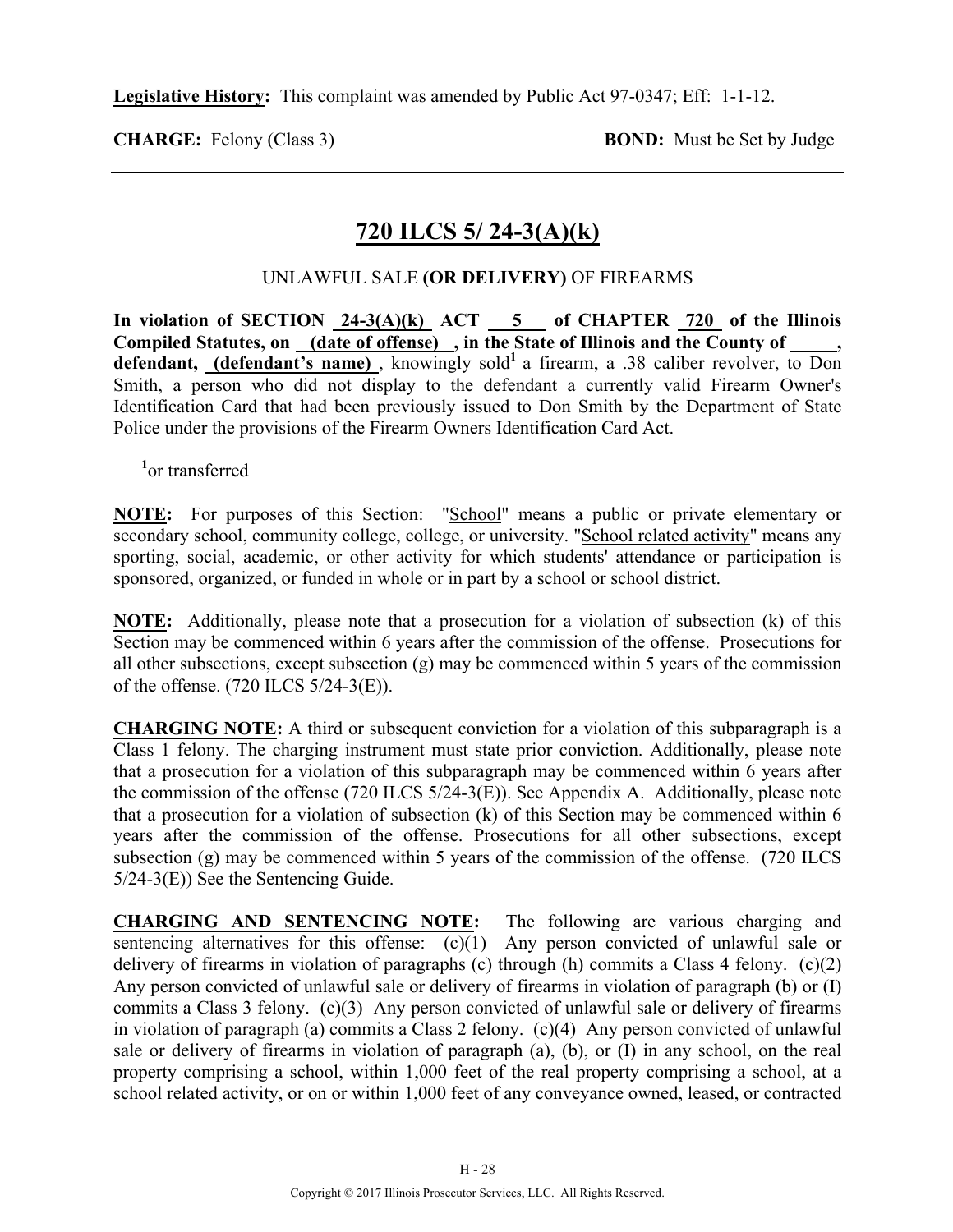by a school or school district to transport students to or from school or a school related activity regardless of the time of day or time of year that the offense was committed commits a Class 1 felony. Any person convicted of a second or subsequent violation of unlawful sale of firearms in violation of paragraph (a), (b), or (I) in any school, on the real property comprising a school, at a school related activity, or on or within 1,000 feet of any conveyance owned, leased, or contracted by a school or school district to transport students to or from school or a school related activity regardless of the time of day or time of year that the offense was committed commits a Class 1 felony for which the sentence shall be a term of imprisonment of no less than 5 years and no more than 15 years. (c)(5) Any person convicted of unlawful sale or delivery of firearms in violation of paragraph (a) or (I), in residential property owned, operated, or managed by a public housing agency or leased by a public housing agency as part of a scattered site or mixed-income development, in a public park, in a courthouse, on residential property owned, operated, or managed by a public housing agency or leased by a public housing agency as part of a scattered site or mixed-income development, on the real property comprising any public park, on the real property comprising any courthouse, or on any public way within 1,000 feet of the real property comprising any public park, courthouse, or residential property owned, operated, or managed by a public housing agency or leased by a public housing agency as part of a scattered site or mixedincome development, commits a Class 2 felony. (c)(6) Any person convicted of unlawful sale or delivery of firearms in violation of paragraph (k) of subsection (A) commits a Class 4 felony. A third or subsequent conviction for a violation of paragraph (k) of subsection (A) is a Class 1 felony. (c)(7) Any person convicted of firearms in violation of paragraph (k) of subsection (A) of unlawful sale or delivery commits a Class 4 felony. A third or subsequent conviction for a violation of paragraph (k) of subsection (A) is a Class 1 felony. (c)(8) A person 18 years of age or older convicted of unlawful sale or delivery of firearms in violation of paragraph (a) or (i) of subsection (A), when the firearm that was sold or given to another person under 18 years of age was used in the commission of or attempt to commit a forcible felony, shall be fined or imprisoned, or both, not to exceed the maximum provided for the most serious forcible felony so committed or attempted by the person under 18 years of age who was sold or given the firearm. (c)(9) Any person convicted of unlawful sale or delivery of firearms in violation of paragraph (d) of subsection (A) commits a Class 3 felony. (c)(10) Any person convicted of unlawful sale or delivery of firearms in violation of paragraph (l) of subsection (A) commits a Class 2 felony if the delivery is of one firearm. Any person convicted of unlawful sale or delivery of firearms in violation of paragraph (l) of subsection (A) commits a Class 1 felony if the delivery is of not less than 2 and not more than 5 firearms at the same time or within a one year period. Any person convicted of unlawful sale or delivery of firearms in violation of paragraph (l) of subsection (A) commits a Class X felony for which he or she shall be sentenced to a term of imprisonment of not less than 6 years and not more than 30 years if the delivery is of not less than 6 and not more than 10 firearms at the same time or within a 2 year period. Any person convicted of unlawful sale or delivery of firearms in violation of paragraph (l) of subsection (A) commits a Class X felony for which he or she shall be sentenced to a term of imprisonment of not less than 6 years and not more than 40 years if the delivery is of not less than 11 and not more than 20 firearms at the same time or within a 3 year period. Any person convicted of unlawful sale or delivery of firearms in violation of paragraph (l) of subsection (A) commits a Class X felony for which he or she shall be sentenced to a term of imprisonment of not less than 6 years and not more than 50 years if the delivery is of not less than 21 and not more than 30 firearms at the same time or within a 4 year period. Any person convicted of unlawful sale or delivery of firearms in violation of paragraph (l) of subsection (A) commits a Class X felony for which he or she shall be sentenced to a term of imprisonment of not less than 6 years and not more than 60 years if the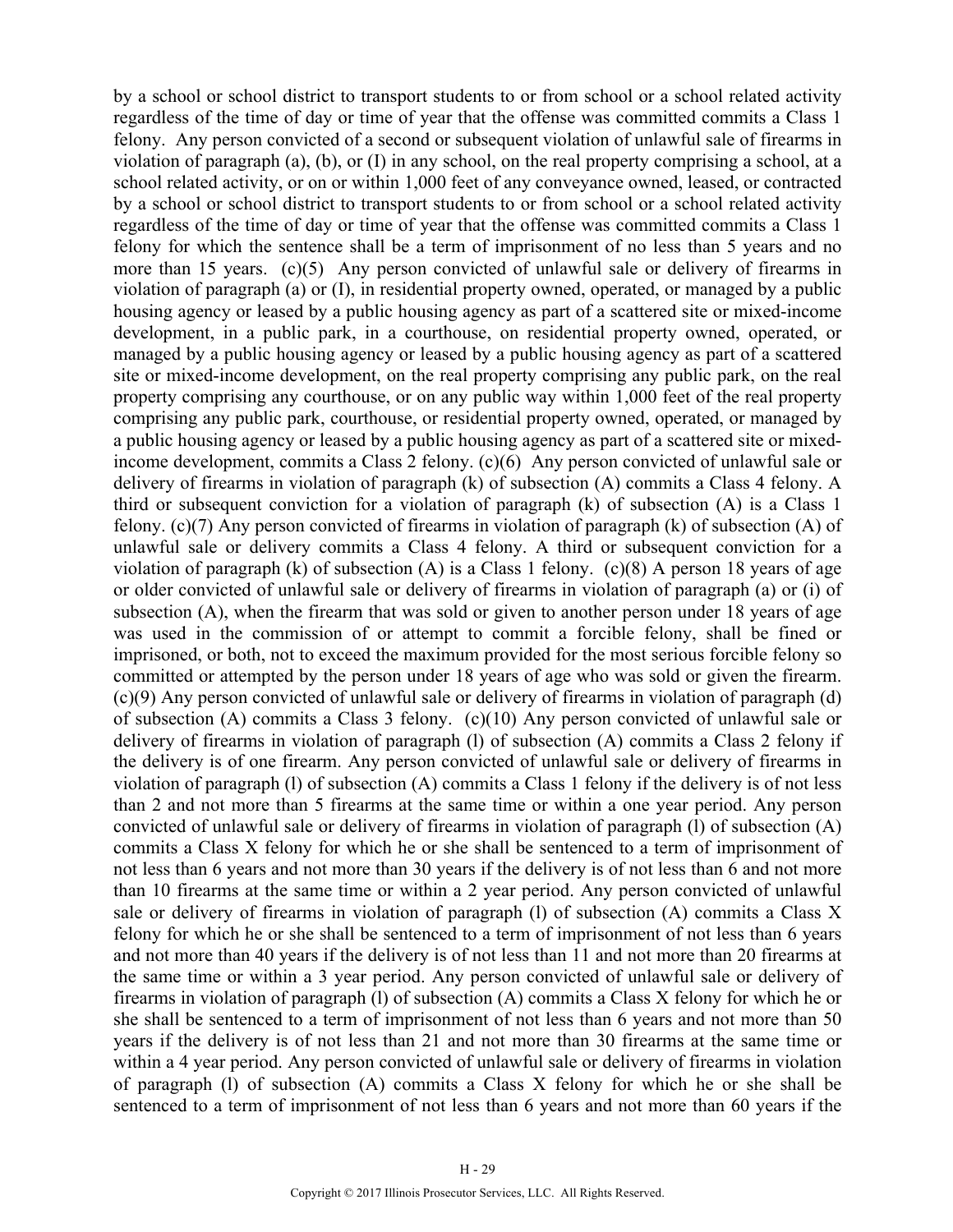delivery is of 31 or more firearms at the same time or within a 5 year period. See the Sentencing Guide.

**IMPORTANT**: For sentencing and alternative charging information see the Sentencing Guide.

**Legislative History:** This subsection was previously amended by P.A. 93-906 (Eff: 8-11-04) and recently amended by Public Act 97-0347; (Eff: 1-1-12).

**CHARGE:** Felony (Class 4) **BOND:** Must be Set by Judge

# **720 ILCS 5/ 24-3(A)(l)**

### UNLAWFUL DELIVERY OF A STOLEN FIREARM

In violation of SECTION  $24-3(A)(I)$  ACT  $5$  of CHAPTER  $720$  of the Illinois **Compiled Statutes, on (date of offense) , in the State of Illinois and the County of \_\_\_\_\_, defendant, (defendant's name)** , knowing that the firearm was stolen and not being entitled to the possession of the firearm, knowingly delivered the firearm, a .38 caliber pistol**<sup>1</sup>**to Don Smith.

<sup>1</sup> any stolen firearm (specify type of firearm if possible)

**NOTE:** See complaint for  $\S$  24-3(A)(k) in this work for additional charging and sentencing information for this section.

**CHARGING AND SENTENCING NOTE:** Any person convicted of unlawful sale or delivery of firearms in violation of paragraph (l) of subsection (A) commits a Class 2 felony if the delivery is of one firearm. Any person convicted of unlawful sale or delivery of firearms in violation of paragraph (l) of subsection (A) commits a Class 1 felony if the delivery is of not less than 2 and not more than 5 firearms at the same time or within a one year period. Any person convicted of unlawful sale or delivery of firearms in violation of paragraph (l) of subsection (A) commits a Class X felony for which he or she shall be sentenced to a term of imprisonment of not less than 6 years and not more than 30 years if the delivery is of not less than 6 and not more than 10 firearms at the same time or within a 2 year period. Any person convicted of unlawful sale or delivery of firearms in violation of paragraph (l) of subsection (A) commits a Class X felony for which he or she shall be sentenced to a term of imprisonment of not less than 6 years and not more than 40 years if the delivery is of not less than 11 and not more than 20 firearms at the same time or within a 3 year period. Any person convicted of unlawful sale or delivery of firearms in violation of paragraph (l) of subsection (A) commits a Class X felony for which he or she shall be sentenced to a term of imprisonment of not less than 6 years and not more than 50 years if the delivery is of not less than 21 and not more than 30 firearms at the same time or within a 4 year period. Any person convicted of unlawful sale or delivery of firearms in violation of paragraph (l) of subsection (A) commits a Class X felony for which he or she shall be sentenced to a term of imprisonment of not less than 6 years and not more than 60 years if the delivery is of 31 or more firearms at the same time or within a 5 year period. See the Sentencing Guide.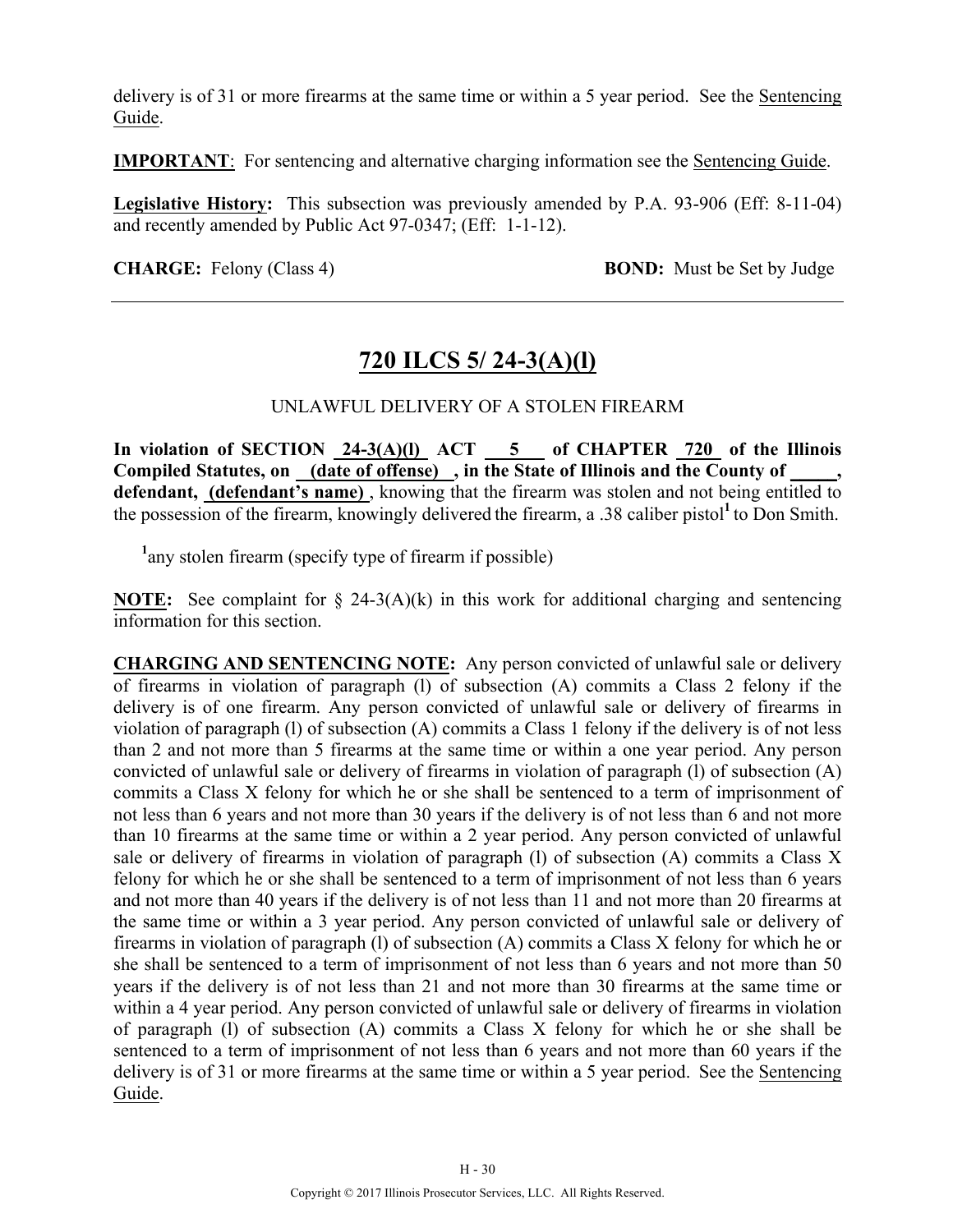**IMPORTANT**: For sentencing and alternative charging information see the Sentencing Guide.

**Legislative History:** This subsection was created by Public Act 97-0347; (Eff: 1-1-12).

**CHARGE:** Felony (Class 2) **BOND:** Must be Set by Judge

### **720 ILCS 5/ 24-3A**

### GUNRUNNING

In violation of SECTION 24-3A of ACT 5 of CHAPTER 720 of the Illinois **Compiled Statutes, on (date of offense) , in the State of Illinois and the County of \_\_\_\_\_,**  defendant, (defendant's name), knowingly transferred three<sup>1</sup> firearms in violation of paragraph  $24-3(a)$  of the Illinois Criminal Code<sup>2</sup> in that said defendant (describe how defendant violated the above named paragraph)

<sup>1</sup> or more; <sup>2</sup> or any paragraph of Section 24-3 of the Criminal Code

**CHARGING AND SENTENCING NOTE:** Gun Running is a Class 1 felony where the defendant transfers 3 or more firearms but not more than 10 firearms. The transfer of not less than 11 firearms and not more than 20 firearms is a Class X felony for which the sentence shall be a term of imprisonment of not less than 8 years and not more than 40 years. The transfer of more than 20 firearms is a Class X felony for which the sentence shall be a term of imprisonment of not less than 10 years and not more than 50 years. A person who commits gunrunning by transferring firearms to a person who, at the time of the commission of the offense, is under 18 years of age is guilty of a Class X felony. See Sentencing Guide for discussion.

**IMPORTANT**: For sentencing and alternative charging information see the Sentencing Guide.

**Legislative History:** Created - P.A. 88-680 (Eff: 1-1-95). Amended by Public Acts 91-13 and 93-906.

**CHARGE:** Felony (Class 1) **BOND:** Must be Set by Judge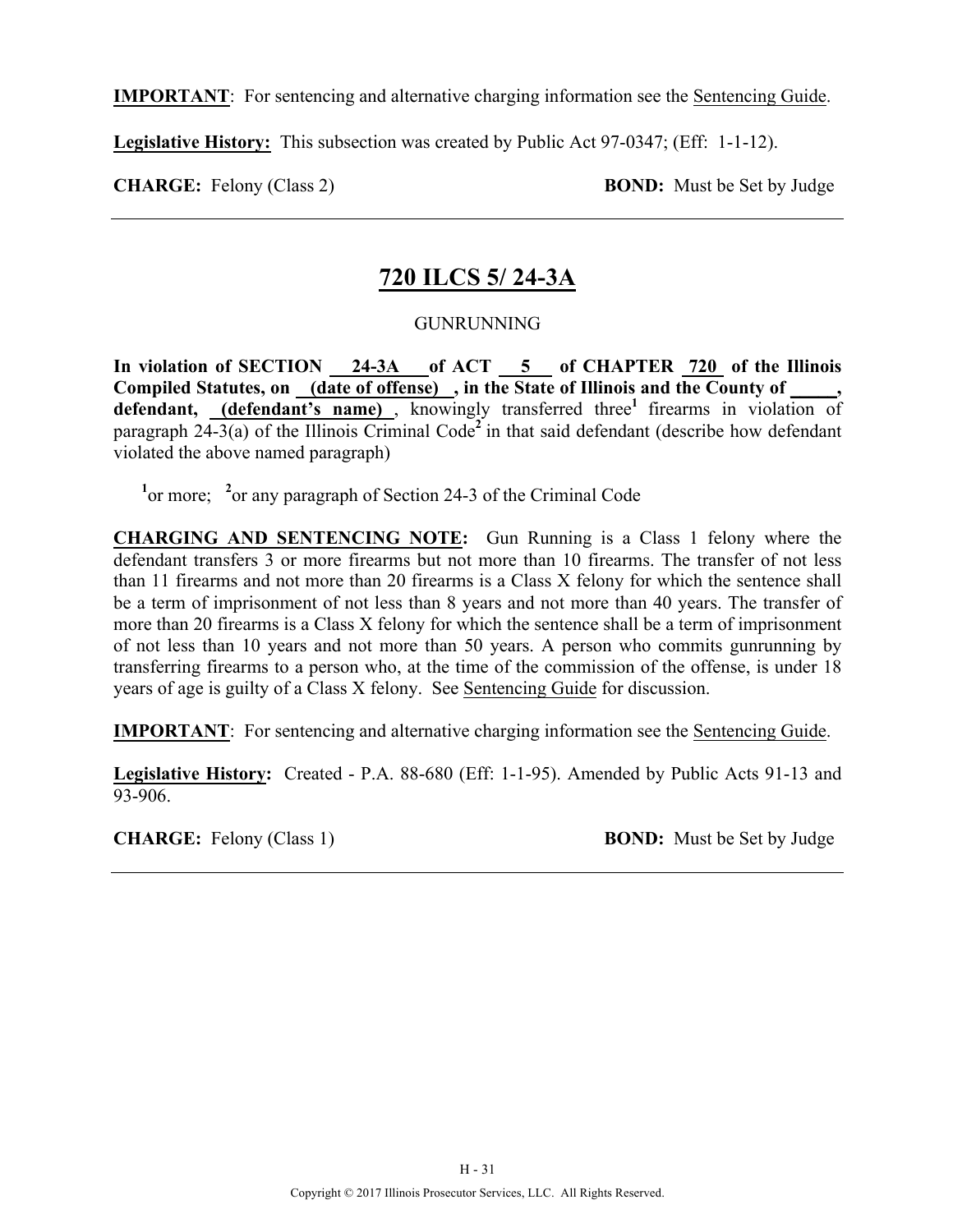# **720 ILCS 5/ 24-3B(a)(1)**

#### FIREARMS TRAFFICKING

**In violation of SECTION 24-3B(a)(1) of ACT 5 of CHAPTER 720 of the Illinois Compiled Statutes, on (date of offense), in the State of Illinois and the County of \_\_\_\_\_, defendant, (defendant's name),** knowingly brought**<sup>1</sup>** into Illinois a firearm, to wit: a handgun with the serial number of XYZ123<sup>2</sup>, for the purpose of selling<sup>3</sup> that firearm to Sam Smith and said defendant had not been issued a currently valid Illinois Firearm Owner's Identification Card.

<sup>1</sup><sup>or</sup> caused to be brought; <sup>2</sup><sup>a</sup>ny firearm or firearm ammunition; 3<sup>or</sup> delivering or transferring.

**NOTE:** An alternative method of violating this subsection includes bringing or causing to be brought into Illinois both a firearm and firearm ammunition.  $\S 24-3B(a)(2)$ .

**CHARGING NOTE:** This Section does not apply to: (1) a person exempt under Section 2 of the Firearm Owners Identification Card Act from the requirement of having possession of a Firearm Owner's Identification Card previously issued in his or her name by the Department of State Police in order to acquire or possess a firearm or firearm ammunition; (2) a common carrier under subsection (i) of Section 24-2 of this Code; or (3) a non-resident who may lawfully possess a firearm in his or her resident state.  $\S\S (a-5)$  (1 - 3).

**SENTENCING NOTES:** Firearms trafficking is a Class 1 felony for which the person, if sentenced to a term of imprisonment, shall be sentenced to not less than 4 years and not more than 20 years.  $\S\S (b)(1)$ . Firearms trafficking by a person who has been previously convicted of firearms trafficking, gunrunning, or a felony offense for the unlawful sale, delivery, or transfer of a firearm or firearm ammunition in this State or another jurisdiction is a Class X felony. §§  $(b)(2)$ .

**IMPORTANT**: For sentencing and alternative charging information see the **Sentencing Guide.**

#### **Legislative History: Created by P.A. 99-885 (Eff: 8-23-16).**

**CHARGE:** Felony (Class 1) **BOND:** Must be Set by Judge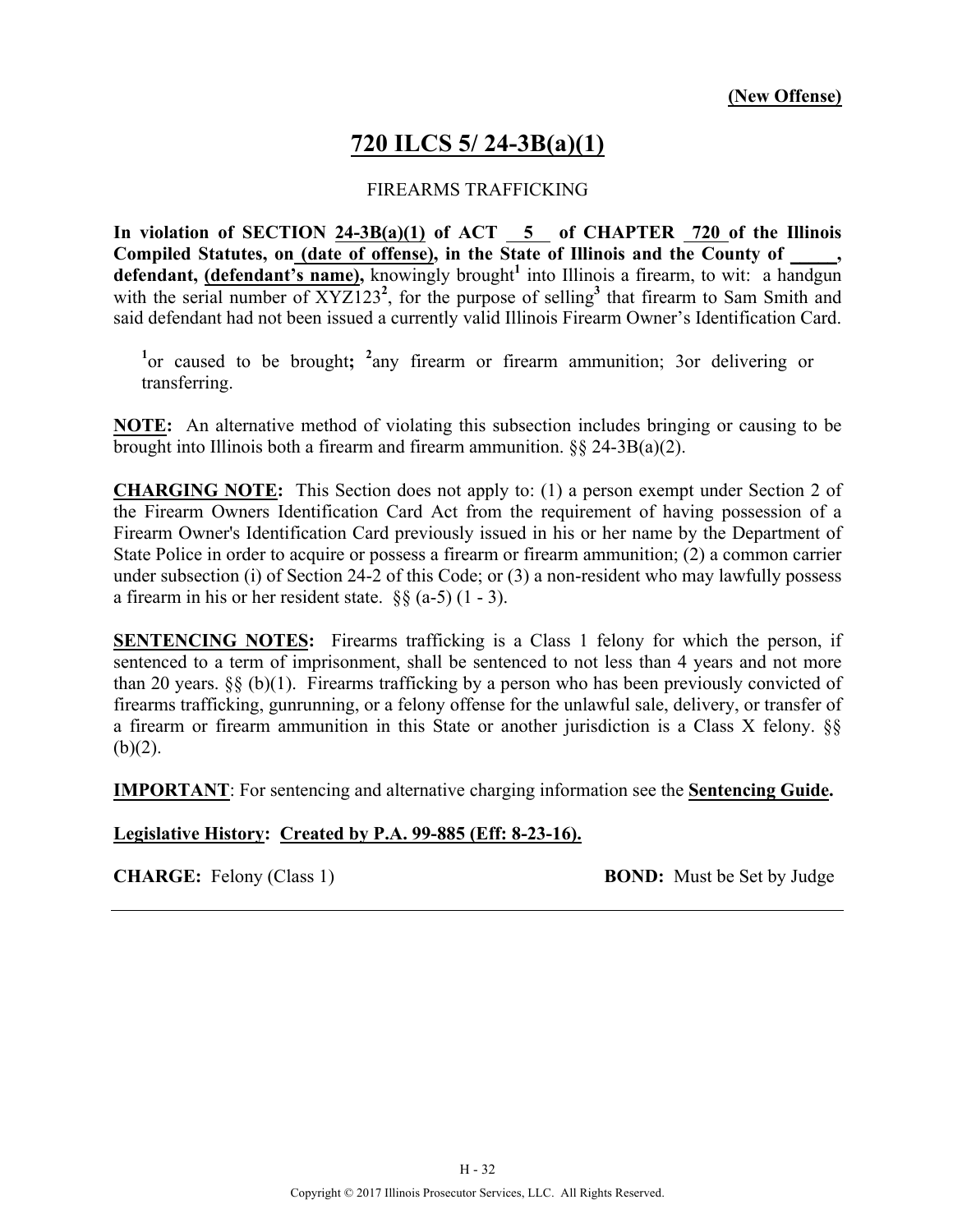# **720 ILSC 5/ 24-3.1(a)(1)**

#### UNLAWFUL POSSESSION OF FIREARMS

**In violation of SECTION 24-3.1(a)(1) of ACT 5 of CHAPTER 720 of the Illinois Compiled Statutes, on (date of offense) , in the State of Illinois and the County of \_\_\_\_\_,**  defendant, (defendant's name), being a person under 18 years of age, knowingly had in his possession a firearm, a .38 caliber pistol, which may be concealed upon the person.**<sup>1</sup>**

<sup>1</sup> or any firearm which may be concealed upon the person

**NOTE:** The possession of each weapon in violation of this Section constitutes a single and separate violation.

**CHARGING NOTE:** Unlawful possession of firearms, other than handguns, and firearm ammunition is a Class A misdemeanor. Unlawful possession of handguns is a Class 4 felony. See the Sentencing Guide.

**IMPORTANT**: For sentencing and alternative charging information see the Sentencing Guide.

**Legislative History:** Codified - Laws 1967, p.2605 (August 3, 1967); Amended - P.A.s 77- 2638, 82-338, 83-1056, 85-669, 88-680, 94-284 and 95-331. This subsection was recently amended by P.A. 97-227 (eff. 1-1-12).

**CHARGE:** Felony (Class 4) **BOND:** Must be Set by Judge

### **720 ILSC 5/ 24-3.1(a)(2)**

#### UNLAWFUL POSSESSION OF FIREARMS

**In violation of SECTION 24-3.1(a)(2) of ACT 5 of CHAPTER 720 of the Illinois**  Compiled Statutes, on (date of offense), in the State of Illinois and the County of defendant, **(defendant's name)**, being a person under the age of 21 years, and having been convicted of the offense of theft<sup>1</sup> of less than \$300, in violation of Section 16-1(c)(1) of Act 5 of Chapter 720 of the Illinois Compiled Statutes, on May 11, 2008, in the Circuit Court of Union County, Illinois, knowingly had in his possession a firearm, a .22 caliber revolver.**<sup>2</sup>**

<sup>1</sup> or any misdemeanor other than a traffic offense or an adjudication of delinquency; <sup>2</sup> or any firearm or firearm ammunition (specify type of firearm and/or ammunition if possible)

**NOTE:** The possession of each weapon in violation of this Section constitutes a single and separate violation.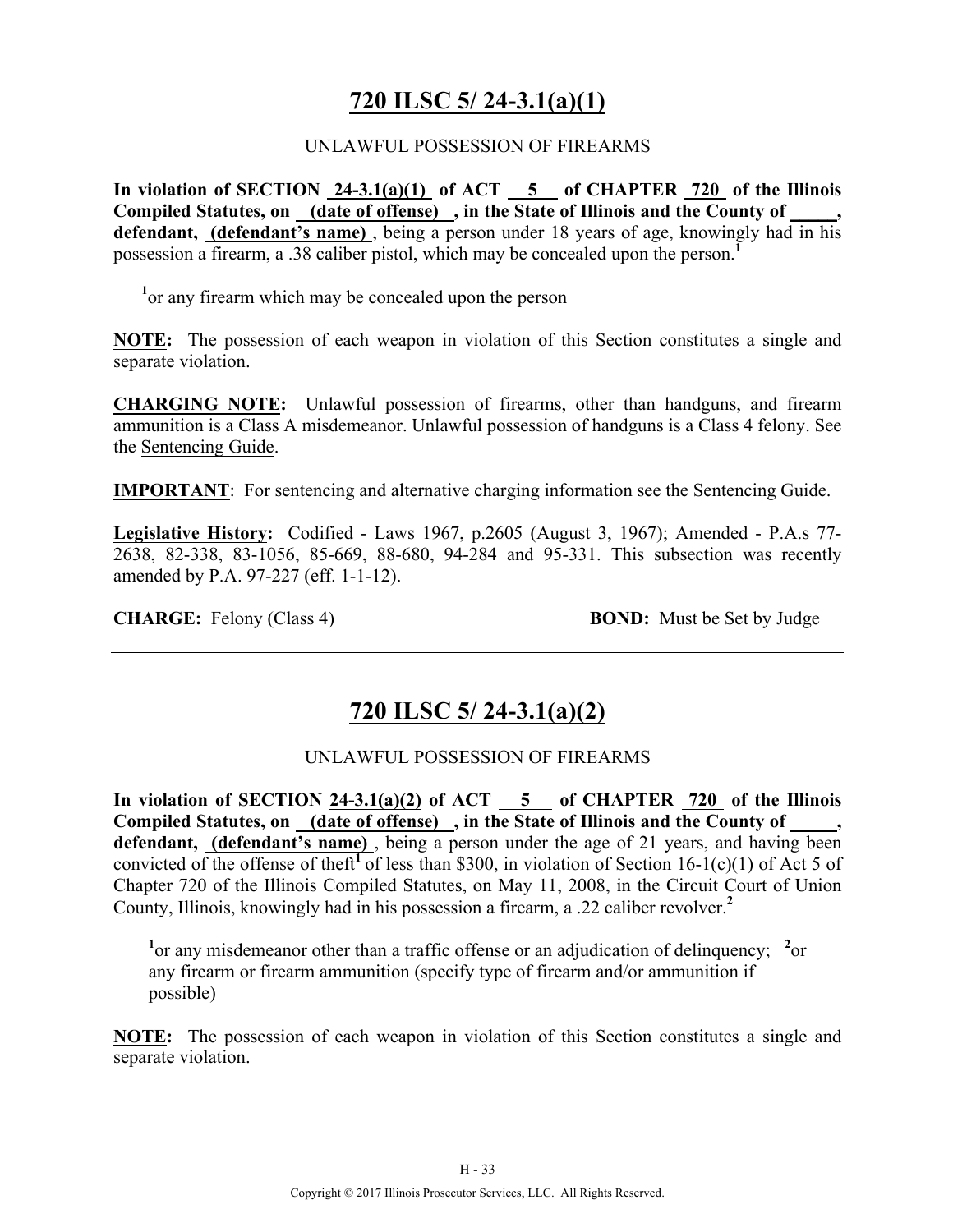**CHARGING NOTE:** Unlawful possession of firearms, other than handguns, and firearm ammunition is a Class A misdemeanor. Unlawful possession of handguns is a Class 4 felony. See the Sentencing Guide.

**IMPORTANT**: For sentencing and alternative charging information see the Sentencing Guide**.**

**CHARGE:** Felony (Class 4) **BOND:** Must be Set by Judge

# **720 ILSC 5/ 24-3.1(a)(3)**

### UNLAWFUL POSSESSION OF FIREARMS

In violation of SECTION  $24-3.1(a)(3)$  of ACT  $-5$  of CHAPTER  $720$  of the Illinois **Compiled Statutes, on (date of offense) , in the State of Illinois and the County of \_\_\_\_\_, defendant, (defendant's name)** , being a narcotic addict, knowingly had a firearm, a Remington  $\overline{.16}$  gauge shotgun<sup>1</sup> in his possession.

<sup>1</sup> or any firearm or firearm ammunition (specify type of firearm and/or ammunition if possible)

**NOTE:** The possession of each weapon in violation of this Section constitutes a single and separate violation.

**CHARGING NOTE:** Unlawful possession of firearms, other than handguns, and firearm ammunition is a Class A misdemeanor. Unlawful possession of handguns is a Class 4 felony. See the Sentencing Guide.

**IMPORTANT**: For sentencing and alternative charging information see the Sentencing Guide**.**

**CHARGE:** Misdemeanor (Class A) **BOND:** \$1,500

### **720 ILSC 5/ 24-3.1(a)(4)**

UNLAWFUL POSSESSION OF FIREARMS

**In violation of SECTION 24-3.1(a)(4) of ACT 5 of CHAPTER 720 of the Illinois**  Compiled Statutes, on (date of offense), in the State of Illinois and the County of **defendant, (defendant's name)** , having been a patient confined to the Illinois State Mental Hospital, Union City, Union County, Illinois, within the past 5 years, knowingly had a firearm, a .50 caliber rifle**<sup>1</sup>** in his possession.

<sup>1</sup> or any firearm or firearm ammunition (specify type of firearm and/or ammunition if possible)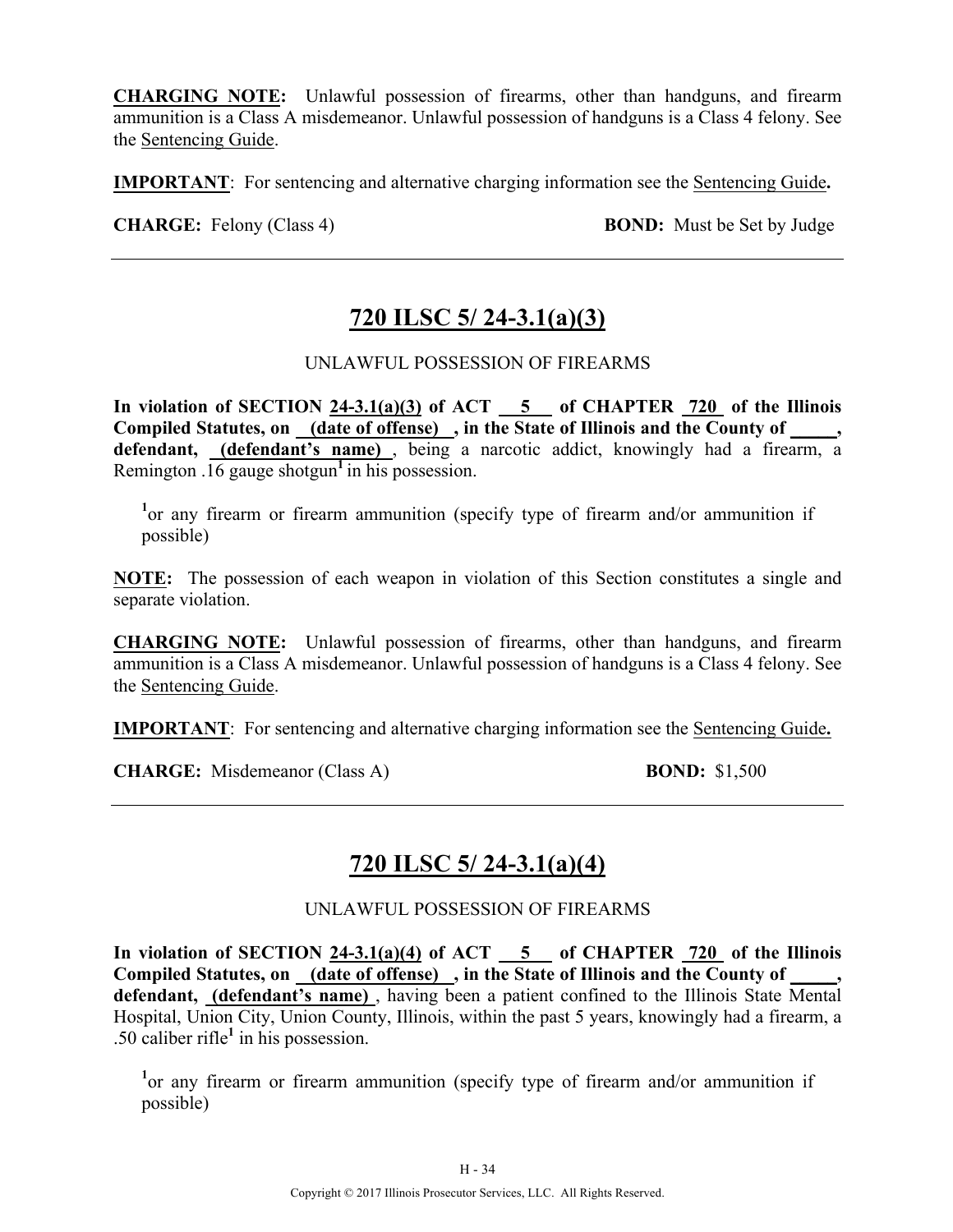**NOTE:** The possession of each weapon in violation of this Section constitutes a single and separate violation.

**CHARGING NOTE:** Unlawful possession of firearms, other than handguns, and firearm ammunition is a Class A misdemeanor. Unlawful possession of handguns is a Class 4 felony. See the Sentencing Guide.

**IMPORTANT**: For sentencing and alternative charging information see the Sentencing Guide.

**CHARGE:** Misdemeanor (Class A) **BOND:** \$1,500

# **720 ILSC 5/ 24-3.1(a)(5)**

### UNLAWFUL POSSESSION OF FIREARMS

**In violation of SECTION 24-3.1(a) (5) of ACT 5 of CHAPTER 720 of the Illinois**  Compiled Statutes, on (date of offense), in the State of Illinois and the County of **defendant, (defendant's name)** , a person with an intellectual disability knowingly had a firearm, a .50 caliber rifle<sup>1</sup> in his possession.

<sup>1</sup> or any firearm or firearm ammunition (specify type of firearm and/or ammunition if possible)

**NOTE:** The possession of each weapon in violation of this Section constitutes a single and separate violation.

**CHARGING NOTE:** Unlawful possession of firearms, other than handguns, and firearm ammunition is a Class A misdemeanor. Unlawful possession of handguns is a Class 4 felony. See the **Sentencing Guide**.

**IMPORTANT**: For sentencing and alternative charging information see the **Sentencing Guide.**

This subsection was amended by Public Act 99-0143. Effective: 1-1-16.

**CHARGE:** Misdemeanor (Class A) **BOND:** \$1,500

# **720 ILSC 5/ 24-3.1(a)(6)**

#### UNLAWFUL POSSESSION OF FIREARM AMMUNITION

In violation of SECTION  $24-3.1(a)(6)$  of ACT  $-5$  of CHAPTER  $720$  of the Illinois **Compiled Statutes, on (date of offense) , in the State of Illinois and the County of \_\_\_\_\_, defendant, (defendant's name)** , knowingly had in his possession an explosive bullet.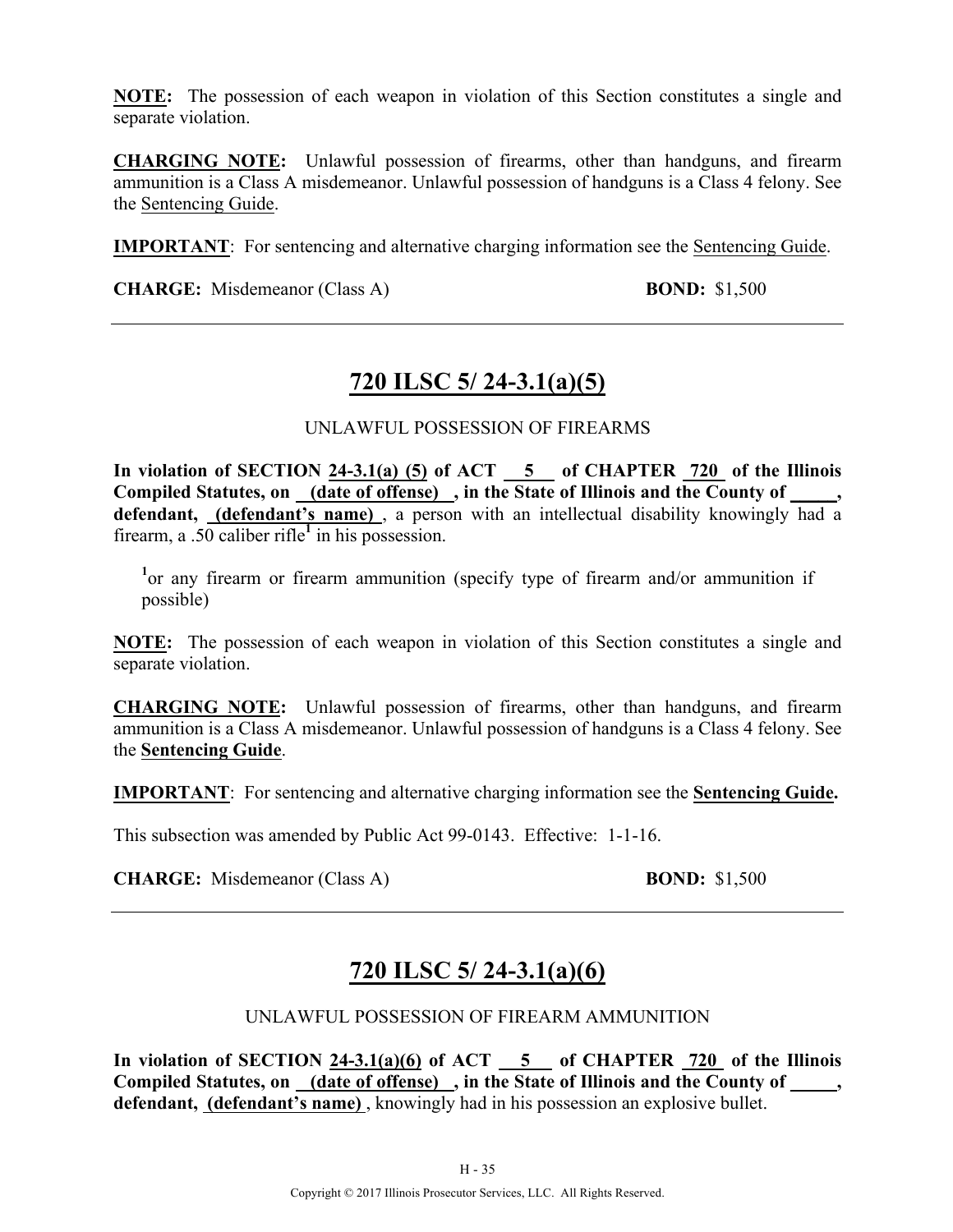**NOTE:** "Explosive bullet" means the projectile portion of an ammunition cartridge which contains or carries an explosive charge which will explode upon contact with the flesh of a human or an animal.

**NOTE:** The possession of each type of firearm ammunition in violation of this Section constitutes a single and separate violation.

**IMPORTANT**: For sentencing and alternative charging information see the Sentencing Guide.

**CHARGE:** Misdemeanor (Class A) **BOND:** \$1,500

# **720 ILCS 5/ 24-3.2(b)**

### UNLAWFUL DISCHARGE OF FIREARM PROJECTILES

**In violation of SECTION 24-3.2(b) of ACT 5 of CHAPTER 720 of the Illinois Compiled Statutes, on (date of offense) , in the State of Illinois and the County of \_\_\_\_\_,**  defendant, (defendant's name), knowing the firearm he possessed was loaded with an armor piercing bullet,<sup>1</sup> intentionally<sup>2</sup> discharged such firearm and such bullet<sup>3</sup> struck the person of Don Smith.**<sup>4</sup>**

<sup>1</sup><sup>or</sup> a dragon's breath shotgun shell, bolo shell, or flechette shell; <sup>2</sup><sup>or</sup> recklessly; <sup>3</sup><sup>or</sup> shell; <sup>4</sup> or any other person

**NOTE:** "Firearm" means any device, by whatever name known which is designed to expel a projectile or projectiles by the action of an explosion, expansion of gas, or escape of gas. (430 ILCS 65/1.1)

**NOTE:** For a definition of "armor piercing bullet," "dragon's breath shotgun shell," "bolo shell," or "flechette shell" see Appendix C.

**IMPORTANT**: For sentencing and alternative charging information see the Sentencing Guide.

**Legislative History:** Created - P.A. 82-1026 (July 1, 1983); Amended - P.A. 90-172 & 92-423.

**CHARGE:** Felony (Class X) **BOND:** Must be Set by Judge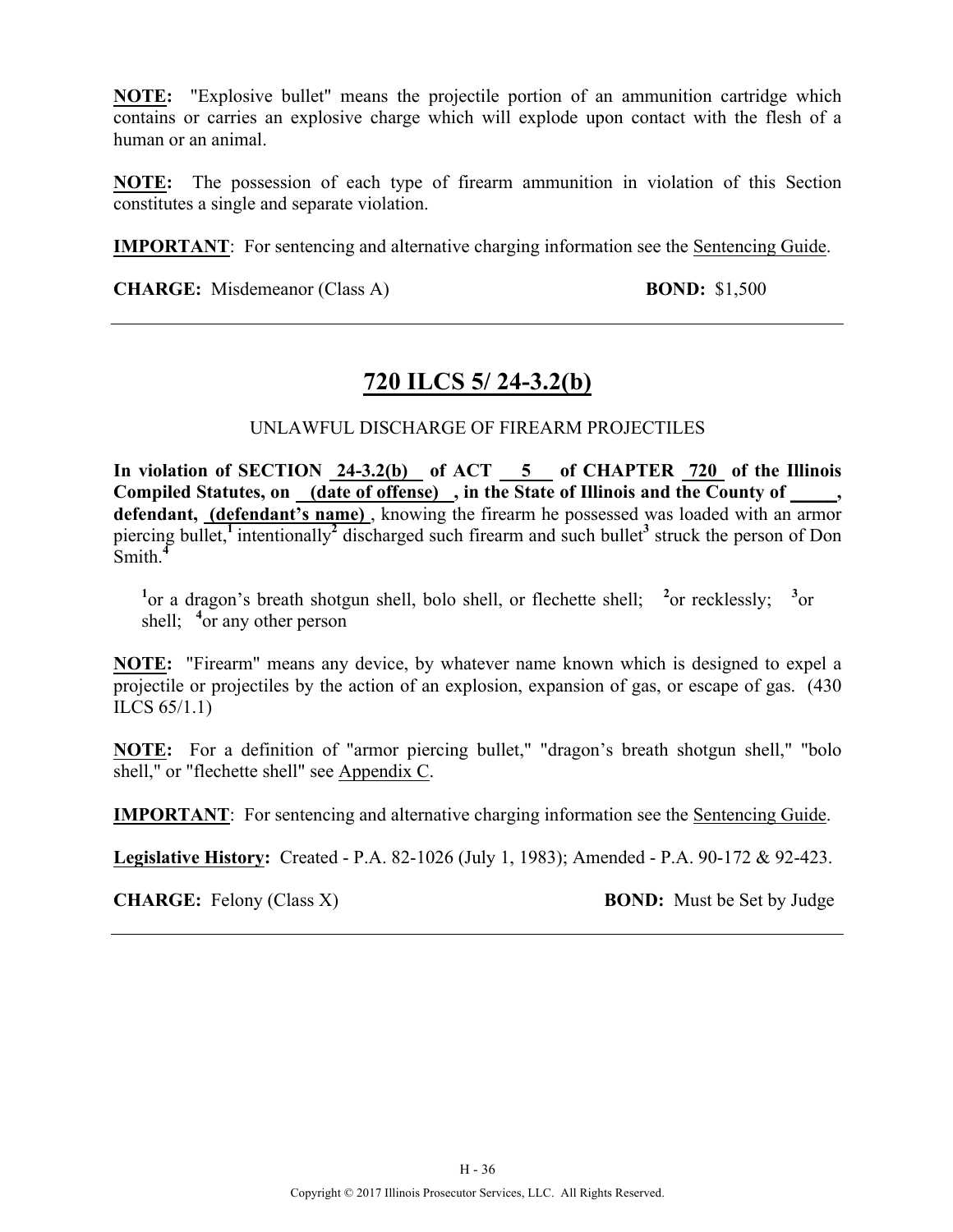# **720 ILCS 5/ 24-3.2(c)**

#### UNLAWFUL POSSESSION OF FIREARM PROJECTILE

**In violation of SECTION 24-3.2(c) of ACT 5 of CHAPTER 720 of the Illinois Compiled Statutes, on (date of offense) , in the State of Illinois and the County of \_\_\_\_\_,**  defendant, (defendant's name), knowingly possessed, concealed on<sup>1</sup> his person, a armor piercing bullet**<sup>2</sup>** and a firearm suitable for the discharge of that bullet.**<sup>3</sup>**

<sup>1</sup> or about; <sup>2</sup> or dragon's breath shotgun shell, bolo shell or flechette shell; <sup>3</sup> or shell

**NOTE:** For a definition of "armor piercing bullet," dragon's breath shotgun shell, bolo shell or flechette shell see Appendix C.

**IMPORTANT**: For sentencing and alternative charging information see the Sentencing Guide.

**CHARGE:** Felony (Class 2) **BOND:** Must be Set by Judge

# **720 ILCS 5/ 24-3.3**

### UNLAWFUL DELIVERY**<sup>1</sup>** OF A FIREARM ON THE PREMISES OF A SCHOOL**<sup>3</sup>**

**In violation of SECTION 24-3.3 of ACT 5 of CHAPTER 720 of the Illinois**  Compiled Statutes, on (date of offense), in the State of Illinois and the County of defendant, (defendant's name), a person 18 years of age,<sup>2</sup> while in the Union City High School,**<sup>3</sup>**knowingly**<sup>4</sup>**gave**<sup>5</sup>**a firearm, a .38 caliber revolver,**<sup>6</sup>**to Don Smith, a person under 18 years of age.

<sup>1</sup><sup>or sale; <sup>2</sup><sup>or</sup> older; <sup>3</sup><sup>or</sup> in any school regardless of the time of day or the time of year, or</sup> any conveyance owned, leased or contracted by a school to transport students to or from school or a school related activity, or on the real property comprising any school or residential property owned, operated and managed by a public housing agency or leased by a public housing agency as part of a scattered site or mixed-income development **<sup>4</sup>** or intentionally or recklessly; <sup>5</sup> or sold or delivered; <sup>6</sup> or any firearm

**NOTE:** "School" is defined as any public or private elementary or secondary school, community college, college or university.

**IMPORTANT**: For sentencing and alternative charging information see the Sentencing Guide.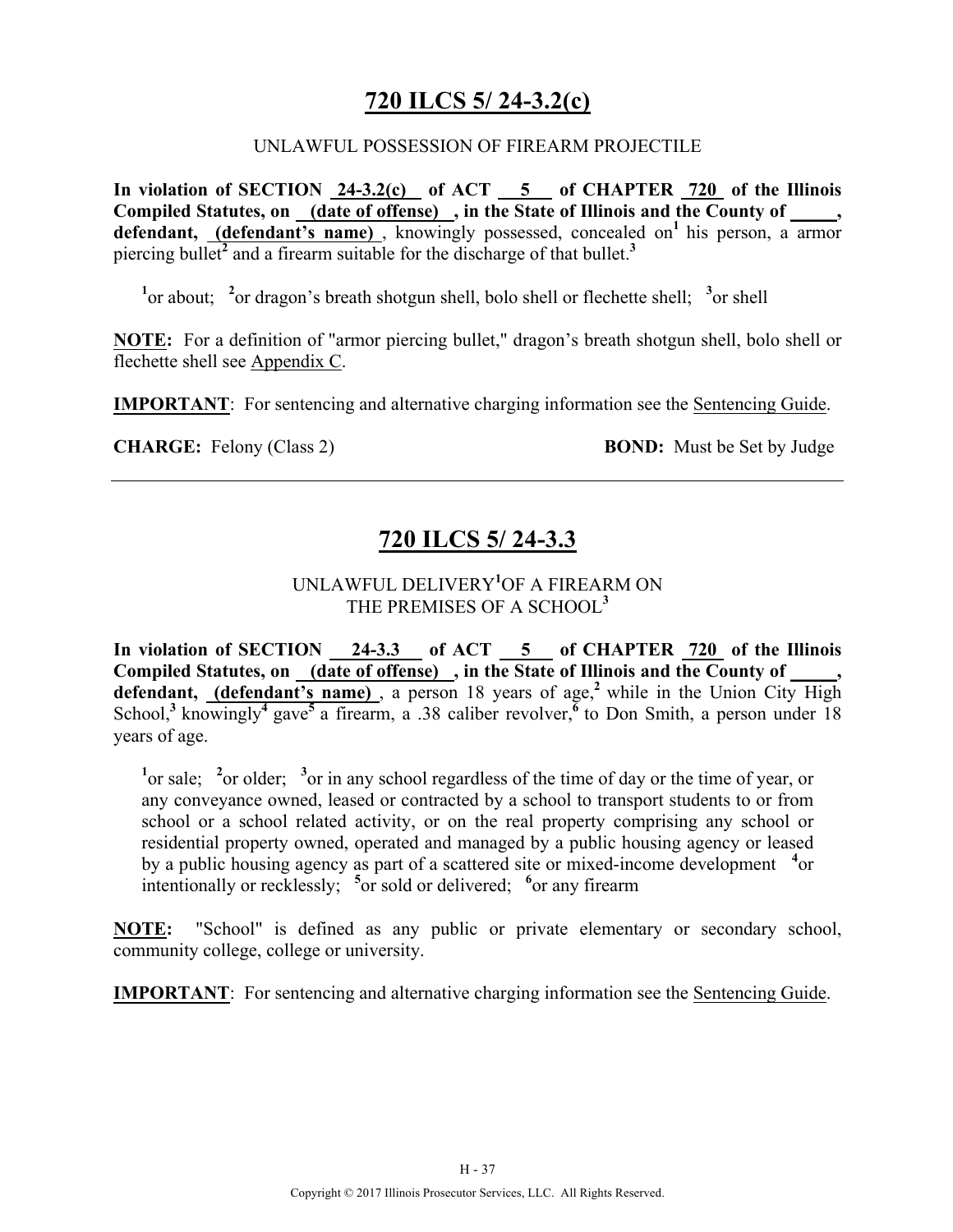**Legislative History:** Created - P.A. 84-1075 (December 2, 1985); Amended - P.A. 86-946, 87- 524 and 91-673.

**CHARGE:** Felony (Class 3) **BOND:** Must be Set by Judge

### **720 ILCS 5/ 24-3.4**

UNLAWFUL SALE**<sup>1</sup>** OF FIREARMS BY A LIQUOR LICENSEE

In violation of SECTION 24-3.4 of ACT 5 of CHAPTER 720 of the Illinois **Compiled Statutes, on (date of offense) , in the State of Illinois and the County of \_\_\_\_\_, defendant, (defendant's name)** , a person who holds a license to sell at retail alcoholic liquor issued by the Illinois Liquor Control Commission,**<sup>2</sup>**knowingly**<sup>3</sup>**sold**<sup>4</sup>**to Don Smith a firearm on**<sup>5</sup>** the real property of the Top Cat Lounge located at 777 May Street, Union City, Illinois, the establishment where the defendant was licensed to sell alcoholic liquors.

<sup>1</sup> or delivery; <sup>2</sup> or by the local liquor control commission under the Liquor Control Act of 1934 or an agent or employee of such licensee; <sup>3</sup> or intentionally or recklessly; <sup>4</sup> or delivered; **<sup>5</sup>** or in

**IMPORTANT**: For sentencing and alternative charging information see the Sentencing Guide.

**Legislative History:** Created - P.A. 87-591. (1-1-92).

**CHARGE:** Felony (Class 4) **BOND:** Must be Set by Judge

### **720 ILCS 5/ 24-3.5(b)**

#### UNLAWFUL PURCHASE OF A FIREARM

In violation of SECTION 24-3.5(b) of ACT 5 of CHAPTER 720 of the Illinois Compiled Statutes, on (date of offense), in the State of Illinois and the County of, defendant, (defendant's name), knowingly purchased<sup>1</sup> a firearm with the intent to deliver that firearm to Don Smith, a person who is prohibited by Illinois**<sup>2</sup>**law from possessing a firearm.

<sup>1</sup><sup>or</sup> attempted to purchase; <sup>2</sup><sup>or</sup> Federal

**NOTE:** A prosecution for this offense may be commenced within six years after the commission of that offense.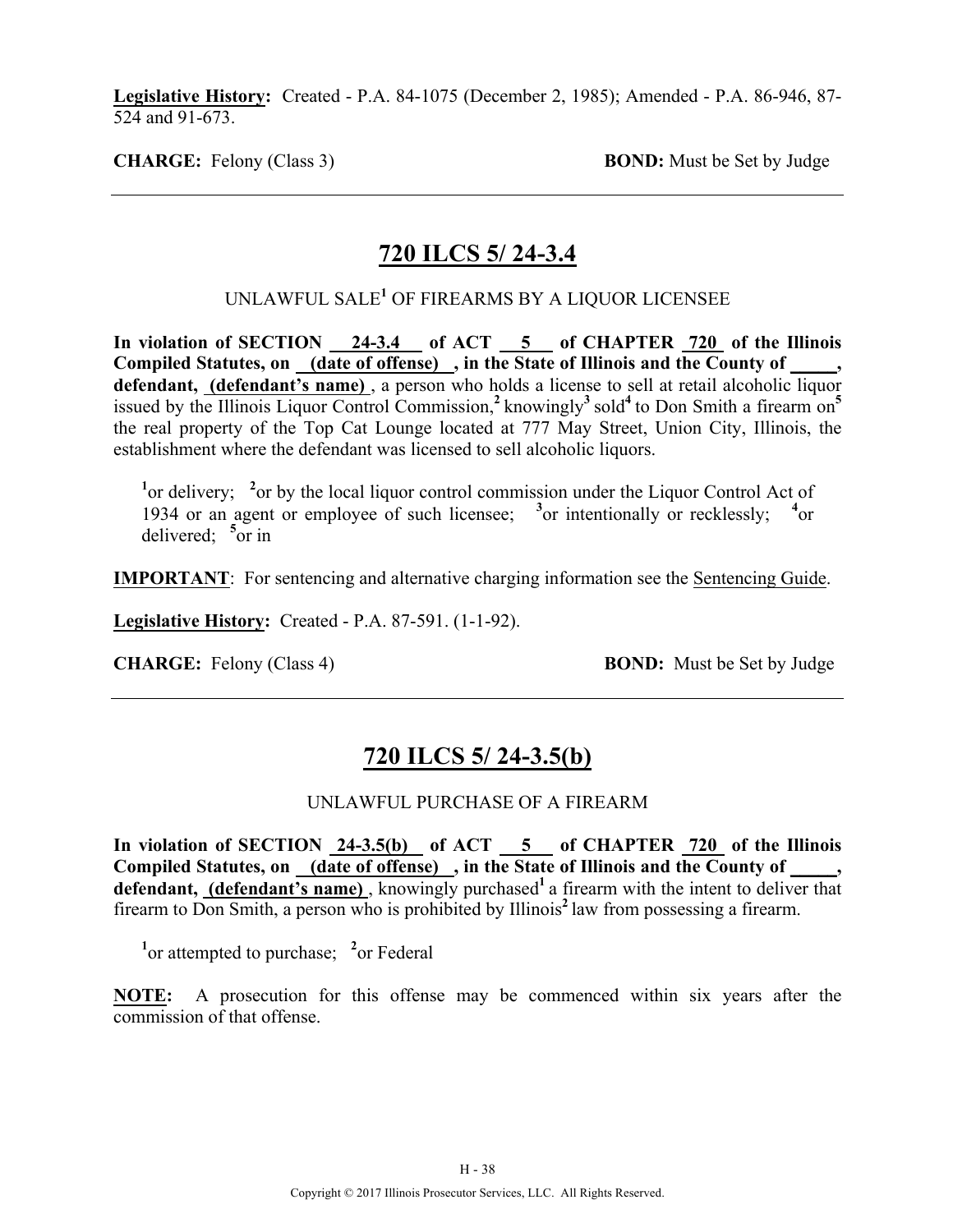**CHARGING NOTE:** (e)(1)(A) the purchase or attempted purchase of one firearm is a Class 2 felony. (e) $(1)(B)$  The purchase or attempted purchase of not less than 2 firearms and not more than 5 firearms at the same time or within 1 year is a Class 1 felony. (e)(1)(C) The purchase or attempted purchase of not less than 6 firearms at the same time or within 2 years is a Class X felony. See the Sentencing Guide.

**IMPORTANT**: For sentencing and alternative charging information see the Sentencing Guide.

**Legislative History:** Created by Public Act 91-265 (Eff: 1-1-00). Amended by Public Acts 93- 451, 93-906 and 95-882.

**CHARGE:** Felony (Class 2) **BOND:** Must be Set by Judge

### **720 ILCS 5/ 24-3.5(c)**

### UNLAWFUL PURCHASE OF A FIREARM

In violation of SECTION 24-3.5(c) of ACT 5 of CHAPTER 720 of the Illinois **Compiled Statutes, on (date of offense) , in the State of Illinois and the County of \_\_\_\_\_,**  defendant, (defendant's name), knowingly purchased<sup>1</sup> a firearm and in so doing intentionally provided false<sup>2</sup> information on a United States Department of the Treasury, Bureau of Alcohol, Tobacco and Firearms transaction record form in that (describe the false or misleading information).

<sup>1</sup><sup>or</sup> attempted to purchase; <sup>2</sup><sup>or</sup> misleading

**NOTE:** A prosecution for this offense may be commenced within six years after the commission of that offense.

**CHARGING AND SENTENCING NOTE:** (e)(1)(A) the purchase or attempted purchase of one firearm is a Class 4 felony. (e)(1)(B) The purchase or attempted purchase of not less than 2 firearms and not more than 5 firearms at the same time or within 1 year is a Class 3 felony.  $(e)(1)(C)$  the purchase or attempted purchase of not less than 6 firearms and not more than 10 firearms at the same time or within 2 years is a Class 2 felony. (e)(1)(D) The purchase or attempted purchase of not less than 11 firearms and not more than 20 firearms at the same time or within 3 years is a Class 1 felony. (e)(1)(E) the purchase or attempted purchase of not less than 21 firearms and not more than 30 firearms at the same time or within 4 years is a Class X felony for which the defendant shall be sentenced to a term of imprisonment of not less than 6 years and not more than 30 years.  $(e)(1)(F)$  the purchase or attempted purchase of not less than 31 firearms and not more than 40 firearms at the same time or within 5 years is a Class X felony for which the defendant shall be sentenced to a term of imprisonment of not less than 6 years and not more than 40 years. (e)(1)(G) the purchase or attempted purchase of more than 40 firearms at the same time or over a 6 year period is a Class X felony for which the defendant shall be sentenced to a term of imprisonment of not less than 6 years and not more than 50 years. See Sentencing Guide for discussion.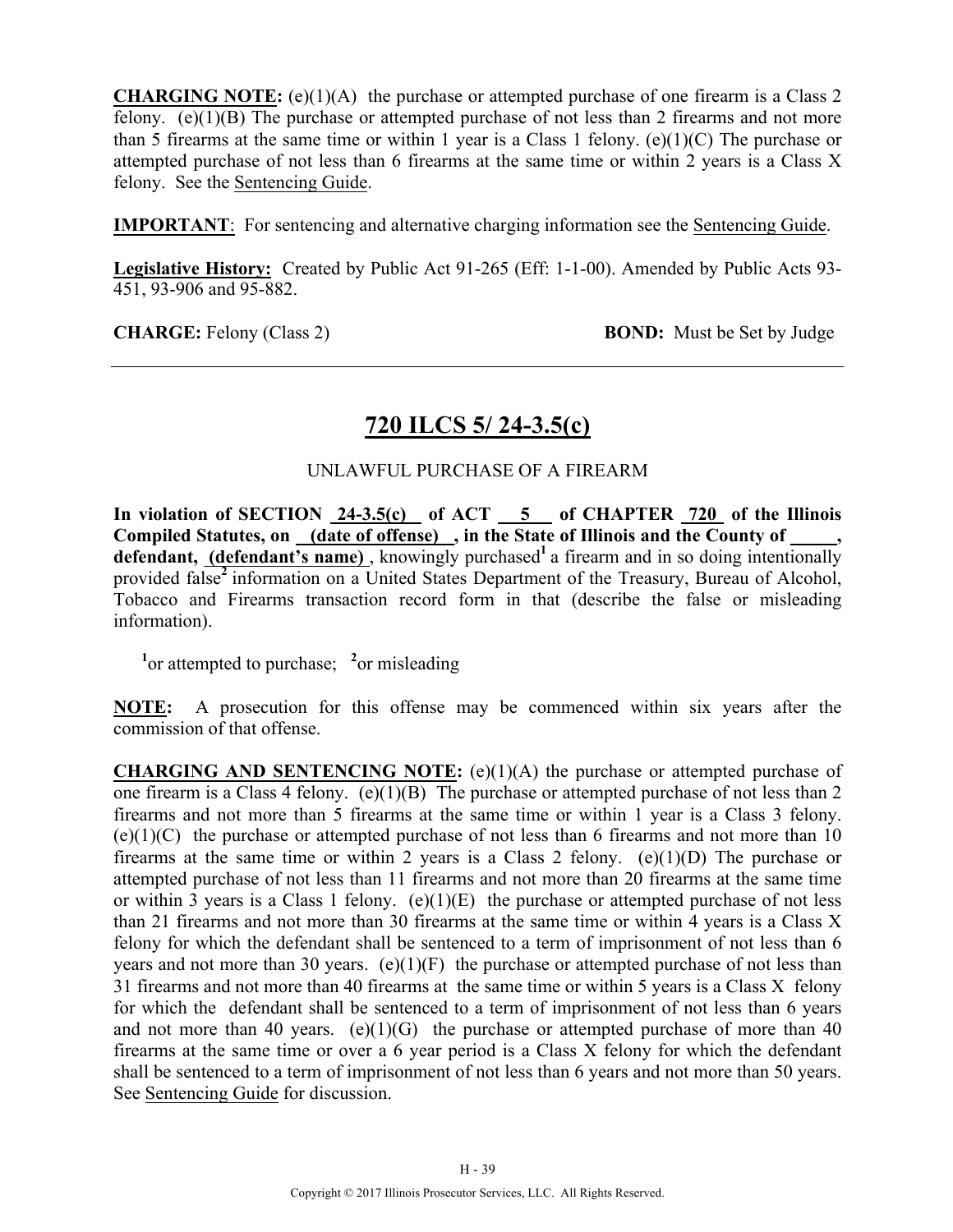**IMPORTANT**: For sentencing and alternative charging information see the Sentencing Guide.

**CHARGE:** Felony (Class 4) **BOND:** Must be Set by Judge

# **720 ILCS 5/ 24-3.6(b)**

### UNLAWFUL USE OF A FIREARM IN THE SHAPE OF A WIRELESS TELEPHONE

In violation of SECTION 24-3.6(b) of ACT 5 of CHAPTER 720 of the Illinois Compiled Statutes, on (date of offense), in the State of Illinois and the County of \_\_\_\_\_, **defendant, (defendant's name)**, knowingly<sup>1</sup> carried<sup>2</sup> a firearm shaped<sup>3</sup> to appear as a wireless telephone.

<sup>1</sup> or intentionally or recklessly; <sup>2</sup> or manufactured, sold, transferred, purchased, or; possessed; **<sup>3</sup>** or designed

**NOTE:** For purposes of this subsection, "wireless telephone" means a device that is capable of transmitting or receiving telephonic communications without a wire connecting the device to a telephone network.

**IMPORTANT**: For sentencing and alternative charging information see the Sentencing Guide.

**Legislative History:** Created by P.A. 92-155 (Eff: 1-1-02).

**CHARGE:** Felony (Class 4) **BOND:** Must be Set by Judge

# **720 ILCS 5/ 24-3.7(a)**

### UNLAWFUL USE OF A STOLEN FIREARM

**In violation of SECTION 24-3.7(a) of ACT 5 of CHAPTER 720 of the Illinois**  Compiled Statutes, on (date of offense), in the State of Illinois and the County of \_\_\_\_, **defendant, (defendant's name)** , knowingly used a stolen firearm during the commission of the offense of burglary in violation of Section 19-1 of the Illinois Criminal Code**<sup>1</sup>** , and said defendant knew the firearm was stolen.

<sup>1</sup><sup>or</sup> any offense;

**IMPORTANT**: For sentencing and alternative charging information see the Sentencing Guide.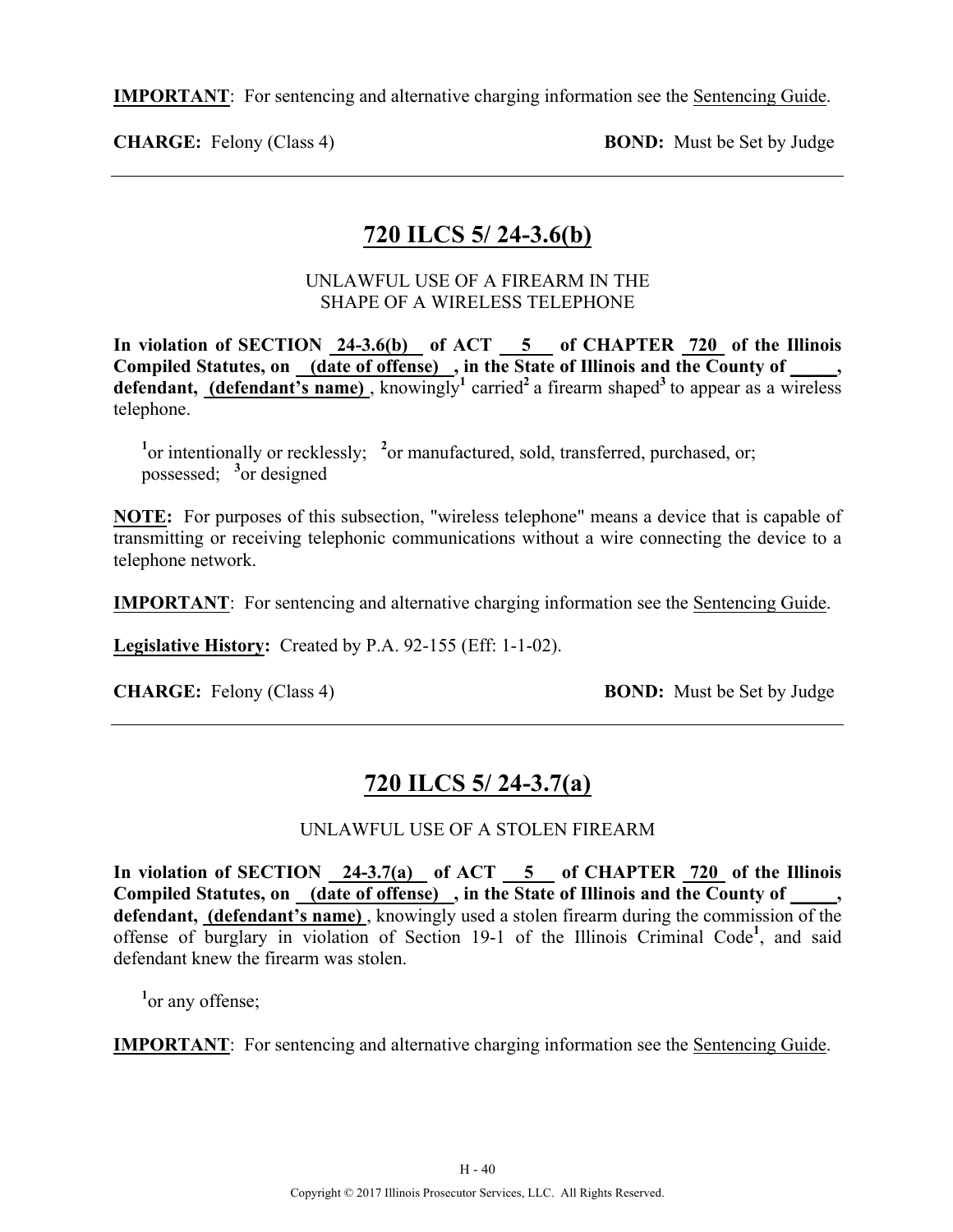**Legislative History:** This offense was created by Public Act: 96-0190 (Effective: 1-1-10).

**CHARGE:** Felony (Class 2) **BOND:** Must be Set by Judge

# **720 ILCS 5/ 24-3.8(a)**

### POSSESSION OF A STOLEN FIREARM

**In violation of SECTION 24-3.8(a) of ACT 5 of CHAPTER 720 of the Illinois Compiled Statutes, on (date of offense) , in the State of Illinois and the County of \_\_\_\_\_,**  defendant, (defendant's name), knowingly<sup>1</sup> possessed<sup>2</sup> a firearm, a .22 Caliber rifle with a serial number of 777XXX, with knowledge that it had been stolen<sup>3</sup> and without being entitled to possess that firearm.

<sup>1</sup>when possession is the essence of an offense; knowledge is the mental state that must be alleged. People v. Smith (1960), 20 Ill. 2d 345 and People v. Farmer (1995), 165 Ill. 2d 194; **<sup>2</sup>** or delivered; **<sup>3</sup>** or converted

**IMPORTANT:** For sentencing and alternative charging information see the Sentencing Guide.

**Legislative History**: Created by Public Act 91-544 (Eff: 1-1-00). Renumbered by Public Act 97-0597 (Eff: 1-1-12).

**CHARGE:** Felony (Class 2) **BOND:** Must be Set by Judge

# **720 ILCS 5/ 24-3.9(a)(1)**

### AGGRAVATED POSSESSION OF A STOLEN FIREARM

**In violation of SECTION 24-3.9(a)(1) of ACT 5 of CHAPTER 720 of the Illinois**  Compiled Statutes, on \_(date of offense) \_, in the State of Illinois and the County of \_ defendant, (defendant's name), knowingly<sup>1</sup> possessed<sup>2</sup> five firearms, .22 Caliber rifles with serial numbers 777XYZ, 888XYZ, 999XYZ, 111XYZ and 222XYZ, with knowledge that they had been stolen<sup>3</sup> and without being entitled to the possession of those firearms.

<sup>1</sup>when possession is the essence of an offense, knowledge is the mental state that must be alleged. People v. Smith (1960), 20 Ill. 2d 345 and People v. Farmer (1995), 165 Ill. 2d 194; **<sup>2</sup>** or delivered; **<sup>3</sup>** or converted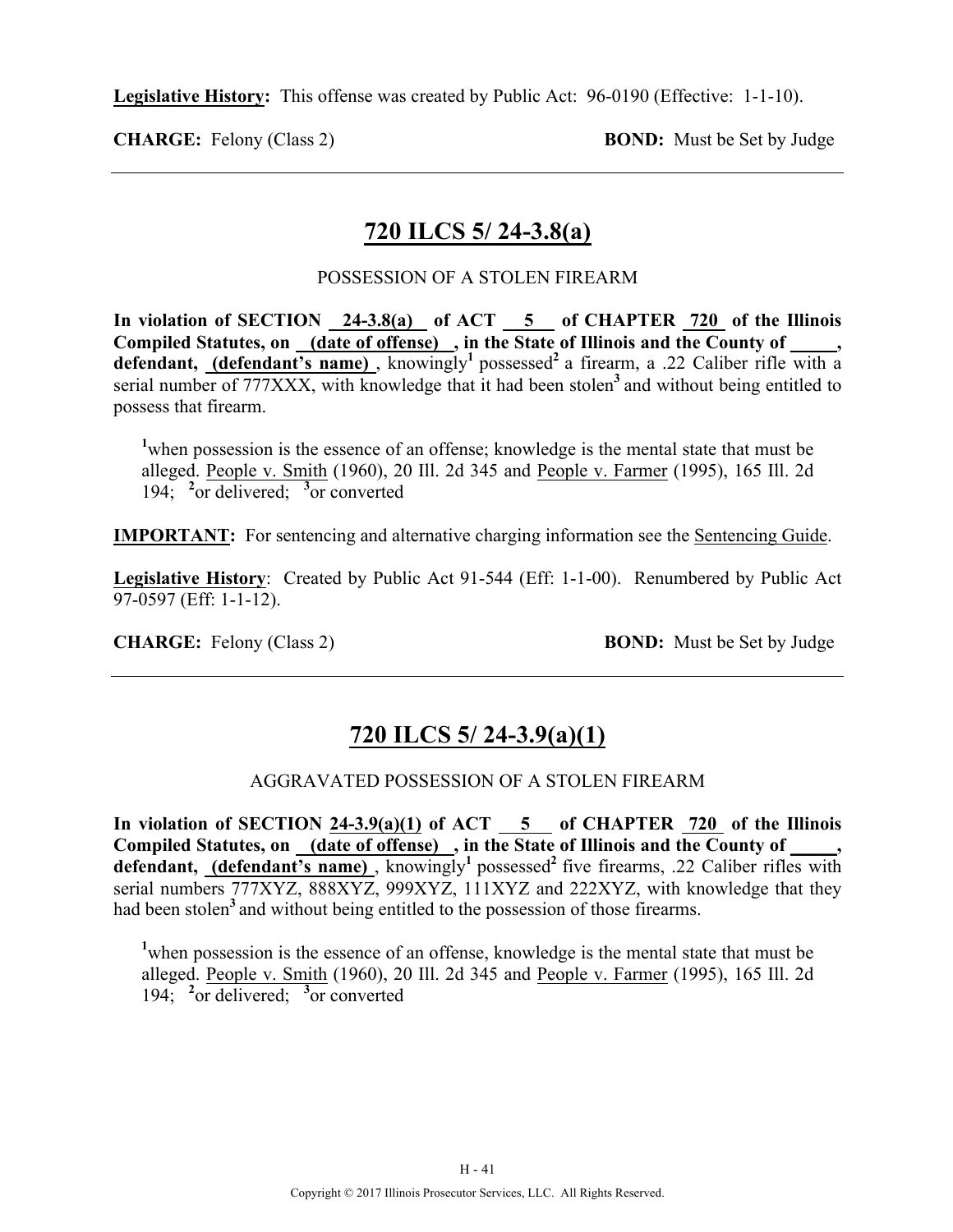**CHARGING AND SENTENCING NOTE:** This offense can also be violated when the defendant: (2) Not being entitled to the possession of not less than 6 and not more than 10 firearms, possesses or delivers those firearms at the same time or within a 2-year period, knowing the firearms to have been stolen or converted. A person who violates paragraph (2) of subsection (a) of this Section commits a Class X felony for which he or she shall be sentenced to a term of imprisonment of not less than 6 years and not more than 30 years. (3) Not being entitled to the possession of not less than 11 and not more than 20 firearms, possesses or delivers those firearms at the same time or within a 3-year period, knowing the firearms to have been stolen or converted. A person who violates paragraph (3) of subsection (a) of this Section commits a Class X felony for which he or she shall be sentenced to a term of imprisonment of not less than 6 years and not more than 40 years. (4) Not being entitled to the possession of not less than 21 and not more than 30 firearms, possesses or delivers those firearms at the same time or within a 4-year period, knowing the firearms to have been stolen or converted. A person who violates paragraph (4) of subsection(a) of this Section commits a Class X felony for which he or she shall be sentenced to a term of imprisonment of not less than 6 years and not more than 50 years. (5) Not being entitled to the possession of more than 30 firearms, possesses or delivers those firearms at the same time or within a 5-year period, knowing the firearms to have been stolen or converted. A person who violates paragraph (5) of subsection (a) of this Section commits a Class X felony for which he or she shall be sentenced to a term of imprisonment of not less than 6 years and not more than 60 years.

**IMPORTANT:** For sentencing and alternative charging information see the Sentencing Guide.

**Legislative History:** Created by Public Act 91-544 (Eff: 1-1-00); Re-numbered by Public Act 97-0597 (Eff: 1-1-12) and amended by P.A. 97-1108; eff: 1-1-13).

**CHARGE:** Felony (Class 1) **BOND:** Must be Set by Judge

# **720 ILCS 5/ 24-4(b)**

### FAILURE OF DEALER TO REGISTER THE SALE OF FIREARMS

In violation of SECTION  $24-3(A)(c)$  ACT  $5$  of CHAPTER  $720$  of the Illinois **Compiled Statutes, on (date of offense) , in the State of Illinois and the County of \_\_\_\_\_, defendant, (defendant's name)** , a person engaged as a seller of firearms of a size which might be concealed upon the person, knowingly<sup>1</sup> sold<sup>2</sup> a firearm, a .38 caliber pistol, to Don Smith which he did not record in a register, containing the date of sale, the name, address, age, and occupation of Don Smith, the price of the firearm, and the purpose for which the firearm was purchased.

<sup>1</sup> or intentionally or recklessly; <sup>2</sup> or gave away

**NOTE:** This Section does not apply to a manufacturer selling to a bona fide wholesaler or retailer, or a wholesaler selling to a bona fide retailer.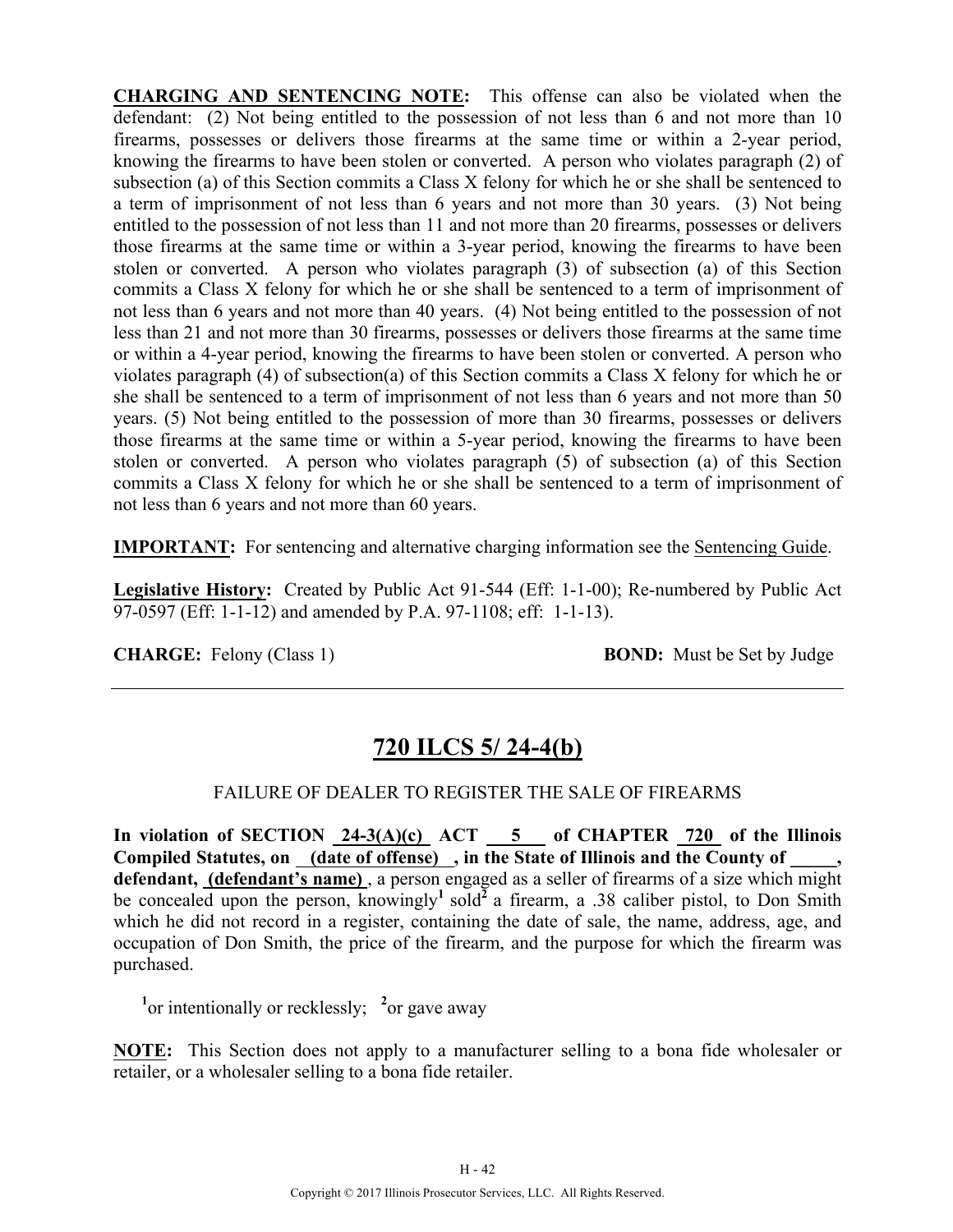**IMPORTANT**: For sentencing and alternative charging information see the Sentencing Guide.

**Legislative History:** Created - Laws 1961, p.1983 (January 1, 1962); Amended - P.A. 77-2638.

**CHARGE:** Misdemeanor (Class B) **BOND:** \$1,500

### **720 ILCS 5/ 24-4(c)**

FAILURE OF DEALER TO PRODUCE FIREARM REGISTER

In violation of SECTION 24-4(c) ACT 5 of CHAPTER 720 of the Illinois **Compiled Statutes, on (date of offense) , in the State of Illinois and the County of \_\_\_\_\_, defendant, (defendant's name)** , a person engaged as a seller of firearms of a size which might be concealed upon the person knowingly<sup>1</sup> failed to produce for inspection a firearms register, on the demand of Don Smith, a police officer<sup>2</sup> for the City of Union City, Union County, Illinois, and knowingly<sup>1</sup> failed to allow said peace officer to inspect said register and all stock on hand.

 **<sup>1</sup>** or intentionally or recklessly; **<sup>2</sup>** any peace officer

**IMPORTANT**: For sentencing and alternative charging information see the Sentencing Guide**.**

**CHARGE:** Misdemeanor (Class B) **BOND:** \$1,500

# **720 ILCS 5/ 24-4.1(a)**

### FAILURE TO REPORT THE LOSS OR THEFT OF A FIREARM

**In violation of SECTION 24-4.1(a) ACT 5 of CHAPTER 720 of the Illinois Compiled**  Statutes, on \_\_\_\_(date of offense) \_\_, in the State of Illinois and the County of defendant, **(defendant's name)**, a person who possessed a valid Firearm Owner's Identification Card and who possessed<sup>1</sup> a firearm, a handgun with a serial number of XYZ-12345, thereafter lost**<sup>2</sup>** that firearm and knowingly**<sup>3</sup>** failed to report the loss of that firearm within 72 hours after obtaining knowledge of that loss**<sup>4</sup>** .

<sup>1</sup><sup>or</sup> acquired; <sup>2</sup><sup>or</sup> suffered the theft of; <sup>3</sup><sup>or</sup> intentionally or recklessly; <sup>4</sup><sup>or</sup> theft

**AFFIRMATIVE DEFENSE NOTE:** A person shall not be in violation of this Section if: (1) the failure to report is due to an act of God, act of war, or inability of a law enforcement agency to receive the report; (2) the person is hospitalized, in a coma, or is otherwise seriously physically or mentally impaired as to prevent the person from reporting; or (3) the person's designee makes a report if the person is unable to make the report. (24-4.1(c))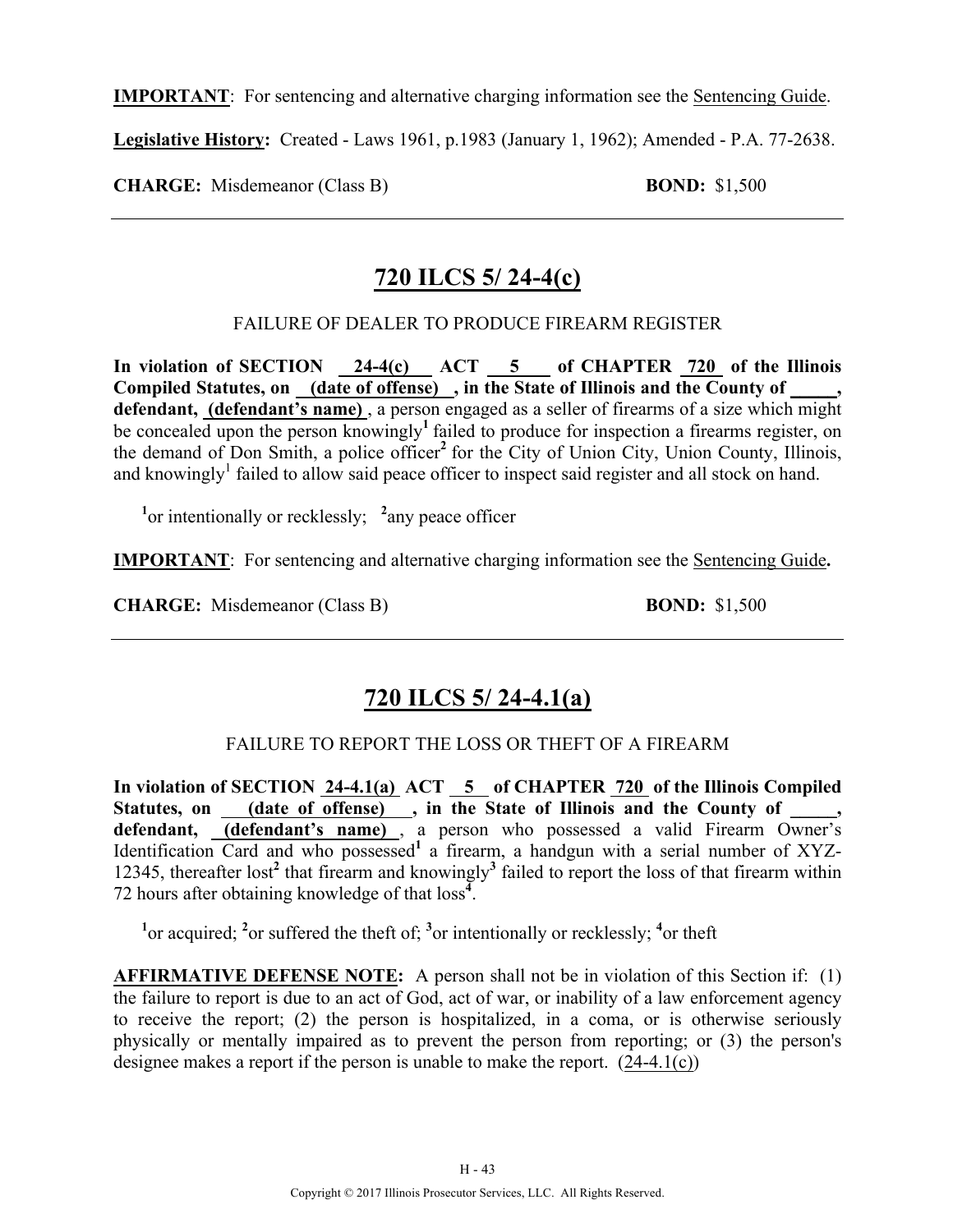**LAW ENFORCEMENT DUTY NOTE:** A law enforcement agency having jurisdiction shall take a written report and shall, as soon as practical, enter the firearm's serial number as stolen into the Law Enforcement Agencies Data System (LEADS). (24-4.1(b))

**CHARGING NOTE:** A subsequent conviction for a violation of this offense is a Class A Misdemeanor. The charging document must state the prior violation. See **Appendix A** for discussion.  $(24-4.1(d))$ 

**IMPORTANT**: For sentencing and alternative charging information see the **Sentencing Guide**.

This complaint was created by P. A. 98-0508; (Eff: 8-19-13).

**CHARGE:** Petty Offense **BOND:** No bond is now needed. Public Act: 98-0870; Eff: 1-1-15.

# **720 ILCS 5/ 24-5(a)**

DEFACING IDENTIFICATION MARKS ON A FIREARM

**In violation of SECTION 24-5(a) ACT 5 of CHAPTER 720 of the Illinois**  Compiled Statutes, on (date of offense), in the State of Illinois and the County of, **defendant, (defendant's name)**, knowingly<sup>1</sup> removed<sup>2</sup> the manufacturer's<sup>3</sup> serial number on a firearm, a .22 caliber pistol.**<sup>4</sup>**

<sup>1</sup><sup>or</sup> intentionally; <sup>2</sup><sup>or</sup> changed, altered, or obliterated; <sup>3</sup><sup>or</sup> importer's; <sup>4</sup><sup>or</sup> any firearm (specify type of firearm if possible)

**NOTE:** A prosecution for this offense may be commenced within six years after the commission of that offense.

**CHARGING NOTE:** Possession of any firearm upon which any importer's or manufacturer's serial number has been changed, altered, removed or obliterated shall be prima facie evidence that the possessor has changed, altered, removed or obliterated is a Class 3 felony. (720 ILCS 5/24-5(b)) See Sentencing Guide for discussion.

**IMPORTANT**: For sentencing and alternative charging information see the Sentencing Guide.

**Legislative History:** Codified - Laws 1961, p.1983 (January 1, 1962); Amended by Public Acts 88-680 and 93-906.

**CHARGE:** Felony (Class 2) **BOND:** Must be Set by Judge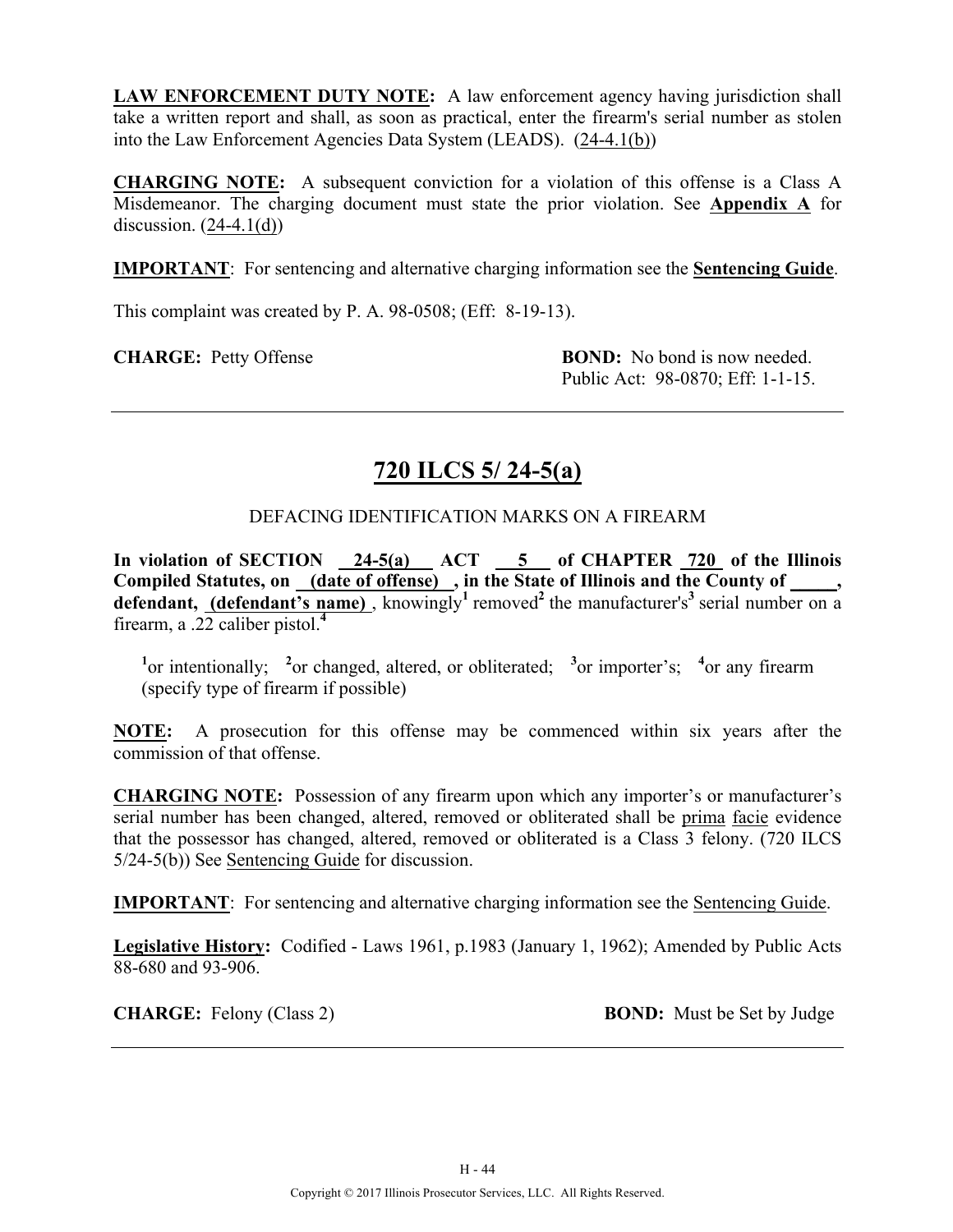# **720 ILCS 5/ 24.5-5**

#### UNLAWFUL POSSESSION OF NITROUS OXIDE

In violation of SECTION 24.5-5 ACT 5 of CHAPTER 720 of the Illinois Compiled Statutes, on <u>(date of offense)</u>, in the State of Illinois and the County of \_\_\_\_, defendant, (defendant's name), knowingly possessed nitrous oxide<sup>1</sup> with the intent to inhale<sup>2</sup> the nitrous oxide for the purpose of causing a condition of intoxication.**<sup>3</sup>**

<sup>1</sup> or any substance containing nitrous oxide; <sup>2</sup> or breathe or ingest; <sup>3</sup> or elation, euphoria, dizziness, stupefaction, or dulling of the senses or for the purpose of, in any manner changing, distorting, or disturbing the audio, visual, or mental processes

**NOTE:** Any person who knowingly and with the intent to do so is under the influence of nitrous oxide**<sup>1</sup>** also violates this statute.

**NOTE:** See following page for the illegal distribution of nitrous oxide.

**NOTE:** When possession is the essence of the offense, knowledge is the mental state that must be alleged. People v. Smith (1990), 20 Ill. 2d 345 and People v. Farmer (1995), 165 Ill. 2d 194.

**CHARGING NOTE:** A second or subsequent violation of this offense is a Class 4 felony. The charging document must list the prior violation. See Appendix A for discussion.

**IMPORTANT**: For sentencing and alternative charging information see the Sentencing Guide.

**Legislative History:** Created by Public Act 89-354 (Eff: 1-1-96). Amended: 91-366

**CHARGE:** Misdemeanor (Class A) **BOND:** \$1,500

# **720 ILCS 5/ 24.5-10**

UNLAWFUL DELIVERY OF**<sup>1</sup>** NITROUS OXIDE

In violation of SECTION 24.5-10 ACT 5 of CHAPTER 720 of the Illinois **Compiled Statutes, on (date of offense) , in the State of Illinois and the County of \_\_\_\_\_,**  defendant, **(defendant's name)**, knowingly<sup>2</sup> delivered nitrous oxide to Don Smith with the intent that Don Smith inhale the nitrous oxide for the purpose of causing a condition of intoxication.**<sup>3</sup>**

<sup>1</sup><sup>or</sup> possession with the intent to deliver; <sup>2</sup><sup>or</sup> intentionally; <sup>3</sup><sup>or</sup> for any purpose prohibited by Section 24.5-5

**NOTE:** This offense may also be committed when the defendant manufactures nitrous oxide for any purpose prohibited by Section 24.5-5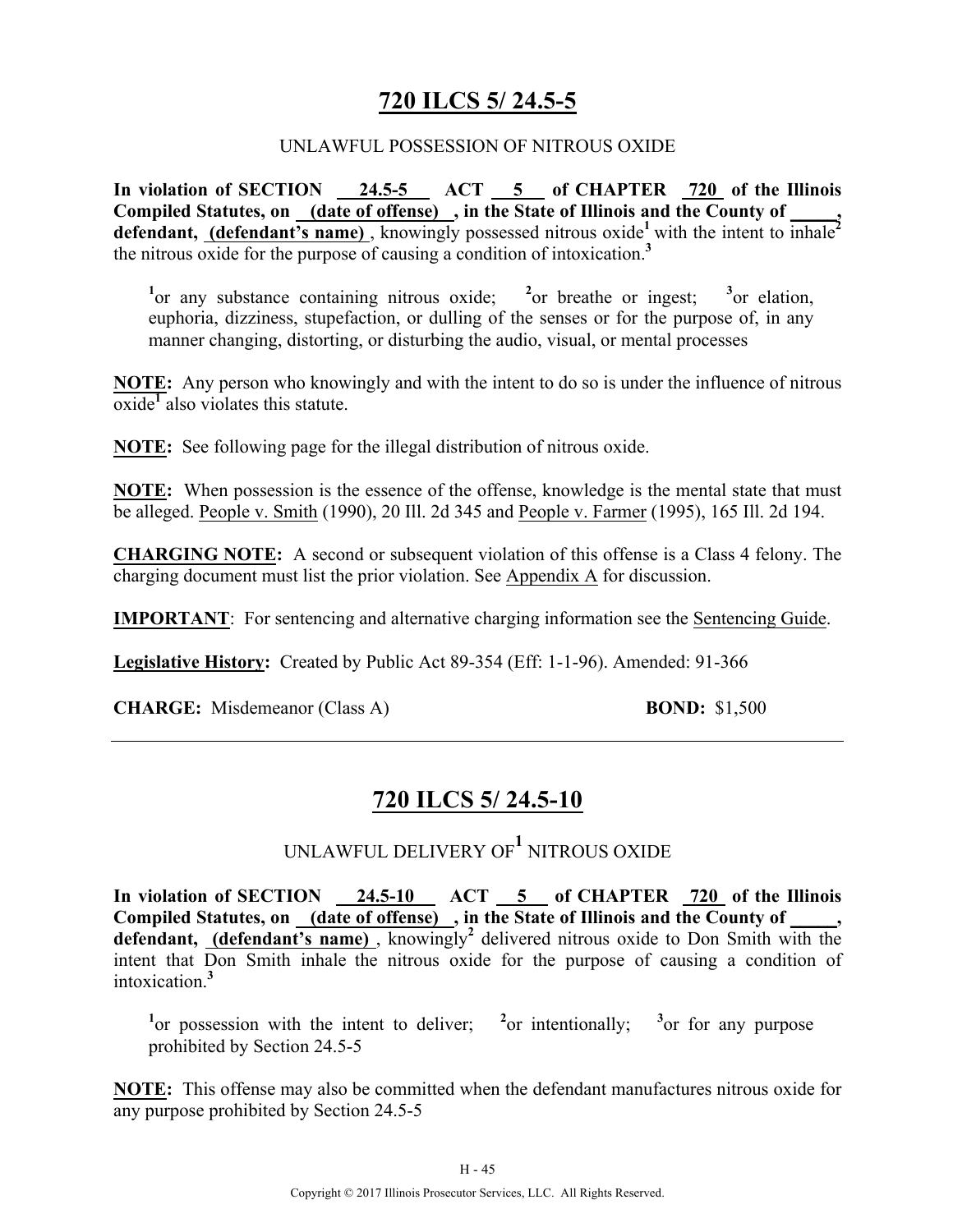**IMPORTANT**: For sentencing and alternative charging information see the Sentencing Guide.

**Legislative History:** Created by Public Act 89-354 (Eff: 1-1-96). Amended: 91-366

**CHARGE:** Felony (Class 3) **BOND:** Must be Set by Judge

### **720 ILCS 5/ 25-1(a)(1)**

### MOB ACTION

In violation of SECTION  $25-1(a)(1)$  ACT  $5$  of CHAPTER 720 of the Illinois Compiled Statutes, on <u>(date of offense)</u>, in the State of Illinois and the County of defendant, (defendant's name), knowingly,<sup>1</sup> by the use of force<sup>2</sup>, disturbed the public peace in that he, while acting together with James Brown and Sam Clift<sup>3</sup> and without authority of law, struck and kicked Don Smith on and about the body and did push Don Smith through a closed glass window, thereby inflicting injury to Don Smith.

<sup>1</sup><sup>or recklessly; <sup>2</sup><sup>or</sup> violence; <sup>3</sup> must have the action of 2 or more persons in order to</sup> charge mob action

**NOTE:** MOB ACTION CONSISTS OF THE FOLLOWING: (1) The knowing or reckless use of force or violence disturbing the public peace by 2 or more persons acting together and without authority of law; or (2) The knowing assembly of 2 or more persons with the intent to commit or facilitate the commission of a felony or misdemeanor, or (3) The knowing assembly of 2 or more persons, without authority of law, for the purpose of doing violence to the person or property of anyone supposed to have been guilty of a violation of the law, or for the purpose of exercising correctional powers or regulative powers over any person by violence.

**NOTE:** See Appendix B for discussion of necessity of alleging mental state.

**CHARGING NOTE:** Mob action as defined in Paragraph (1) of subsection (a) is a Class 4 felony. Mob action as defined in subparagraphs (2) and (3) of subsection (a) is a Class C misdemeanor. However, any participant in a mob action which shall, by violence, inflict injury to the person or property of another is guilty of a Class 4 felony. See Sentencing Guide for discussion.

**IMPORTANT**: For sentencing and alternative charging information see the Sentencing Guide.

**Legislative History:** Codified - Laws 1961, p.1983 (January 1, 1962); Amended - P.A.s 77- 2638, 86-863 and 96-0710.

**CHARGE:** Felony (Class 4) **BOND:** Must be Set by Judge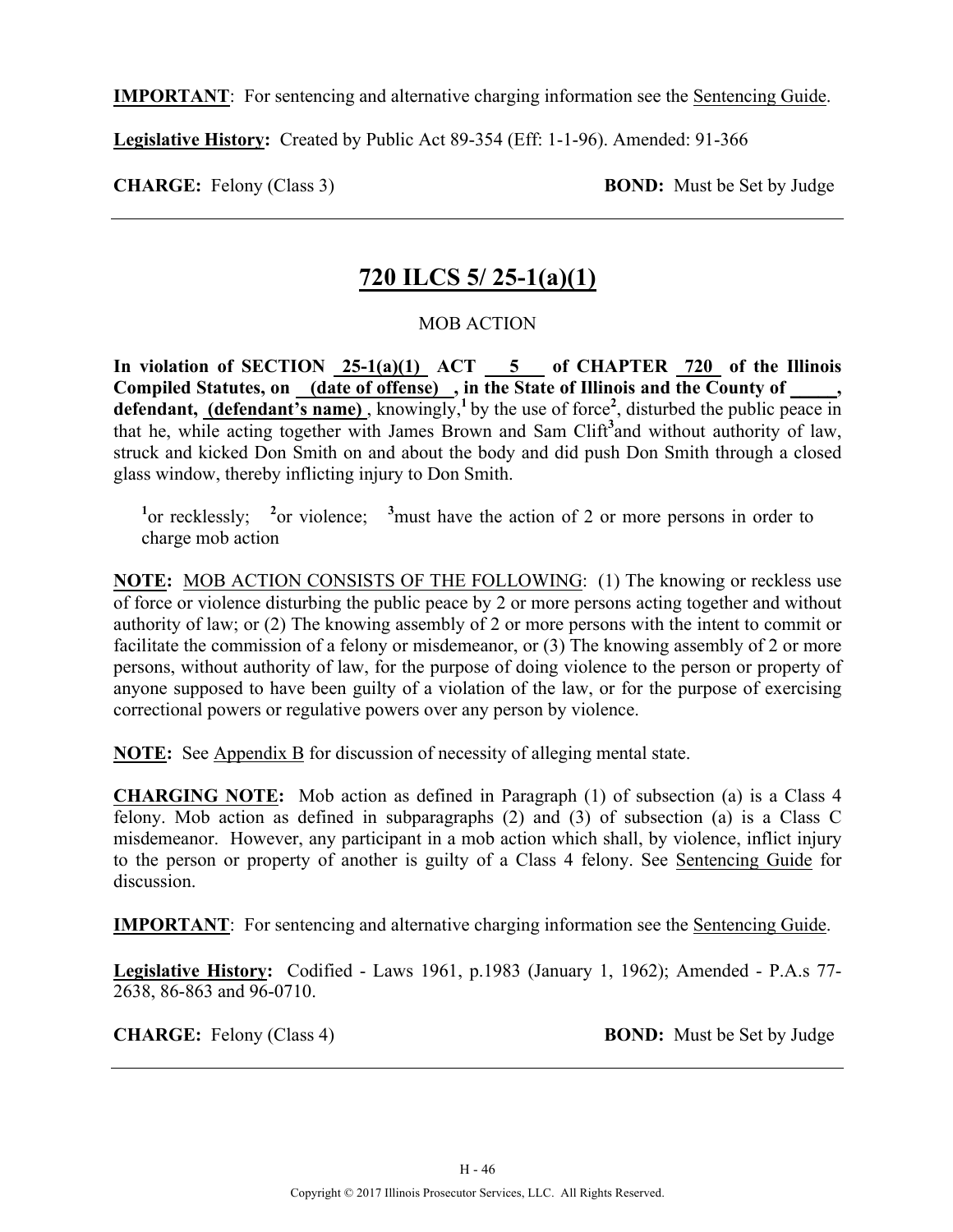# **720 ILCS 5/ 25-1(e)**

#### MOB ACTION

In violation of SECTION 25-1(e) ACT 5 of CHAPTER 720 of the Illinois **Compiled Statutes, on (date of offense) , in the State of Illinois and the County of \_\_\_\_\_, defendant, (defendant's name)** , a participant in a mob action, in violation of Section 25-  $1(a)(1)$  of Act 5 of Chapter 720 of the Illinois Compiled Statutes, knowingly<sup>1</sup> did not withdraw from the mob action upon command to do so by Don Smith, a peace officer**<sup>2</sup>**for the City of Union City, Union County, Illinois.

<sup>1</sup> or intentionally or recklessly; <sup>2</sup> any police officer

**NOTE:** See Appendix B for discussion of necessity of alleging mental state.

**NOTE:** MOB ACTION CONSISTS OF THE FOLLOWING: (1) The knowing or reckless use of force or violence disturbing the public peace by 2 or more persons acting together and without authority of law; or (2) The knowing assembly of 2 or more persons with the intent to commit or facilitate the commission of a felony or misdemeanor, or (3) The knowing assembly of 2 or more persons, without authority of law, for the purpose of doing violence to the person or property of anyone supposed to have been guilty of a violation of the law, or for the purpose of exercising correctional powers or regulative powers over any person by violence.

**CHARGING NOTE:** Mob action as defined in Paragraph (1) of subsection (a) is a Class 4 felony. Mob action as defined in subparagraphs (2) and (3) of subsection (a) are Class C misdemeanors. However, any participant in a mob action which shall, by violence, inflict injury to the person or property of another is guilty of a Class 4 Felony.

**IMPORTANT**: For sentencing and alternative charging information see the Sentencing Guide.

**Legislative History:** Codified - Laws 1961, p.1983 (January 1, 1962); Amended - P.A.s 77- 2638, 86-863 and 96-0710.

**CHARGE:** Misdemeanor (Class A) **BOND:** \$1,500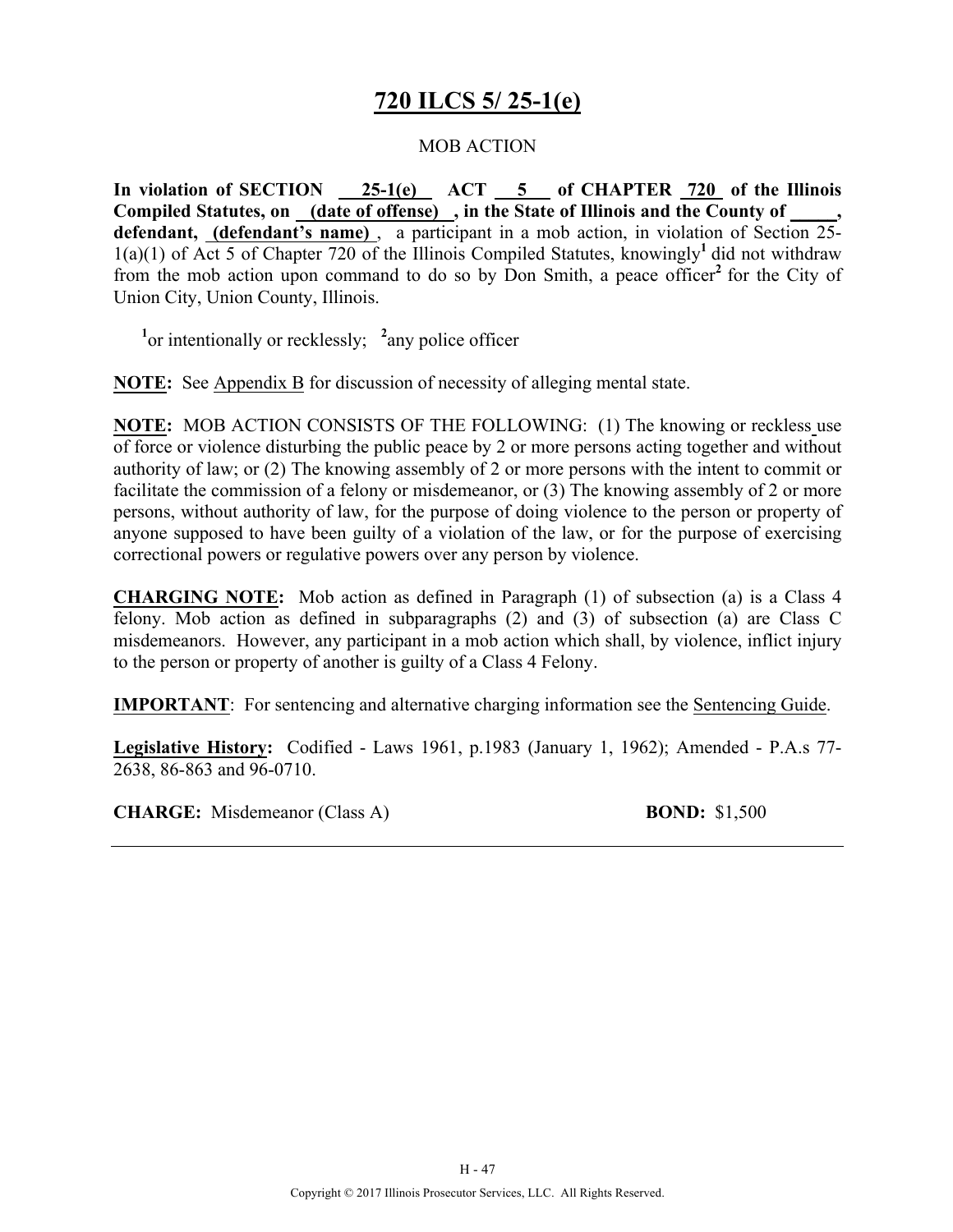# **720 ILCS 5/ 25-5(a)(1)**

### UNLAWFUL CONTACT WITH STREETGANG MEMBERS

**In violation of SECTION 25-5(a)(1) ACT 5 of CHAPTER 720 of the Illinois Compiled**  Statutes, on (date of offense), in the State of Illinois and the County of \_\_\_\_, defendant, (defendant's name), knowingly had direct<sup>1</sup> contact with Don Smith, a member of the Insane Duces, a street-gang,**<sup>2</sup>**after said defendant had been sentenced to probation**<sup>3</sup>**for the criminal offense of aggravated battery**<sup>4</sup>** and a condition of that probation**<sup>3</sup>**was that the defendant refrain from direct or indirect contact with members of the Insane Duces street-gang**<sup>5</sup>**in that said defendant (describe the contact).

<sup>1</sup> or indirect; <sup>2</sup> as defined in Section 10 of the Illinois Street-gang Terrorism Omnibus Prevention Act; <sup>3</sup> or conditional discharge or supervision; <sup>4</sup> or any appropriate criminal offense; **<sup>5</sup>** or any street-gang

**IMPORTANT**: For sentencing and alternative charging information see the Sentencing Guide.

**ADDED CASE AUTHORITY** - - This subsection was found to be neither unconstitutionally overbroad or vague. People v. Jamesson, 329 Ill. App. 3d 446, 768 N. E. 2d 817, 263 Ill. Dec. 736 (2nd Dist., 2002)

**Legislative History:** Created by Public Act 90-795 (Eff: 8-14-98). Amended: 95-45. Renumbered by Public Act 96-0710. (Effective: 1-1-10)

**CHARGE:** Misdemeanor (Class A) **BOND:** \$1,500

### **720 ILCS 5/ 25-5(a)(1)**

### UNLAWFUL CONTACT WITH STREETGANG MEMBERS

**In violation of SECTION 25-5(a)(1) ACT 5 of CHAPTER 720 of the Illinois Compiled**  Statutes, on <u>(date of offense)</u>, in the State of Illinois and the County of, defendant, **(defendant's name)**, knowingly had direct<sup>1</sup> contact with Don Smith, a member of the Insane Duces, a street-gang,<sup>2</sup> after said defendant had been sentenced to probation<sup>3</sup> for the criminal offense of aggravated battery**<sup>4</sup>**and a condition of that probation**<sup>3</sup>**was that the defendant refrain from direct or indirect contact with members of the Insane Duces street-gang**<sup>5</sup>**in that said defendant (describe the contact).

<sup>1</sup> or indirect; <sup>2</sup> as defined in Section 10 of the Illinois Street-gang Terrorism Omnibus Prevention Act; <sup>3</sup> or conditional discharge or supervision; <sup>4</sup> or any appropriate criminal offense; **<sup>5</sup>** or any street-gang

**IMPORTANT**: For sentencing and alternative charging information see the Sentencing Guide.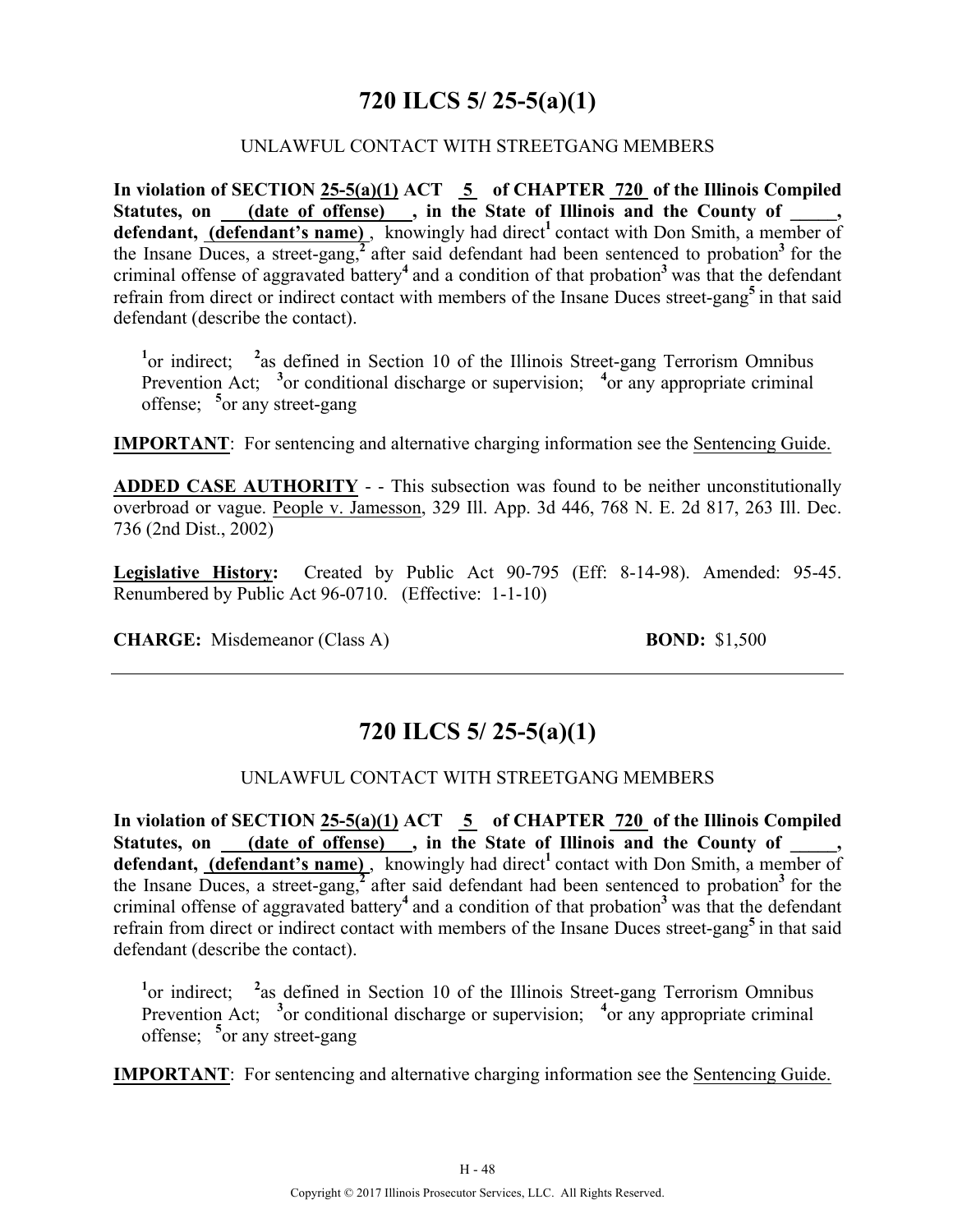**ADDED CASE AUTHORITY** - - This subsection was found to be neither unconstitutionally overbroad or vague. People v. Jamesson, 329 Ill. App. 3d 446, 768 N. E. 2d 817, 263 Ill. Dec. 736 (2nd Dist., 2002)

**Legislative History:** Created by Public Act 90-795 (Eff: 8-14-98). Amended: 95-45. Renumbered by Public Act 96-0710. (Effective: 1-1-10)

**CHARGE:** Misdemeanor (Class A) **BOND:** \$1,500

# **720 ILCS 5/ 25-5(a)(1)**

### UNLAWFUL CONTACT WITH STREETGANG MEMBERS

**In violation of SECTION 25-5(a)(1) ACT 5 of CHAPTER 720 of the Illinois Compiled**  Statutes, on <u>(date of offense)</u>, in the State of Illinois and the County of \_\_\_\_, defendant, **(defendant's name)**, knowingly had direct<sup>1</sup> contact with Don Smith, a member of the Insane Duces, a street gang,**<sup>2</sup>**after said defendant had been released on bond for the criminal offense of aggravated battery**<sup>3</sup>**and a condition of that bond was that the defendant refrain from direct or indirect contact with members of the Insane Duces street gang<sup>4</sup> in that said defendant (describe the contact).

<sup>1</sup> or indirect; <sup>2</sup> as defined in Section 10 of the Illinois Street Gang Terrorism Omnibus Prevention Act; <sup>3</sup> or any appropriate criminal offense; <sup>4</sup> or any street gang

**IMPORTANT**: For sentencing and alternative charging information see the Sentencing Guide.

**Legislative History:** Created by Public Act 90-795 (Eff: 8-14-98). Amended: 95-45. Renumbered by Public Act 96-0710. (Effective: 1-1-10)

**CHARGE:** Misdemeanor (Class A) **BOND:** \$1,500

### **720 ILCS 5/ 25-5(a)(3)**

### UNLAWFUL CONTACT WITH STREETGANG MEMBERS

**In violation of SECTION 25-5(a)(3) ACT 5 of CHAPTER 720 of the Illinois Compiled**  Statutes, on <u>(date of offense)</u>, in the State of Illinois and the County of \_\_\_\_, defendant, (defendant's name), knowingly had direct<sup>1</sup> contact with Don Smith, a member of the Insane Duces, a street gang,**<sup>2</sup>**after said defendant had been ordered by a judge in a noncriminal proceeding, to wit: (identify the non-criminal proceeding) to refrain from direct or indirect contact with members of the Insane Duces street gang**<sup>3</sup>**in that said defendant (describe the contact).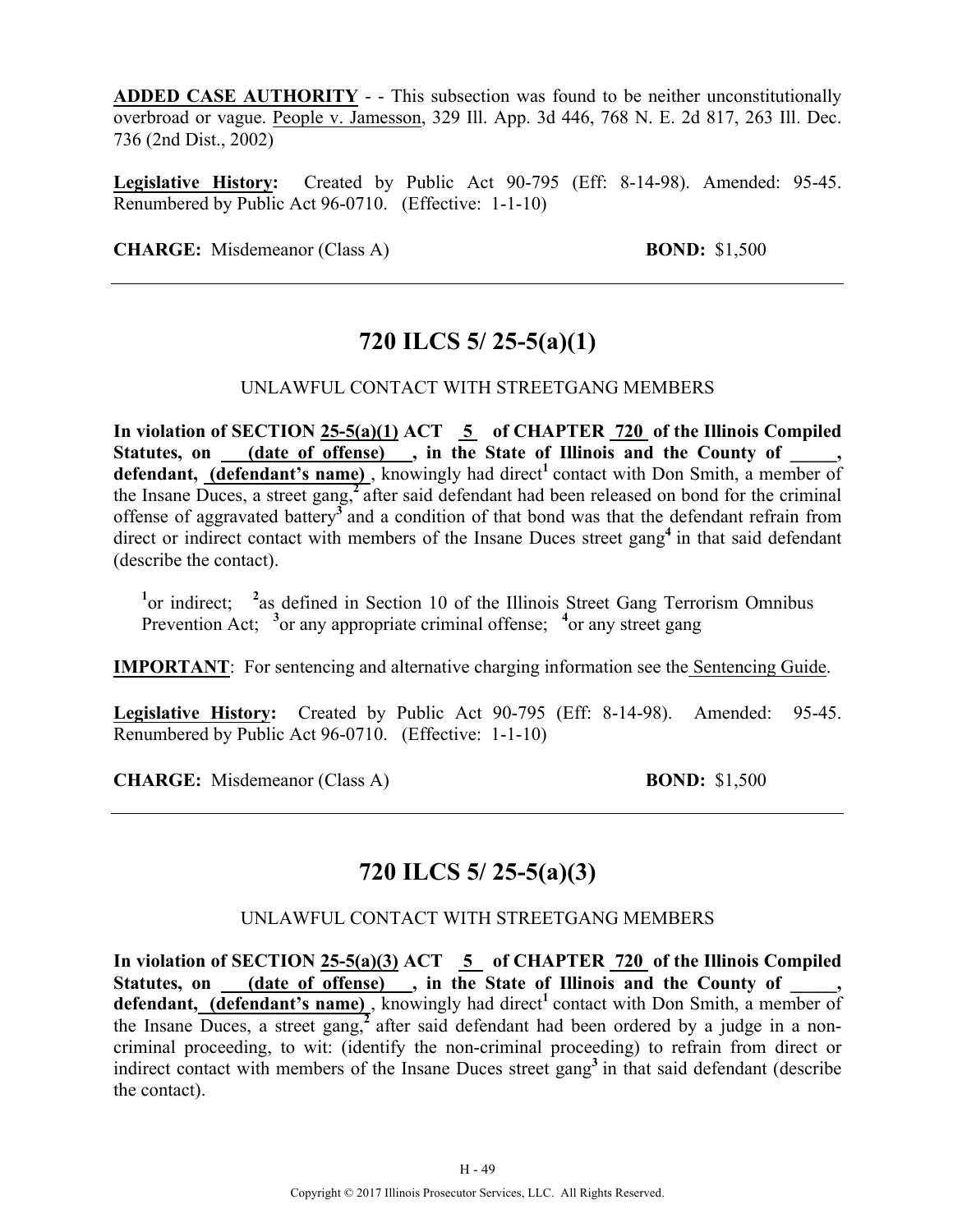<sup>1</sup> or indirect; <sup>2</sup> as defined in Section 10 of the Illinois Street Gang Terrorism Omnibus Prevention Act; <sup>3</sup> or any street gang

**IMPORTANT**: For sentencing and alternative charging information see the Sentencing Guide.

**Legislative History:** Created by Public Act 90-795 (Eff: 8-14-98). Amended: 95-45. Renumbered by Public Act 96-0710. (Effective: 1-1-10)

**CHARGE:** Misdemeanor (Class A) **BOND:** \$1,500

# **720 ILCS 5/ 25-5(a)(4)**

### UNLAWFUL CONTACT WITH STREETGANG MEMBERS

**In violation of SECTION 25-5(a)(4) ACT 5 of CHAPTER 720 of the Illinois Compiled**  Statutes, on \_\_\_\_(date of offense) \_\_, in the State of Illinois and the County of **defendant, (defendant's name)**, knowingly had direct<sup>1</sup> contact with Don Smith, a member of the Insane Duces, a street gang,**<sup>2</sup>** after said defendant had been released from the Illinois Department of Corrections on mandatory supervised release**<sup>3</sup>**and a condition of that mandatory supervised release<sup>3</sup> was that said defendant refrain from direct or indirect contact with members of the Insane Duces street gang**<sup>4</sup>**in that said defendant (describe the contact).

<sup>1</sup> or indirect; <sup>2</sup> as defined in Section 10 of the Illinois Street Gang Terrorism Omnibus Prevention Act; <sup>3</sup> or parole; <sup>4</sup> or any street gang

**IMPORTANT**: For sentencing and alternative charging information see the Sentencing Guide.

**Legislative History:** Created by Public Act 90-795 (Eff: 8-14-98). Amended: 95-45. Renumbered by Public Act 96-0710. (Effective: 1-1-10)

**CHARGE:** Misdemeanor (Class A) **BOND:** \$1,500

# **720 ILCS 5/ 26-1(a)(1)**

### DISORDERLY CONDUCT

**In violation of SECTION 26-1(a)(1) ACT 5 of CHAPTER 720 of the Illinois Compiled Statutes, on (date of offense) , in the State of Illinois and the County of \_\_\_\_\_,**  defendant, (defendant's name), knowingly threw a bottle of Ten Low Whiskey on the floor, in the lobby of Union City Hospital, causing the bottle to break,**<sup>1</sup>**in such an unreasonable manner as to alarm and disturb Don Smith, and provoke a breach of the peace.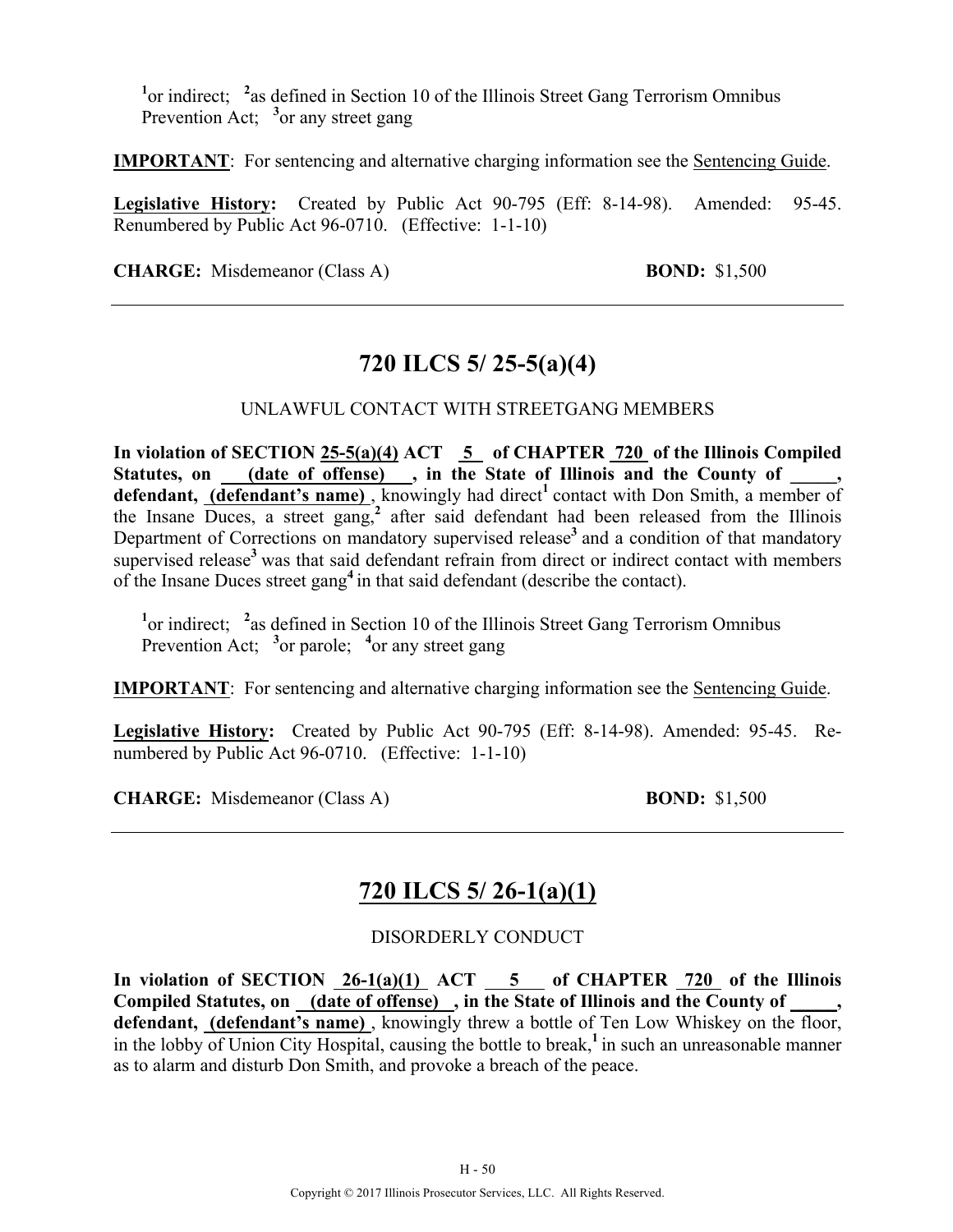<sup>1</sup> or does any act (but note :) In order for a violation of the disorderly conduct statute to occur by words alone, the words must be "fighting words", those which by the very utterance inflict injury or tend to incite an immediate breach of the peace. People v. Kellstedt, 329 N.E.2d 830 (3rd Dist. 1975), People v. Slaton, 24 Ill.App.3d 1062, 322 N.E.2d 553 (5th Dist. 1974)

**IMPORTANT**: For sentencing and alternative charging information see the Sentencing Guide.

**Legislative History:** Codified - Laws 1961, p.1963 (January 1, 1962); Amended - Laws 1963, p.2166; Laws 1963, p.2170; Laws 1965, p.384; Laws 1967, p.938; P.A.s 76-1071, 77-2638, 78- 1248, 80-795, 82-453, 84-798, 84-1232, 84-1322, 84-1438, 85-804, 86-407, 86-712, 86-820, 86- 836, 88-558, 89-8, 90-456, 91-115, 91-121, Re-enacted by 92-502. Amended by 93-431, 96-339, 96-413, 96-772, 96-1000, 96-1261, 97-38, 97-227 and 97-813.

**CHARGE:** Misdemeanor (Class C) **BOND:** \$120

# **720 ILCS 5/ 26-1(a)(2)**

### DISORDERLY CONDUCT

In violation of SECTION  $26-1(a)(2)$  ACT  $5$  of CHAPTER 720 of the Illinois Compiled Statutes, on (date of offense), in the State of Illinois and the County of defendant, (defendant's name), knowingly transmitted<sup>1</sup> to the fire department of the City of Union City,<sup>2</sup> Union County, Illinois, a false alarm of fire (specifically describe the false alarm), knowing at the time of such transmission, that there was no reasonably ground for believing that such fire existed.

<sup>1</sup> or caused to be transmitted; <sup>2</sup> or to the fire department of any city, town, village or fire protection district

**NOTE:** People v. Foxall, 283 Ill. App. 3d 724 (1996) requires that the "false report" be specifically described in the charging instrument.

**WARNING:** Public Act 90-456, which amended a portion of this subsection, has been declared to be unconstitutional. People v. Sypien (Ill. Sup. Ct. #89265, September 20, 2001) However, Public Act 92-502 re-enacted those changes on 12-19-02.

**IMPORTANT**: For sentencing and alternative charging information see the Sentencing Guide.

**CHARGE:** Felony (Class 4) **BOND:** Must be Set by Judge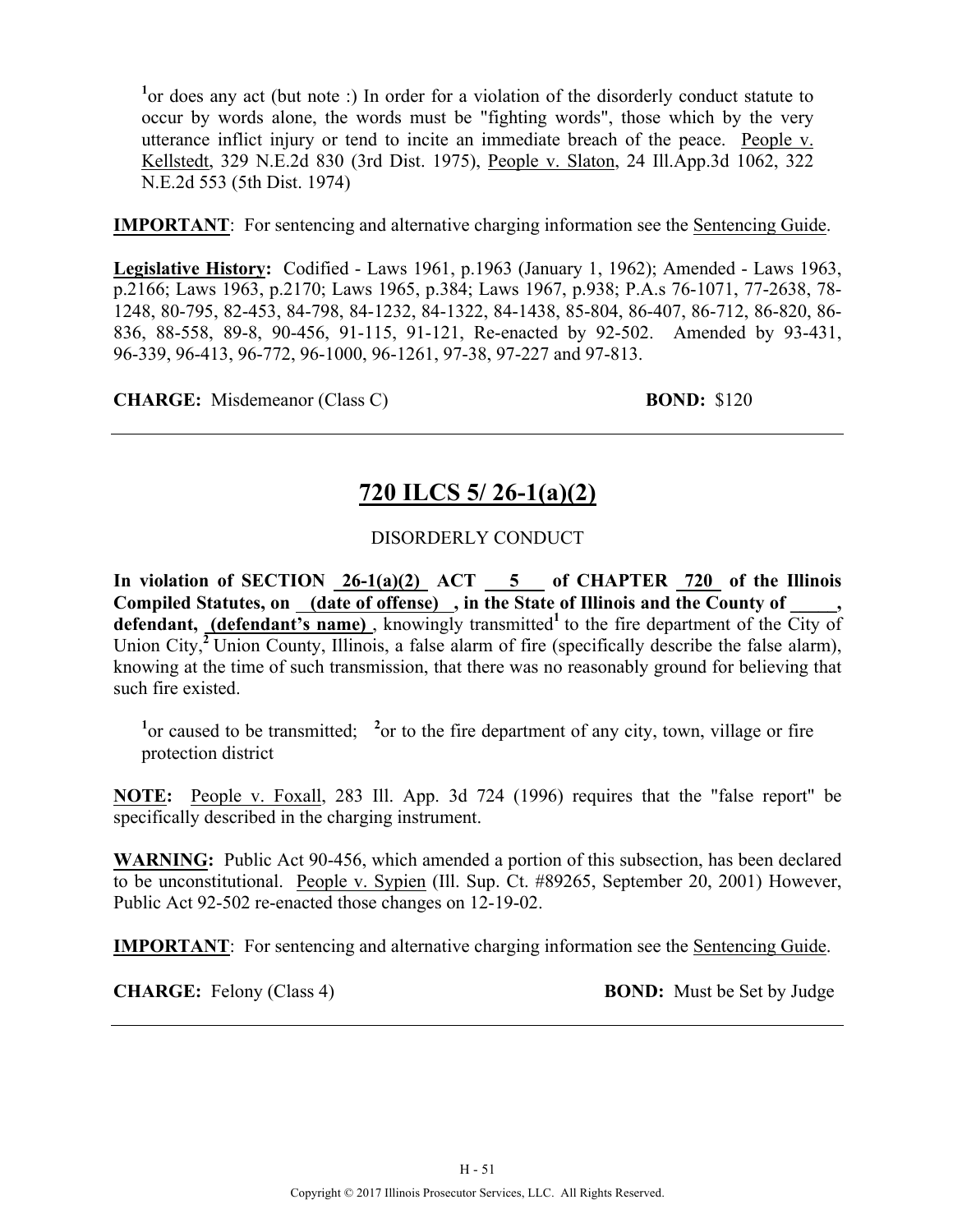# **720 ILCS 5/ 26-1(a)(3)**

### DISORDERLY CONDUCT

In violation of SECTION  $26-1(a)(3)$  ACT  $5$  of CHAPTER  $720$  of the Illinois Compiled Statutes, on (date of offense), in the State of Illinois and the County of defendant, (defendant's name), knowingly transmitted<sup>1</sup> to Don Smith, Superintendent of the Union City Public Schools, a false alarm that a bomb**<sup>2</sup>**was concealed in Union City North High School, 777 May Street, Union City, Union County, Illinois, where its explosion<sup>3</sup> would endanger human life, knowing at the time of such transmission, that there were no reasonable grounds to believe that such a bomb**<sup>4</sup>**was concealed in Union City North High School.

<sup>1</sup> or caused to be transmitted; <sup>2</sup> or other explosive of any nature or a container holding poison gas, a deadly biological chemical contaminant or radioactive substance; **<sup>3</sup>**  $3_{\alpha r}$ release; **<sup>4</sup>** or explosive or container

**NOTE:** This Section applies when a bomb threat is made to any person.

**NOTE:** People v. Foxall, 283 Ill. App. 3d 724 (1996) requires that the "false report" be specifically described in the charging instrument.

**CHARGING AND SENTENCING NOTE:** A violation of this subsection is a Class 3 felony for which a fine of not less than \$3,000 and not more than \$10,000 shall be assessed in addition to any other penalty imposed. See Sentencing Guide for discussion.

**IMPORTANT**: For sentencing and alternative charging information see the Sentencing Guide**.**

**CHARGE:** Felony (Class 3) **BOND:** Must be Set by Judge

# **720 ILCS 5/ 26-1(a)(4)**

### DISORDERLY CONDUCT

**In violation of SECTION 26-1(a)(4) ACT 5 of CHAPTER 720 of the Illinois**  Compiled Statutes, on (date of offense), in the State of Illinois and the County of, defendant, (defendant's name), knowingly transmitted<sup>1</sup> to Don Smith, a police officer for the City of Union City, Union County, Illinois, $^2$  report that the offense<sup>3</sup> of murder had been committed,**<sup>4</sup>**knowing at the time of such transmission, that there was no reasonable ground for believing that such offense had been committed.**<sup>4</sup>**

<sup>1</sup> or caused to be transmitted; <sup>2</sup> any peace officer, public officer or public employee; <sup>3</sup> any offense; <sup>4</sup> or will be committed or is being committed

**NOTE:** People v. Foxall, 283 Ill. App. 3d 724 (1996) requires that the "false report" be specifically described in the charging instrument.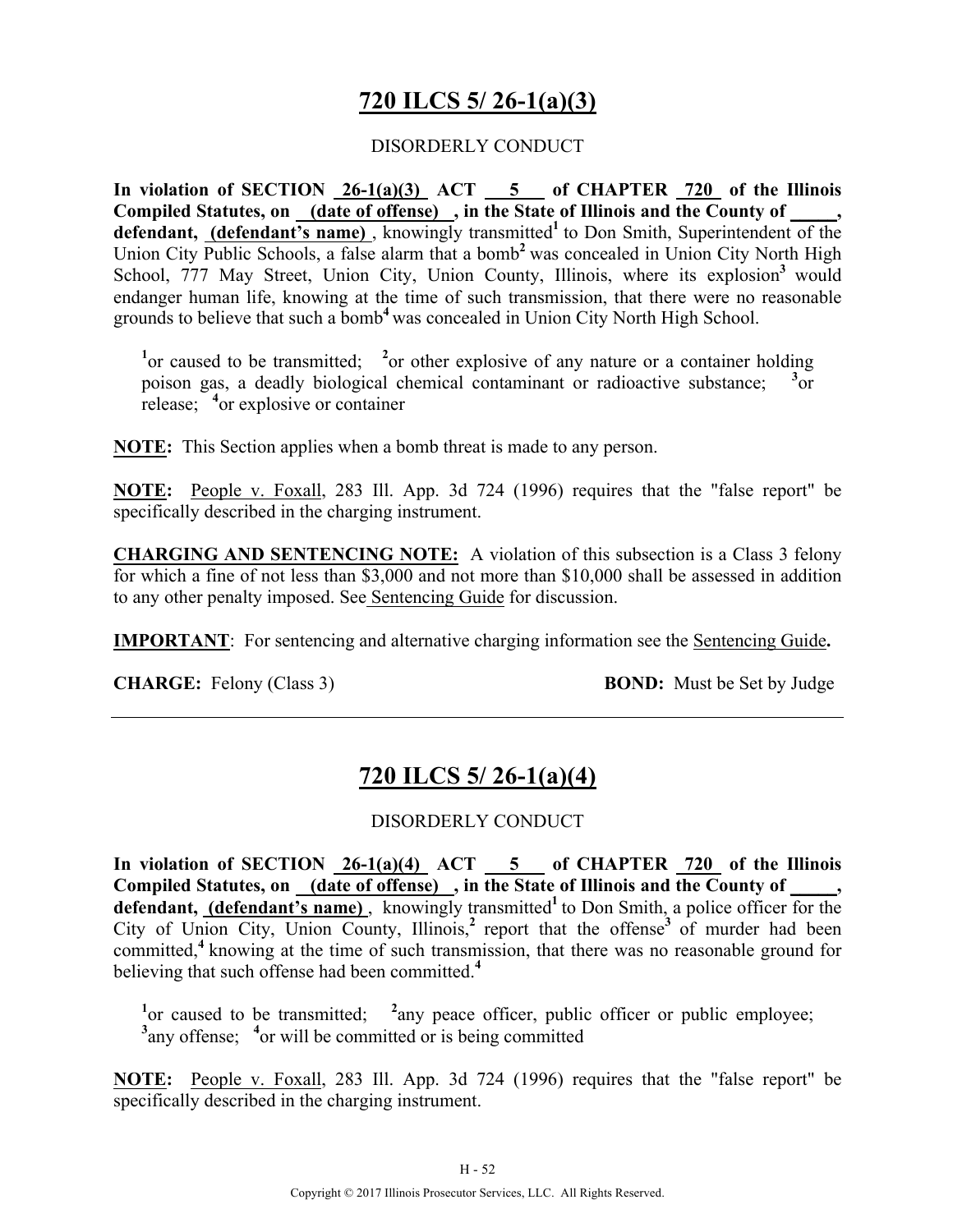**IMPORTANT**: For sentencing and alternative charging information see the Sentencing Guide**.**

**CHARGE:** Felony (Class 4) **BOND:** Must be Set by Judge

# **720 ILCS 5/ 26-1(a)(5)**

### DISORDERLY CONDUCT

In violation of SECTION  $26-1(a)(5)$  ACT  $-5$  of CHAPTER  $720$  of the Illinois **Compiled Statutes, on (date of offense) , in the State of Illinois and the County of \_\_\_\_\_, defendant, (defendant's name)** , knowingly entered upon the property of Don Smith located at 777 May Street, Union City, Union County, Illinois, for a lewd<sup>1</sup> purpose and deliberately looked into the dwelling on that property through a window.**<sup>2</sup>**

 $\frac{1}{2}$  or unlawful;  $\frac{2}{2}$  or other opening (be specific)

**CHARGING NOTE:** A third or subsequent violation of this subsection is a Class 4 felony. The charging instrument must state prior conviction. See Appendix A for discussion.

**IMPORTANT**: For sentencing and alternative charging information see the Sentencing Guide.

**CHARGE:** Misdemeanor (Class B) **BOND:** \$1,500

# **720 ILCS 5/ 26-1(a)(6)**

### DISORDERLY CONDUCT

In violation of SECTION 26-1(a)(6) of ACT 5 of CHAPTER 720 of the Illinois **Compiled Statutes, on (date of offense) , in the State of Illinois and the County of \_ \_\_\_,**  defendant, (defendant's name), knowingly called the telephone number "911" for the purpose of making<sup>1</sup> a false alarm<sup>2</sup> and reporting information, said information being (specifically describe the information), when, at the time the call<sup>3</sup> was made, the defendant knew there were no reasonable grounds for making the call<sup>3</sup> and further knew that the call<sup>3</sup> could result in the emergency response of a public safety agency.

<sup>1</sup><sup>or</sup> transmitting; <sup>2</sup><sup>or</sup> complaint; <sup>3</sup><sup>or</sup> transmission

**NOTE:** People v. Foxall, 283 Ill. App. 3d 724 (1996) requires that the "false report" be specifically described in the charging instrument.

**SENTENCING NOTE:** In addition to any other sentence that may be imposed, the court shall order any person convicted of disorderly conduct under paragraph (6) of subsection (a) to reimburse the public agency for the reasonable costs of the emergency response by the public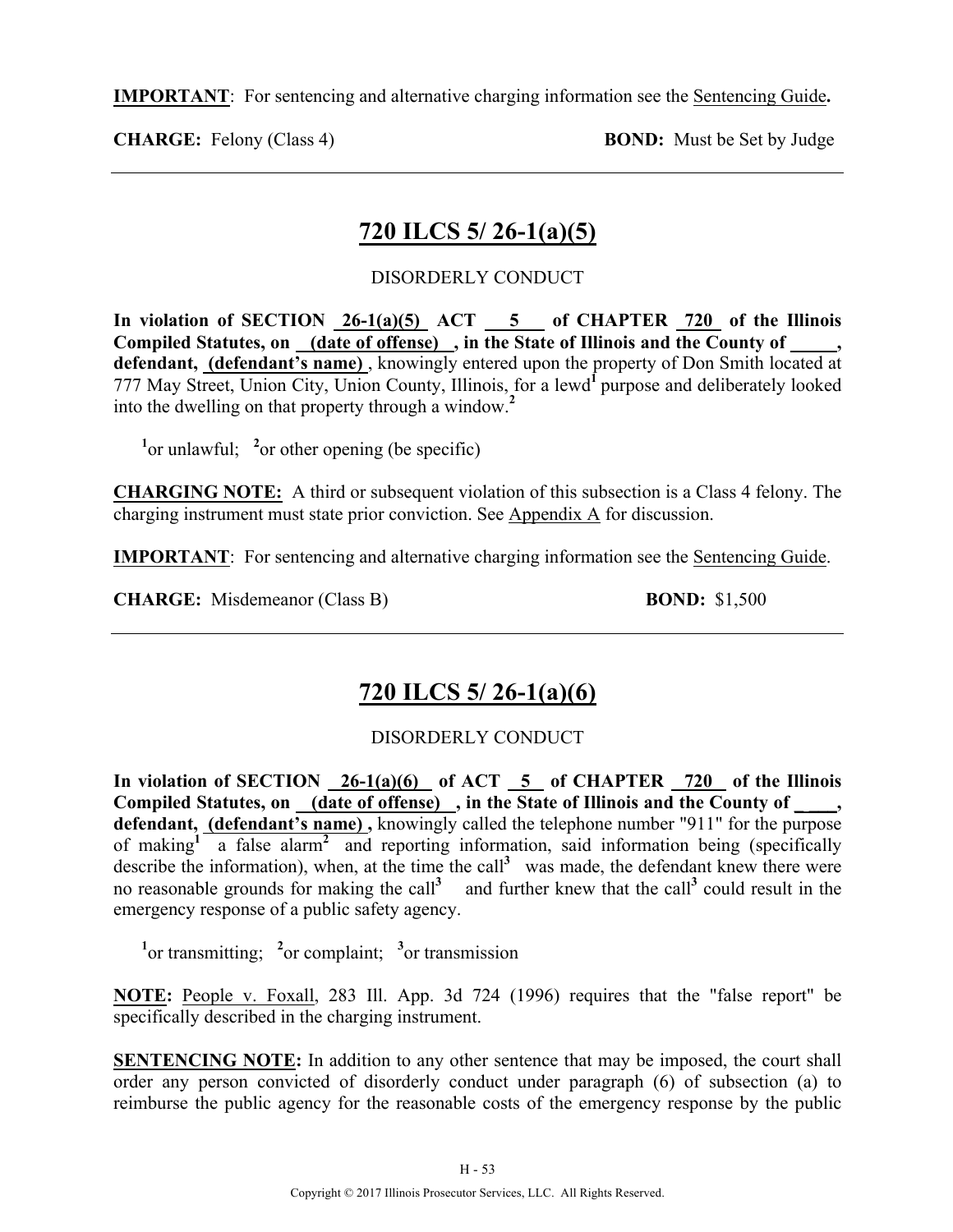agency up to \$10,000. If the court determines that the person convicted of disorderly conduct under paragraph (6) of subsection (a) is indigent, the provisions of this subsection (e) do not apply. 720 ILCS 5/26-1(e) For the purposes of this Section, "emergency response" means any condition that results in, or could result in, the response of a public official in an authorized emergency vehicle, any condition that jeopardizes or could jeopardize public safety and results in, or could result in, the evacuation of any area, building, structure, vehicle, or of any other place that any person may enter, or any incident requiring a response by a police officer, a firefighter, a State Fire Marshal employee, or an ambulance. 720 ILCS 5/26-1 (f)

**CHARGING NOTE:** A second or subsequent violation of this subsection is a Class 4 felony. The charging document must allege the prior offense. See **Appendix A** for discussion.

**Legislative History:** This subsection was recently amended by Public Act: 96-1261 (Eff:  $1/1/11$ ).

This subsection was amended by Public Act 99-0160. Effective: 1-1-16.

**CHARGE:** Felony (Class 4) **BOND:** Must be Set by Judge

# **720 ILCS 5/ 26-1(a)(7)**

### DISORDERLY CONDUCT

**In violation of SECTION 26-1(a)(7) ACT 5 of CHAPTER 720 of the Illinois**  Compiled Statutes, on (date of offense), in the State of Illinois and the County of, defendant, (defendant's name), knowingly transmitted<sup>1</sup> a false report to the Department of Children and Family Services under Section 4 of the Abused and Neglected Child Reporting Act<sup>2</sup> in that (describe specifically the false report).

<sup>1</sup> or caused to be transmitted; <sup>2</sup>325 ILCS 5/4

**NOTE:** People v. Foxall, 283 Ill. App. 3d 724 (1996) requires that the "false report" be specifically described in the charging instrument.

**CHARGING NOTE:** A second or subsequent offense is a Class 4 felony. The charging instrument must state prior conviction. See Appendix A for discussion.

**IMPORTANT**: For sentencing and alternative charging information see the Sentencing Guide**.**

**CHARGE:** Felony (Class 4) **BOND:** Must be Set by Judge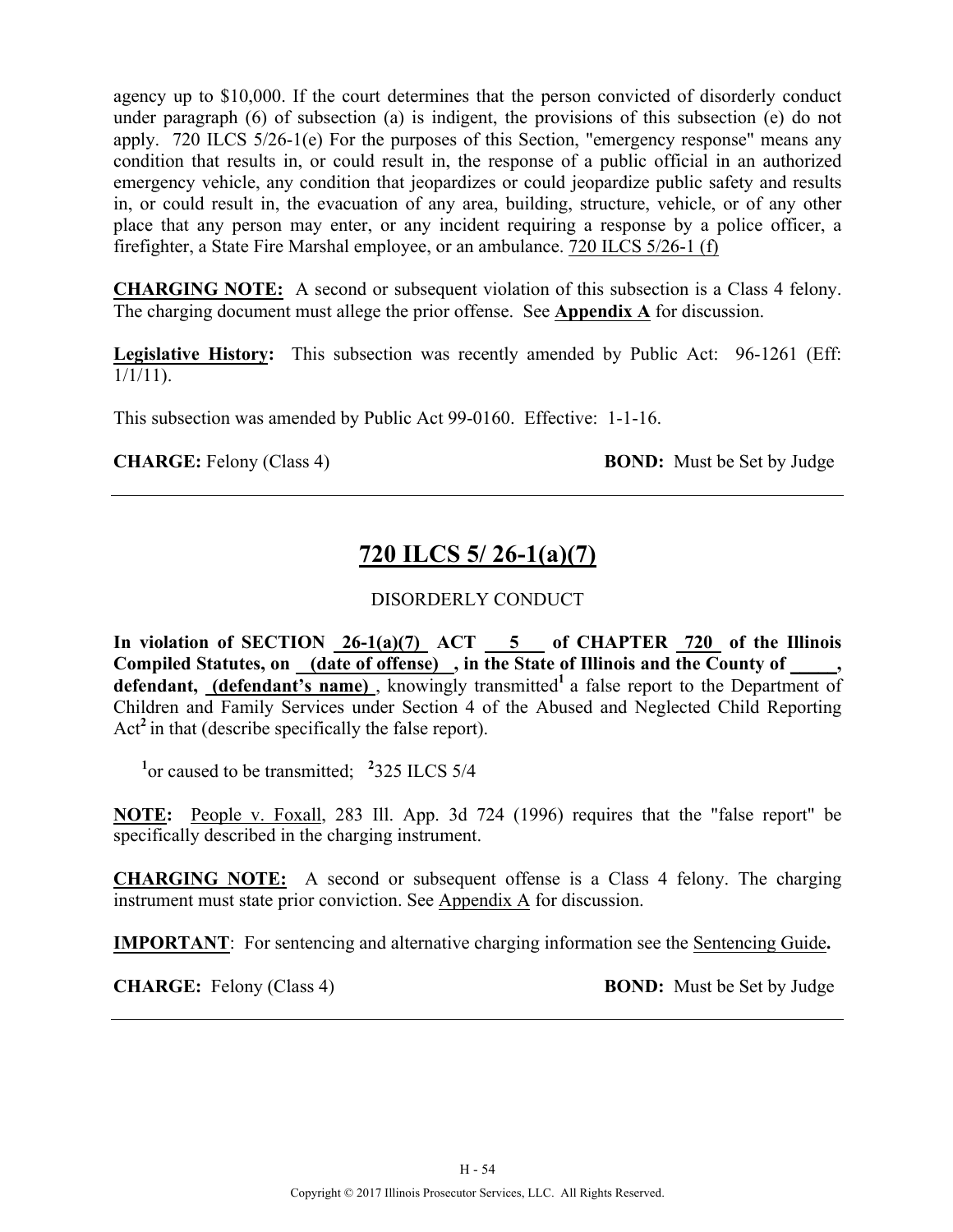# **720 ILCS 5/ 26-1(a)(8)**

### DISORDERLY CONDUCT

In violation of SECTION  $26-1(a)(8)$  ACT  $5$  of CHAPTER  $720$  of the Illinois Compiled Statutes, on (date of offense), in the State of Illinois and the County of **defendant,** (defendant's name), knowingly transmitted<sup>1</sup> a false report to the Illinois Department of Public Health under the Nursing Home Care Act**<sup>2</sup>**in that (describe specifically the false report).

<sup>1</sup> or caused to be transmitted; <sup>2</sup>210 ILCS 45/1-101 et.seq.

**NOTE:** People v. Foxall, 283 Ill. App. 3d 724 (1996) requires that the "false report" be specifically described in the charging instrument.

**IMPORTANT**: For sentencing and alternative charging information see the Sentencing Guide**.**

**CHARGE:** Misdemeanor (Class B) **BOND:** \$1,500

# **720 ILCS 5/ 26-1(a)(9)**

### DISORDERLY CONDUCT

**In violation of SECTION 26-1(a)(9) ACT 5 of CHAPTER 720 of the Illinois**  Compiled Statutes, on (date of offense), in the State of Illinois and the County of  $\blacksquare$ **defendant,** (defendant's name), knowingly<sup>1</sup> transmitted<sup>2</sup> by telephone<sup>3</sup> to the Union City Police Department<sup>4</sup> a false request for an ambulance<sup>5</sup> to be sent to 777 May Street, Union City, Illinois, while knowing at the time that there was no reasonable ground for believing that such assistance was required.

<sup>1</sup> $\alpha$  intentionally or recklessly; <sup>2</sup> $\alpha$  caused to be transmitted; <sup>3</sup> $\alpha$  in any manner; <sup>4</sup> $\alpha$ r to any police department or fire department of any municipality or fire protection district, or any privately owned and operated ambulance service; <sup>5</sup> or an emergency medical technician-ambulance or an emergency medical technician-paramedic

**NOTE:** People v. Foxall, 283 Ill. App. 3d 724 (1996) requires that the "false report" be specifically described in the charging instrument.

**IMPORTANT**: For sentencing and alternative charging information see the Sentencing Guide**.**

**CHARGE:** Felony (Class 4) **BOND:** Must be Set by Judge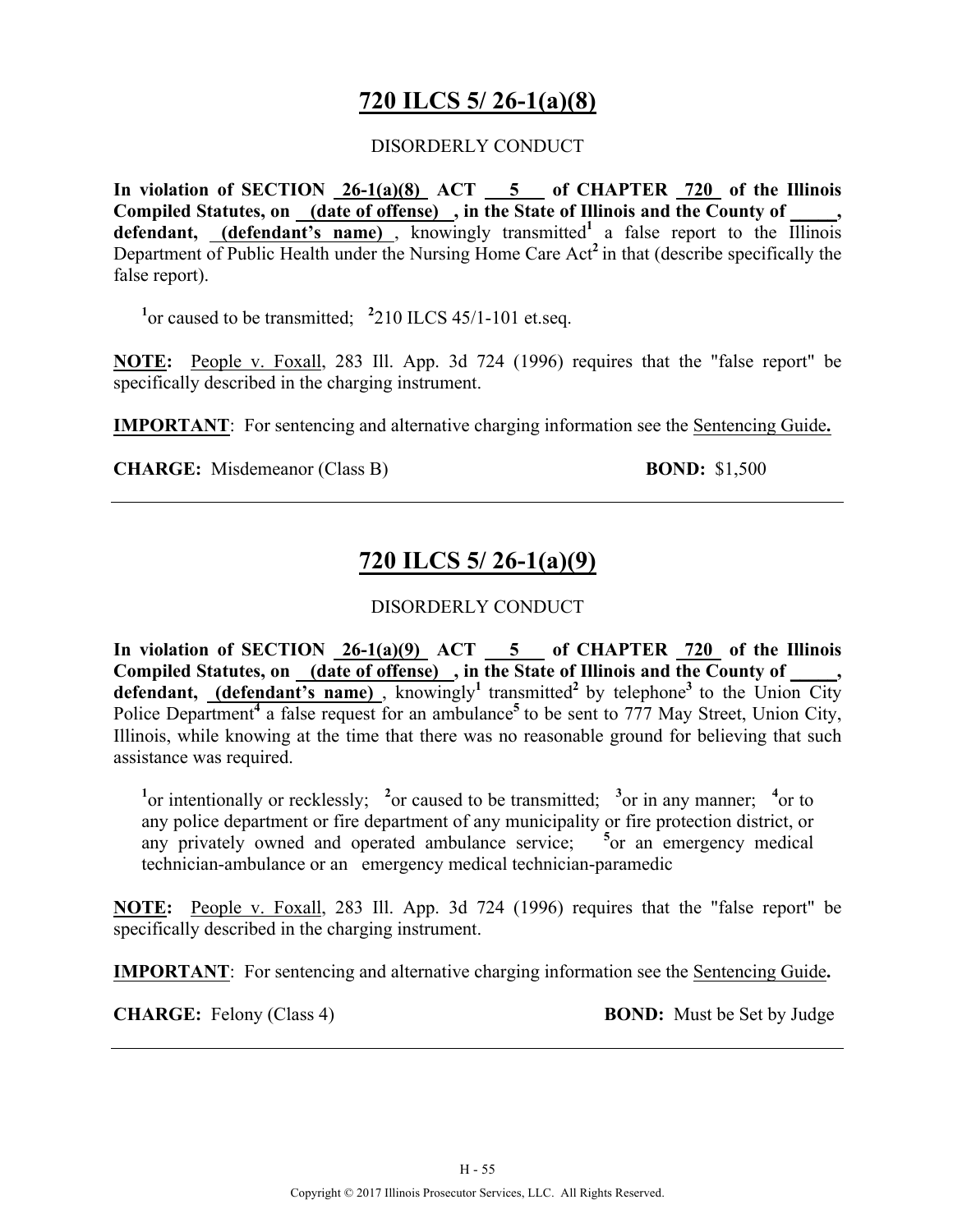# **720 ILCS 5/ 26-1(a)(10)**

#### DISORDERLY CONDUCT

**In violation of SECTION 26-1(a)(10) ACT 5 of CHAPTER 720 of the Illinois**  Compiled Statutes, on (date of offense), in the State of Illinois and the County of, **defendant, (defendant's name)** , knowingly transmitted**<sup>1</sup>**a false report of elder abuse in violation of Section 4.1 of the Elder Abuse Demonstration Project Act (Illinois Compiled Statutes, Chapter 320, Act 15, Section 1 et.seq.) in that (describe specifically the false report under the Elder Abuse Demonstration Project Act).

**1** or caused to be transmitted

**NOTE:** People v. Foxall, 283 Ill. App. 3d 724 (1996) requires that the "false report" be specifically described in the charging instrument.

**IMPORTANT**: For sentencing and alternative charging information see the Sentencing Guide**.**

**CHARGE:** Misdemeanor (Class B) **BOND:** \$1,500

# **720 ILCS 5/ 26-1(a)(11)**

### DISORDERLY CONDUCT

**In violation of SECTION 26-1(a)(11) ACT 5 of CHAPTER 720 of the Illinois Compiled Statutes, on (date of offense) , in the State of Illinois and the County of \_\_\_\_\_,**  defendant, **(defendant's name)**, knowingly transmitted<sup>1</sup> a false report to the Illinois Environmental Protection Agency<sup>2</sup> said report being (specifically describe the report), without the reasonable grounds necessary to believe that transmitting such a report was necessary for the safety and welfare of the public.

<sup>1</sup><sup>or</sup> caused to be transmitted; <sup>2</sup><sup>or</sup> any public safety agency

**NOTE:** People v. Foxall, 283 Ill. App. 3d 724 (1996) requires that the "false report" be specifically described in the charging instrument.

**CHARGING NOTE:** A second or subsequent violation of this subsection is a Class 4 felony. See Appendix A for discussion.

**IMPORTANT**: For sentencing and alternative charging information see the Sentencing Guide**.**

**CHARGE:** Misdemeanor (Class A) **BOND:** \$1,500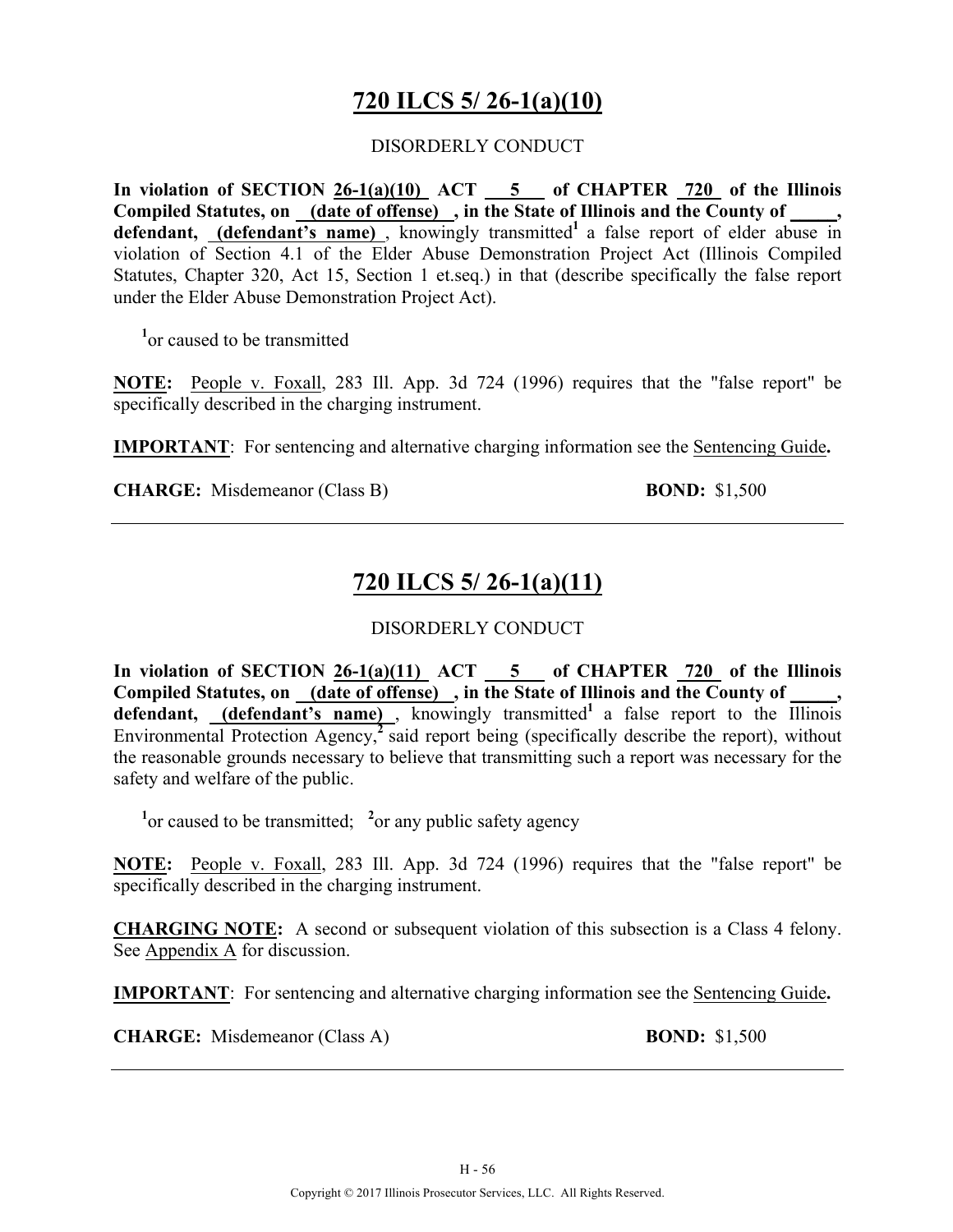# **720 ILCS 5/ 26-1(a)(12)**

#### DISORDERLY CONDUCT

**In violation of SECTION 26-1(a)(12) ACT 5 of CHAPTER 720 of the Illinois**  Compiled Statutes, on (date of offense), in the State of Illinois and the County of **defendant, (defendant's name)**, while acting as an employee<sup>1</sup> of Collect-All, Inc., a collection agency as defined in the Collection Agency Act, Illinois Compiled Statutes, Chapter 225, Act 425, Section 1 et. seq, and while attempting to collect an alleged debt, knowingly made a telephone call to Don Smith, the alleged debtor, in which he threatened to ruin Don Smith 's credit and good name in the community unless the alleged debt was paid within 24 hours,**<sup>2</sup>** and such telephone call was designed to intimidate**<sup>3</sup>**Don Smith.

<sup>1</sup> or as a collection agency; <sup>2</sup> set forth in the charge, with as much particularity as possible, the remarks made by defendant to alleged debtor; <sup>3</sup> or harass or annoy

**IMPORTANT**: For sentencing and alternative charging information see the **Sentencing Guide.**

**CHARGE:** Business Offense **BOND:** \$1,500

# **720 ILCS 5/ 26-1.1(a)**

### FALSE REPORT OF THEFT**<sup>1</sup>**

In violation of SECTION 26-1.1(a) of ACT 5 of CHAPTER 720 of the Illinois **Compiled Statutes, on (date of offense) , in the State of Illinois and the County of \_\_\_\_\_,**  defendant, (defendant's name), knowingly made a false report of a theft<sup>2</sup> of property to the Union City Police Department**<sup>3</sup>**with the intent to defraud an insurer.

<sup>1</sup> or other loss; <sup>2</sup> or destruction, damage or conversion of any property; <sup>3</sup> or any law enforcement agency or other governmental agency

**CHARGING NOTE:** Any person convicted of a second or subsequent offense under this Act is guilty of a Class 4 felony. The charging instrument must state prior conviction. See Appendix A for discussion.

**IMPORTANT:** For sentencing and alternative charging information see the Sentencing Guide.

**Legislative History:** Created - P.A. 83-1004 (July 1, 1984) and amended and renumbered by Public Act 97-0597 (Eff: 1-1-12).

**CHARGE:** Misdemeanor (Class A) **BOND:** \$1,500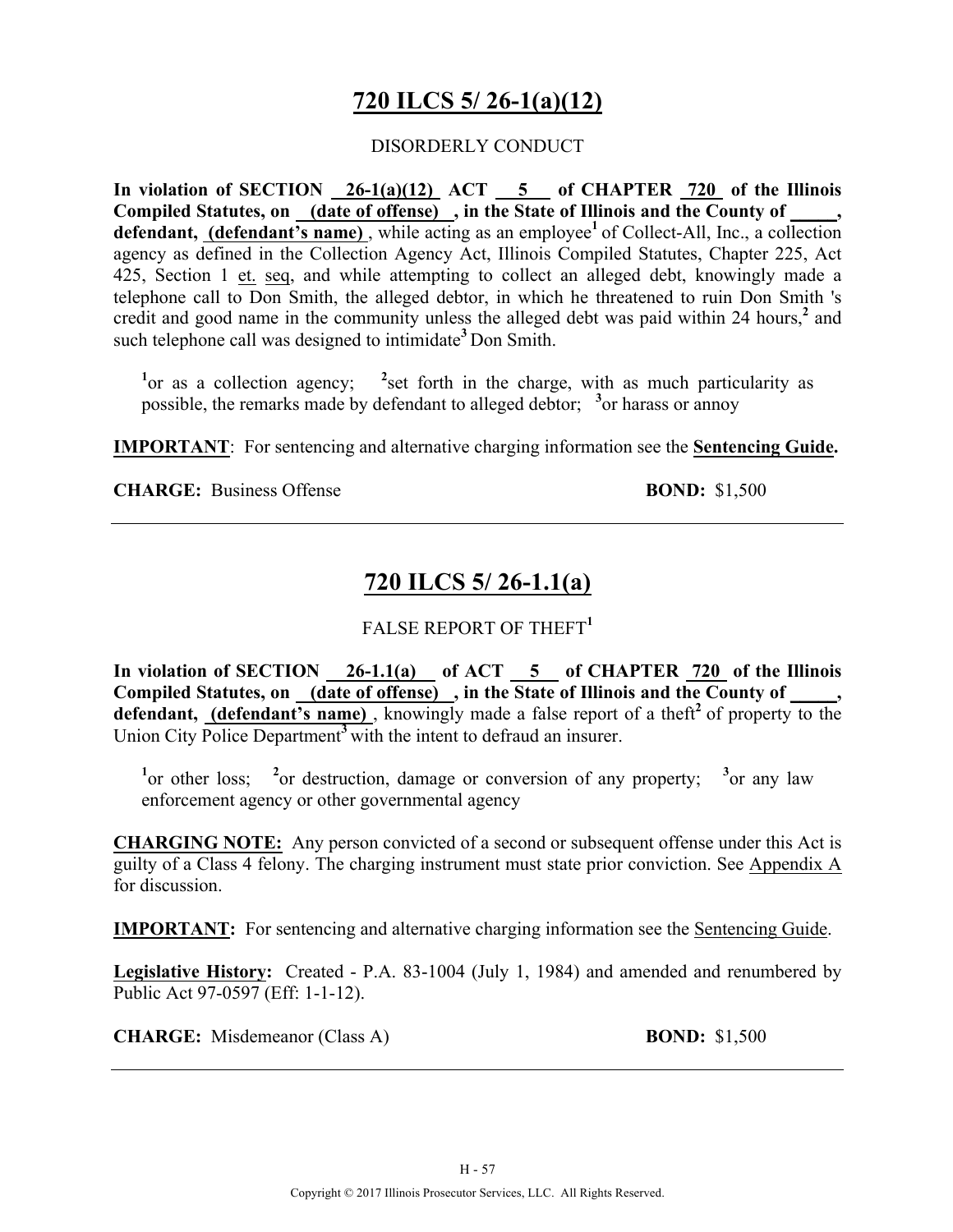# **720 ILCS 5/ 26-2**

### INTERFERENCE WITH EMERGENCY COMMUNICATIONS

In violation of SECTION 26-2 ACT 5 of CHAPTER 720 of the Illinois Compiled Statutes, on **(date of offense)**, in the State of Illinois and the County of defendant, (defendant's name), knowingly, intentionally and without legal justification, interrupted<sup>1</sup> the transmission of a communication over a citizens band radio channel, the purpose of which communication was to inform about an emergency.

**1** or disrupted, impeded or otherwise interfered with

**CHARGING AND SENTENCING NOTE:** Interference with emergency communication is a Class B misdemeanor except where serious bodily injury or property loss in excess of \$1,000 results. It is then a Class A misdemeanor. See Sentencing Guide for discussion.

**IMPORTANT**: For sentencing and alternative charging information see the Sentencing Guide**.**

**Legislative History:** Created - P.A. 82-418 (January 1, 1982).

**CHARGE:** See Note Above **BOND:** \$1,500

# **720 ILCS 5/ 26-3(b)**

### UNLAWFUL USE OF A FACSIMILE MACHINE

In violation of SECTION 26-3(b) ACT 5 of CHAPTER 720 of the Illinois **Compiled Statutes, on (date of offense) , in the State of Illinois and the County of \_\_\_\_\_,**  defendant, (defendant's name), knowingly used a facsimile machine to send<sup>1</sup> to Don Smith a facsimile of a document containing unsolicited advertising<sup>2</sup> and the defendant knew<sup>3</sup> that Joe Brown had not given his permission for the sending of such material.

<sup>1</sup> or caused to be sent; <sup>2</sup> or fund-raising material; <sup>3</sup> or under all the circumstances did not reasonably believe

**CAVEAT:** The issue of whether the defendant's knowledge that the victim had not given his permission to receive such material is an element of this offense or merely an affirmative defense to this offense has yet to be decided.

**IMPORTANT**: For sentencing and alternative charging information see the Sentencing Guide**.**

**Legislative History:** Laws 1961, p. 1983, § 26-3, added by P.A. 86-555, § 1, eff. Jan. 1, 1990.

**CHARGE:** Petty Offense **BOND:** \$120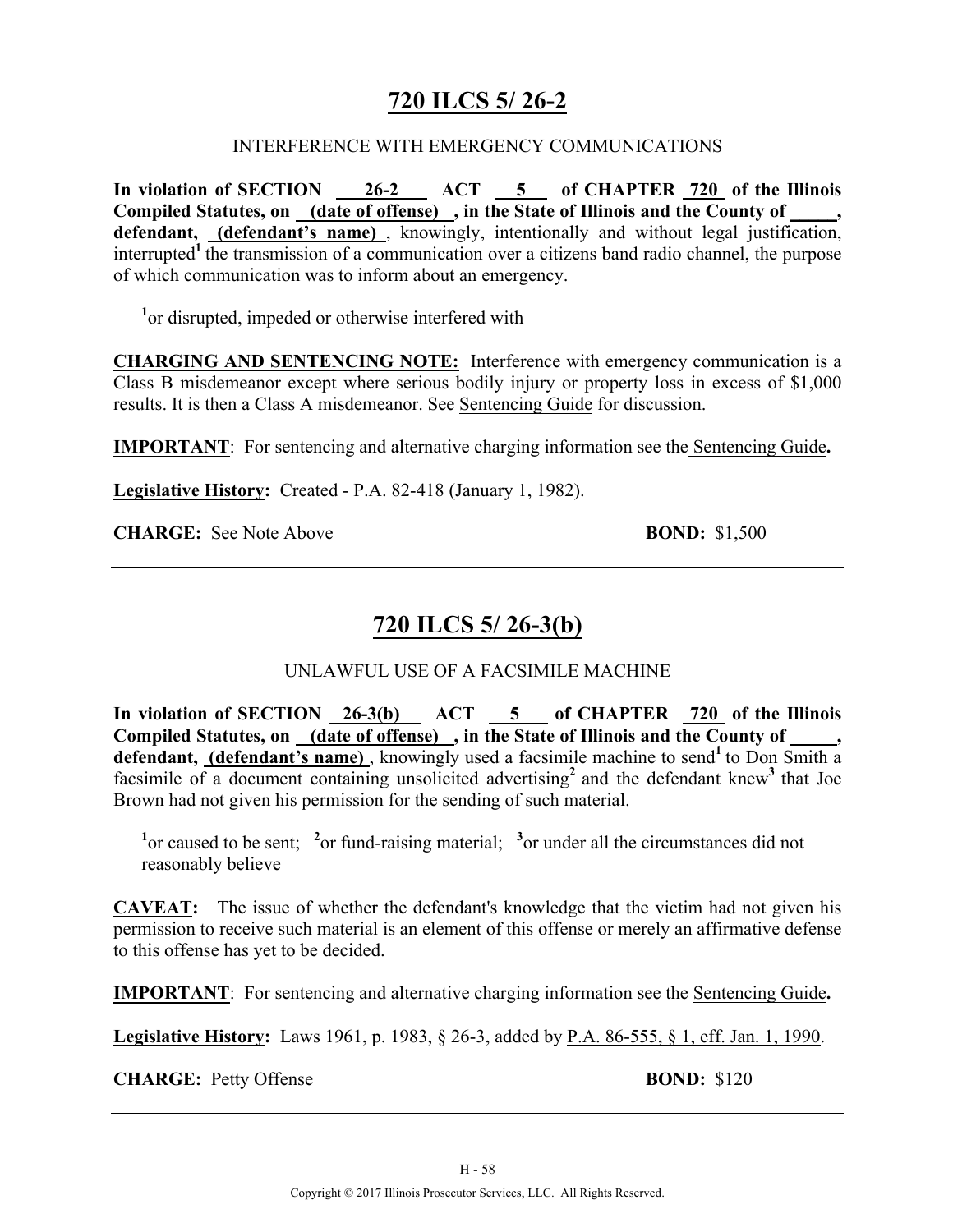### **720 ILCS 5/ 26-4(a)**

#### UNAUTHORIZED VIDEO RECORDING AND LIVE VIDEO TRANSMISSION

In violation of SECTION 26-4(a) ACT 5 of CHAPTER 720 of the Illinois Compiled Statutes, on (date of offense), in the State of Illinois and the County of  $\blacksquare$ defendant, *(defendant's name)*, without the consent of Dawn Smith, knowingly made a video record of**<sup>1</sup>**Dawn Smith while Dawn Smith was in a tanning bed**<sup>2</sup>**in the Union City Tanning Parlor located at 777 May Street, Union City, Illinois.

<sup>1</sup> or transmitted live video of; <sup>2</sup> or tanning salon, restroom, locker room, changing room, or hotel bedroom

**CHARGING NOTES: (a)** This subsection may also be violated by said defendant placing or causing to be placed a device that makes a video record or a transmission of live video in a restroom, tanning bed, tanning salon, locker room, changing room, or hotel bedroom with the intent to make a video record or to transmit live video of another person without that person's consent (720 ILCS 5/26-4(a-15); a Class A Misdemeanor) or by knowingly disseminating or permitting to be disseminated a video record or live video made in violation of any of these subsections (720 ILCS 5/26-4(a-25); a Class 3 felony). Further note, a violation of subsection (a),  $(a-5)$ ,  $(a-10)$ ,  $(a-15)$ , and  $(a-20)$  is a Class 3 felony if the victim is under 18 years of age or if the defendant is a registered sex offender. A violation of subsection (a-25) is a Class 2 felony if those same aggravating factors are present. See the **Sentencing Guide. (b)** A prosecution for any violation of this subsection may be commenced within one year after the discovery of the offense by the victim of that offense. (P.A. 98-0293. Eff: 1-1-14)

**IMPORTANT**: For sentencing and alternative charging information see the **Sentencing Guide**.

**Legislative History:** Created - P.A. 87-970 (July 1, 1993). Amended by Public Acts 91-910, 93-851, 95-265 and 96-416. Recently amended by Public Act: 98-0293. (Eff: 1-1-14.)

**CHARGE:** Felony (Class 4) **BOND:** \$1,500

# **720 ILCS 5/ 26-4(a-5)**

### UNAUTHORIZED VIDEOTAPING RECORDING AND LIVE VIDEO TRANSMISSION

In violation of SECTION  $\frac{26-4(a-5)}{26}$  ACT  $\frac{5}{20}$  of CHAPTER  $\frac{720}{20}$  of the Illinois Compiled Statutes, on (date of offense), in the State of Illinois and the County of defendant, (defendant's name), knowingly made a video record of<sup>1</sup> Dawn Smith in the residence of Dawn Smith without the consent of Dawn Smith.**<sup>2</sup>**

<sup>1</sup> or transmitted live video of; <sup>2</sup> the person being videotaped, photographed or recorded.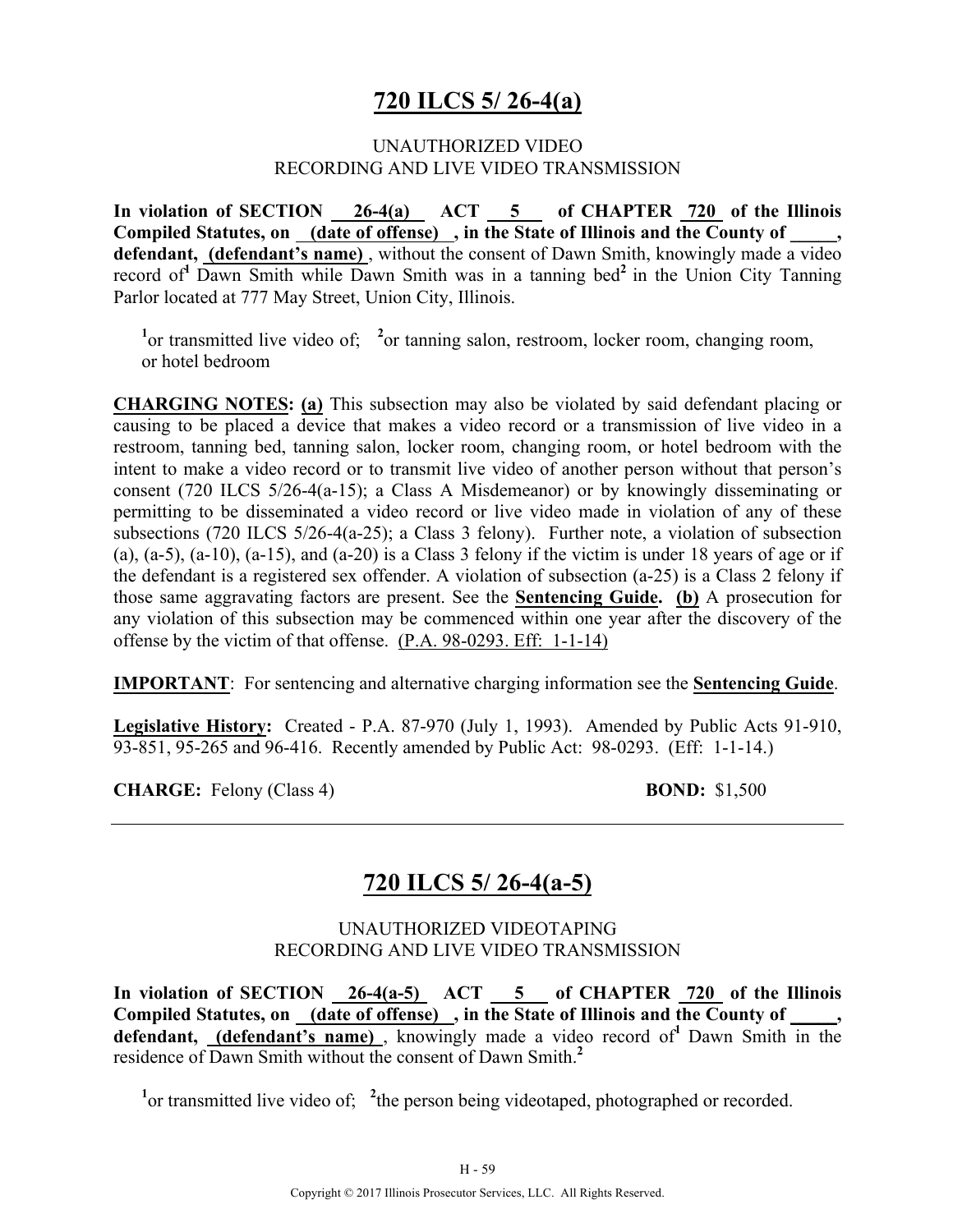**CHARGING NOTES**: **(1)** This subsection may also be violated by said defendant placing or causing to be placed a device that makes a video record or a transmission of live video in a restroom, tanning bed, tanning salon, locker room, changing room, or hotel bedroom with the intent to make a video record or to transmit live video of another person without that person's consent (720 ILCS 5/26-4(a-15); a Class A Misdemeanor) or by knowingly disseminating or permitting to be disseminated a video record or live video made in violation of any of these subsections (720 ILCS 5/26-4(a-25); a Class 3 felony). Further note, a violation of subsection (a),  $(a-5)$ ,  $(a-6)$ ,  $(a-10)$ ,  $(a-15)$ , and  $(a-20)$  is a Class 3 Felony if the victim is under 18 years of age or if the defendant is a registered sex offender. A violation of subsection (a-25) is a Class 2 Felony if those same aggravating factors are present. See the **Sentencing Guide**. **(2)** A prosecution for any violation of this subsection may be commenced within one year after the discovery of the offense by the victim of that offense. (P.A. 98-0293. Eff: 1-1-14)

**IMPORTANT**: For sentencing and alternative charging information see the **Sentencing Guide**.

**Legislative History:** Amended: 96-0416 (Effective: 1-1-10). Recently amended by Public Act: 98-0293. (Eff: 1-1-14.)

**CHARGE:** Misdemeanor (Class A) **BOND:** \$1,500

# **720 ILCS 5/ 26-4(a-6)**

#### UNAUTHORIZED VIDEOTAPING RECORDING AND LIVE VIDEO TRANSMISSION

In violation of SECTION  $\frac{26-4(a-6)}{2}$  ACT  $\frac{5}{2}$  of CHAPTER  $\frac{720}{2}$  of the Illinois **Compiled Statutes, on (date of offense) , in the State of Illinois and the County of \_\_\_\_\_,**  defendant, (defendant's name), knowingly made a video record of<sup>1</sup> Dawn Smith<sup>2</sup> in the residence of Dawn Smith**<sup>2</sup>** without the consent of Dawn Smith**<sup>2</sup>** and that video record was made outside of the residence of Dawn Smith by the use of an video<sup>3</sup> device that records<sup>4</sup> from a remote location.

<sup>1</sup> or transmitted live video of; <sup>2</sup> the person being videotaped, photographed or recorded; <sup>3</sup> or audio; <sup>4</sup> or transmits.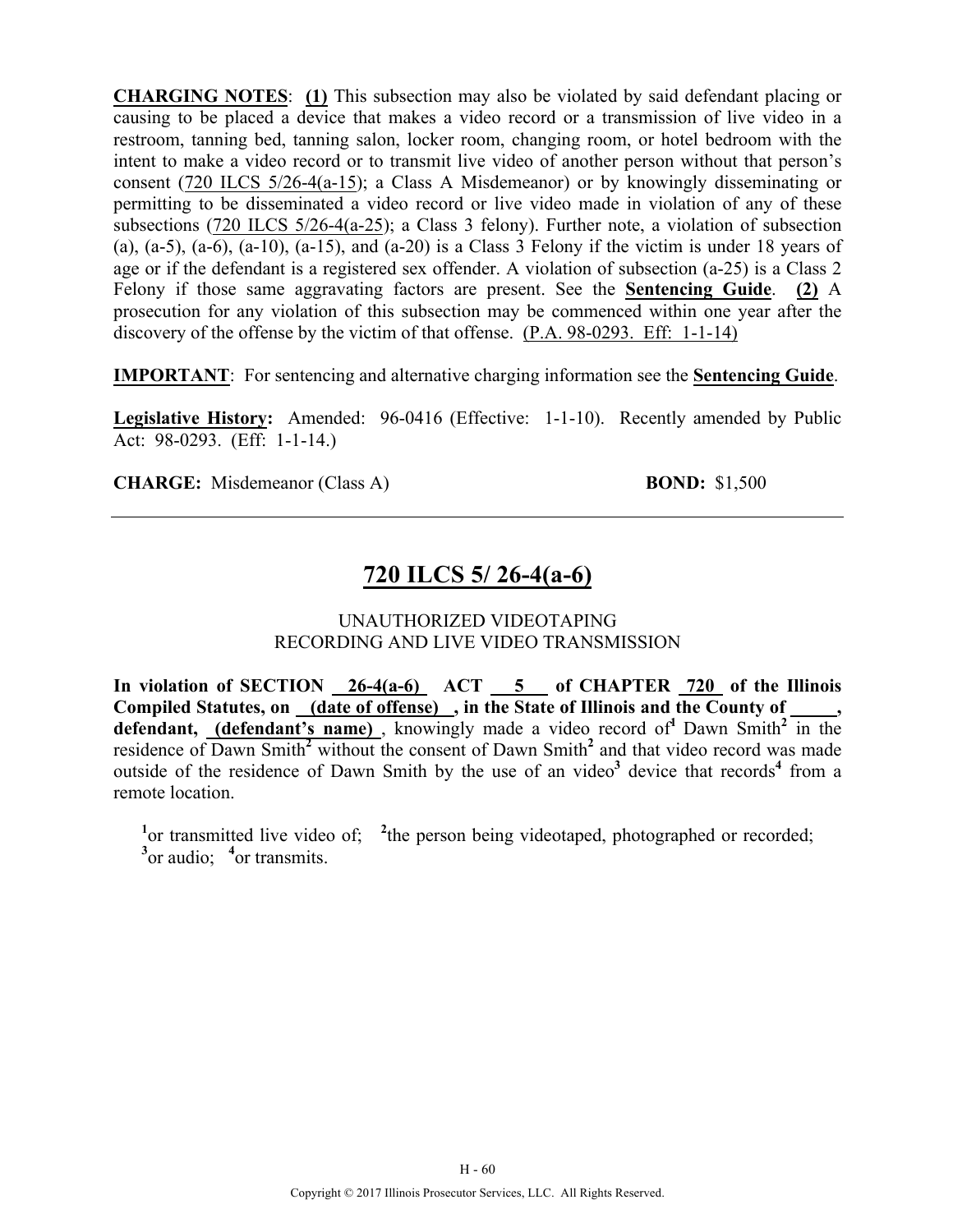**CHARGING NOTES**: **(1)** This subsection may also be violated by said defendant placing or causing to be placed a device that makes a video record or a transmission of live video in a restroom, tanning bed, tanning salon, locker room, changing room, or hotel bedroom with the intent to make a video record or to transmit live video of another person without that person's consent (720 ILCS 5/26-4(a-15); a Class A Misdemeanor) or by knowingly disseminating or permitting to be disseminated a video record or live video made in violation of any of these subsections (720 ILCS 5/26-4(a-25); a Class 3 felony). Further note, a violation of subsection (a),  $(a-5)$ ,  $(a-6)$ ,  $(a-10)$ ,  $(a-15)$ , and  $(a-20)$  is a Class 3 felony if the victim is under 18 years of age or if the defendant is a registered sex offender. A violation of subsection (a-25) is a Class 2 felony if those same aggravating factors are present. See the **Sentencing Guide**. **(2)** A prosecution for any violation of this subsection may be commenced within one year after the discovery of the offense by the victim of that offense. (P.A. 98-0293. Eff: 1-1-14)

**IMPORTANT**: For sentencing and alternative charging information see the **Sentencing Guide**.

**Legislative History:** created by Public Act: 96-0416 (Effective: 1-1-10). Recently amended by Public Act: 98-0293. (Eff: 1-1-14.)

**CHARGE:** Felony (Class 4) **BOND:** Must be Set by Judge

# **720 ILCS 5/ 26-4(a-10)**

#### UNAUTHORIZED VIDEOTAPING RECORDING AND LIVE VIDEO TRANSMISSION

In violation of SECTION  $26-4(a-10)$  ACT  $5$  of CHAPTER  $720$  of the Illinois Compiled Statutes, on (date of offense), in the State of Illinois and the County of **defendant, (defendant's name)** , without the consent of Dawn Smith, knowingly made a video record of**<sup>1</sup>**Dawn Smith under**<sup>2</sup>**the clothing worn by Dawn Smith for the purpose of viewing the body of**<sup>3</sup>**Dawn Smith.

<sup>1</sup> or transmitted live video of; <sup>2</sup> or through; <sup>3</sup> or the undergarments worn by that person

**CHARGING NOTES**: **(1)** This subsection may also be violated by said defendant placing or causing to be placed a device that makes a video record or a transmission of live video in a restroom, tanning bed, tanning salon, locker room, changing room, or hotel bedroom with the intent to make a video record or to transmit live video of another person without that person's consent (720 ILCS 5/26-4(a-15); a Class A Misdemeanor) or by knowingly disseminating or permitting to be disseminated a video record or live video made in violation of any of these subsections (720 ILCS 5/26-4(a-25); a Class 3 Felony). Further note, a violation of subsection  $(a)$ ,  $(a-5)$ ,  $(a-6)$ ,  $(a-10)$ ,  $(a-15)$ , and  $(a-20)$  is a Class 3 Felony if the victim is under 18 years of age or if the defendant is a registered sex offender. A violation of subsection (a-25) is a Class 2 Felony if those same aggravating factors are present. See the **Sentencing Guide**. **(2)** A prosecution for any violation of this subsection may be commenced within one year after the discovery of the offense by the victim of that offense. (P.A. 98-0293. Eff: 1-1-14)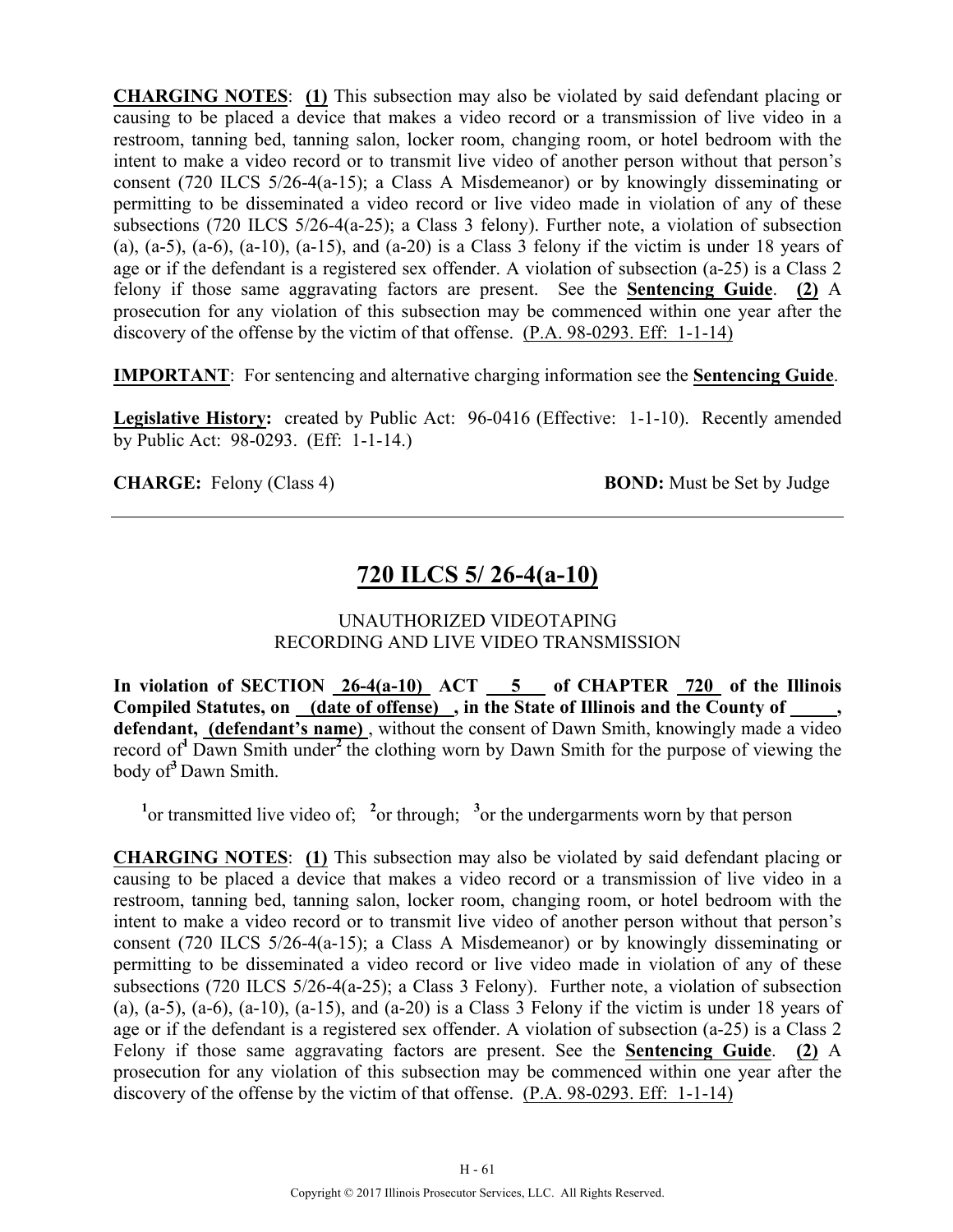**IMPORTANT**: For sentencing and alternative charging information see the **Sentencing Guide**.

**Legislative History:** Amended: Public Act: 96-0416 (Effective: 1-1-10). Recently amended by Public Act: 98-0293. (Eff: 1-1-14.)

**CHARGE:** Misdemeanor (Class A) **BOND:** \$1,500

# **720 ILCS 5/ 26-6(c)(3)**

### DISORDERLY CONDUCT AT A FUNERAL**<sup>1</sup>**

**In violation of SECTION 26-6(c)(3) ACT 5 of CHAPTER 720 of the Illinois Compiled**  Statutes, on **(date of offense)**, in the State of Illinois and the County of defendant, (defendant's name), with knowledge that a funeral was being held, knowingly blocked**<sup>2</sup>** Sam Smith's entry to**<sup>3</sup>** the Union City Cemetery, the funeral site.**<sup>4</sup>**

<sup>1</sup><sup>or</sup> at a memorial service; <sup>2</sup><sub>or</sub> hindered, impeded or obstructed; <sup>3</sup><sub>or</sub> exit from; <sup>4</sup><sub>or</sub> a facility containing that funeral or memorial site.

**NOTE:** This subsection may also be violated where the defendant: (1) engages, with knowledge of the existence of a funeral site, in any loud singing, playing of music, chanting, whistling, yelling, or noisemaking with, or without, noise amplification including, but not limited to, bullhorns, auto horns, and microphones within 200 feet of any ingress or egress of that funeral site, where the volume of such singing, music, chanting, whistling, yelling, or noisemaking is likely to be audible at and disturbing to the funeral site; or (2) displays, with knowledge of the existence of a funeral site and within 200 feet of any ingress or egress of that funeral site, any visual images that convey fighting words or actual or veiled threats against any other person.

**NOTE:** For purposes of this Section: (1) "Funeral" means the ceremonies, rituals, processions, and memorial services held at a funeral site in connection with the burial, cremation, or memorial of a deceased person. (2) "Funeral site" means a church, synagogue, mosque, funeral home, mortuary, cemetery, gravesite, mausoleum, or other place at which a funeral is conducted or is scheduled to be conducted within the next 30 minutes or has been conducted within the last 30 minutes.

**CHARGING NOTE:** A second or subsequent violation of this subsection is a Class 4 felony. The charging instrument must state prior conviction. See Appendix A for discussion.

**IMPORTANT**: For sentencing and alternative charging information see the Sentencing Guide.

**Legislative History:** This subsection was recently amended by Public Act: 97-359; (Effective: 8-15-11).

**CHARGE:** Misdemeanor (Class C) **BOND:** \$120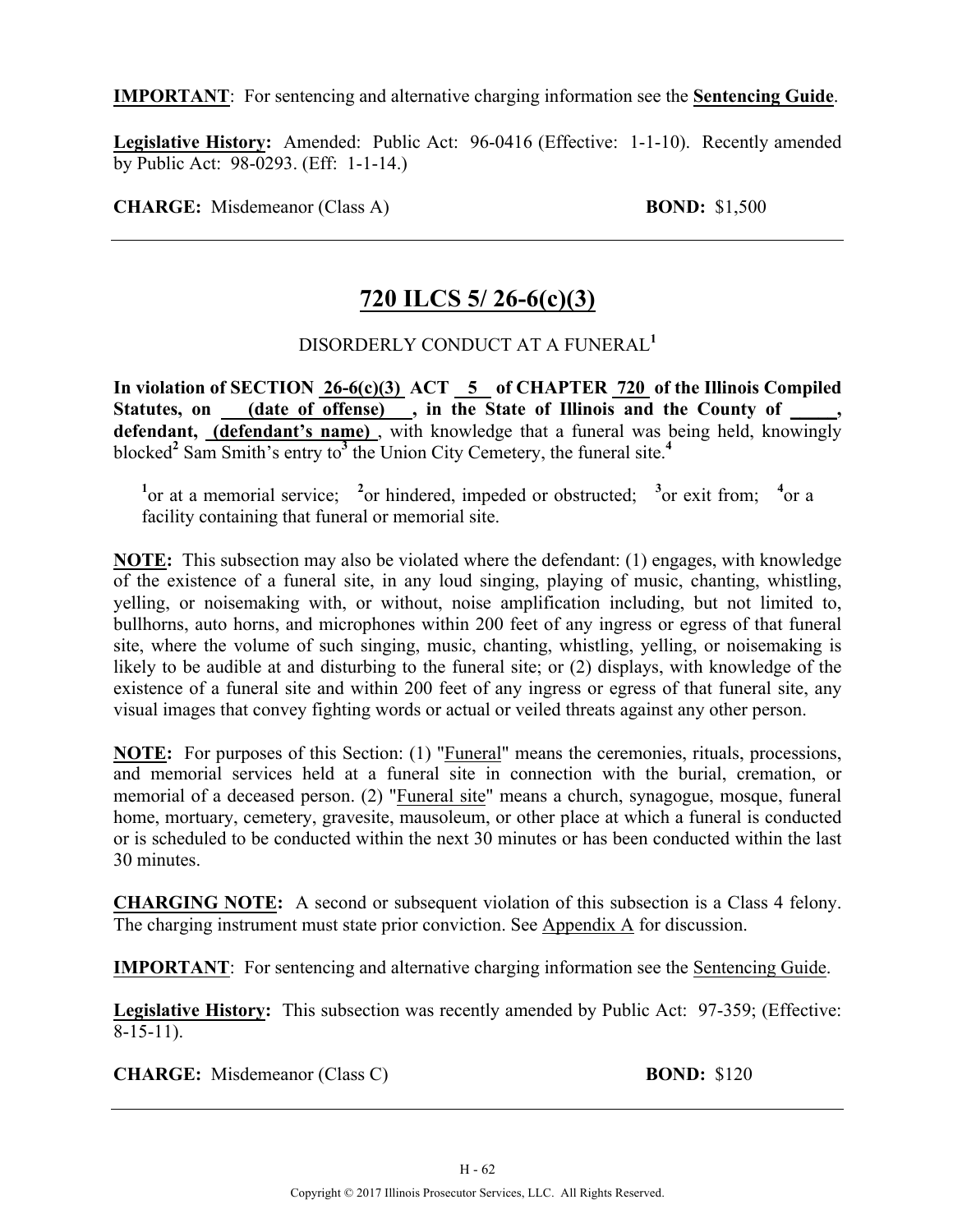# **720 ILCS 5/ 26-7(b)(1)**

#### AIMING A LASER POINTER AT A PEACE OFFICER

**In violation of SECTION 26-7(b)(1) of ACT 5 of CHAPTER 720 of the Illinois Compiled Statutes, on (date of offense) , in the State of Illinois and the County of \_\_\_\_\_, defendant, (defendant's name)** , knowingly**<sup>1</sup>**aimed an operating laser pointer at Don Smith, a person the defendant knew**<sup>2</sup>**was a peace officer.

<sup>1</sup><sub>or</sub> intentionally; <sup>2</sup><sub>or</sub> reasonably should have known

**NOTE:** "Laser pointer" means a hand-held device that emits light amplified by the stimulated emission of radiation that is visible to the human eye. "Laser sight" means a laser pointer that can be attached to a firearm and can be used to improve the accuracy of the firearm. (720 ILCS 5/24.6-5)

**IMPORTANT**: For sentencing and alternative charging information see the Sentencing Guide.

**Legislative History:** Created by Public Act 91-252 (Eff: 1-1-00).

**CHARGE:** Misdemeanor (Class A) **BOND:** \$1,500

### **720 ILCS 5/ 26-7(b)(2)**

#### DISCHARGING A LASER INTO THE COCKPIT OF AN AIRPLANE

In violation of SECTION 26-7(b)(2) of  $ACT$  5 of CHAPTER  $720$  of the Illinois Compiled Statutes, on (date of offense), in the State of Illinois and the County of **defendant, (defendant's name) ,** knowingly **<sup>1</sup>**aimed and discharged a laser**<sup>2</sup>** into the cockpit an aircraft flown by Sam Smith while the aircraft was in the process of taking off **<sup>3</sup>**from the Union City Airport.

<sup>1</sup> or intentionally; <sup>2</sup> or other device that creates visible light; <sup>3</sup> or landing or was in flight.

**IMPORTANT:** For sentencing and alternative charging information see the Sentencing Guide.

**Legislative History:** This offense was created by Public Act 97-0153; Eff: 1-1-12.

**CHARGE:** Misdemeanor (Class A) **BOND:** \$1500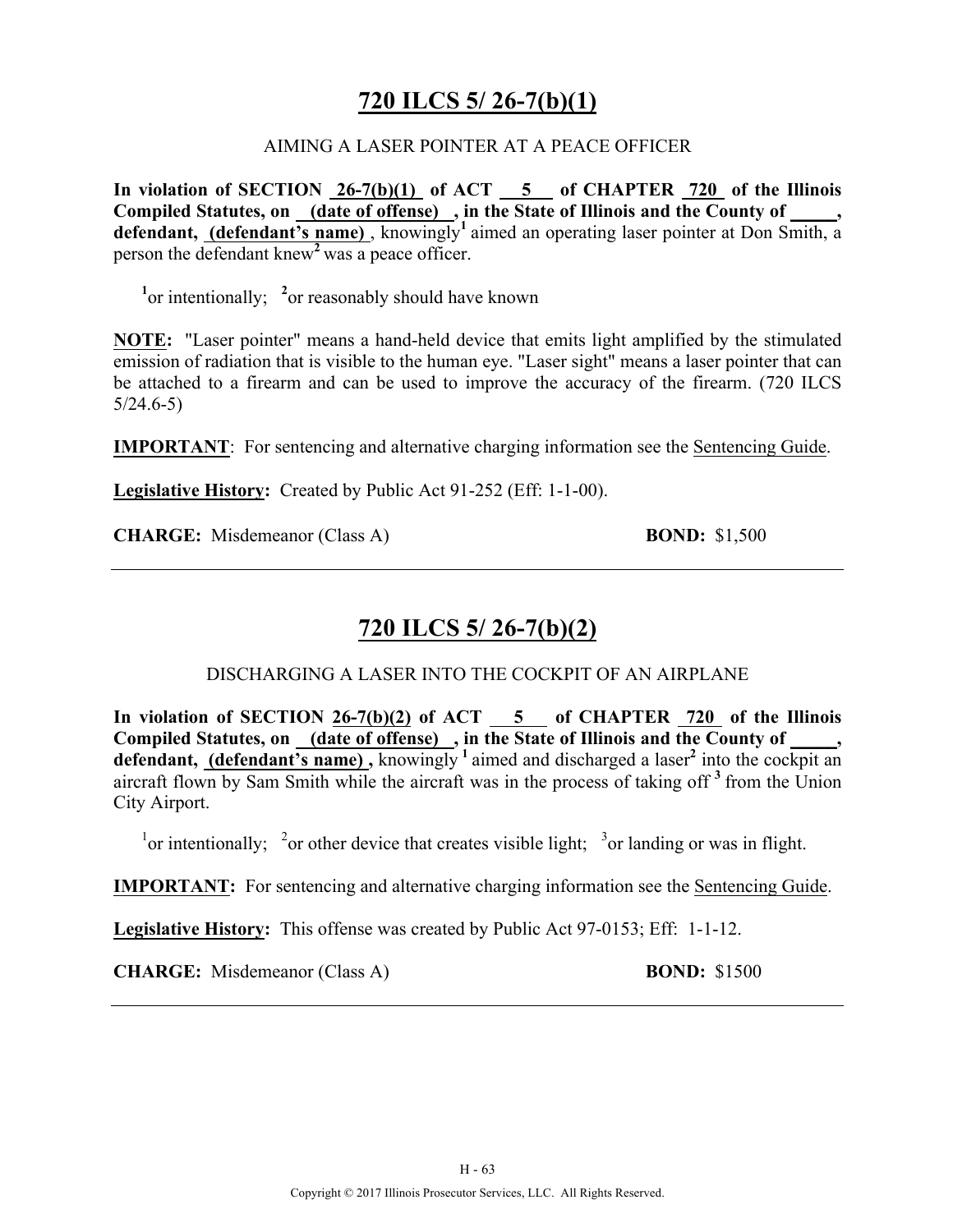# **720 ILCS 5/26.5-0.1**

### HARASSING AND OBSCENE COMMUNICATIONS

#### **Sec. 26.5-0.1. Definitions. As used in this Article:**

"Electronic communication" means any transfer of signs, signals, writings, images, sounds, data or intelligence of any nature transmitted in whole or in part by a wire, radio, electromagnetic, photoelectric or photo-optical system.

"Electronic communication" includes transmissions through an electronic device including, but not limited to, a telephone, cellular phone, computer, or pager, which communication includes, but is not limited to, e-mail, instant message, text message, or voice mail.

"Family or household member" includes spouses, former spouses, parents, children, stepchildren and other persons related by blood or by present or prior marriage, persons who share or formerly shared a common dwelling, persons who have or allegedly share a blood relationship through a child, persons who have or have had a dating or engagement relationship, and persons with disabilities and their personal assistants. For purposes of this Article, neither a casual acquaintanceship nor ordinary fraternization between 2 individuals in business or social contexts shall be deemed to constitute a dating relationship.

"Harass" or "harassing" means knowing conduct which is not necessary to accomplish a purpose that is reasonable under the circumstances, that would cause a reasonable person emotional distress and does cause emotional distress to another.

# **720 ILCS 5/ 26.5-1(a)**

### TRANSMISSION OF OBSCENE MESSAGES

In violation of SECTION  $\_\_2$  26.5-1(a) of ACT  $\_\_5$  of CHAPTER  $\_\_2$  of the Illinois Compiled Statutes, on (date of offense), in the State of Illinois and the County of defendant, (defendant's name), with the intent to offend and by means of a telephone<sup>1</sup>, said defendant, while speaking on the telephone with Jill Smith, used language<sup>2</sup> which was obscene<sup>3</sup> in that said defendant (describe the conduct).

 $\frac{1}{2}$  or telegraph;  $\frac{2}{2}$ or terms or sent a message;  $3$  or lewd or immoral or while using a telephone or telegraph facilities, equipment or wires of any person, firm or corporation engaged in the transmission of news or messages between states or within the State of Illinois.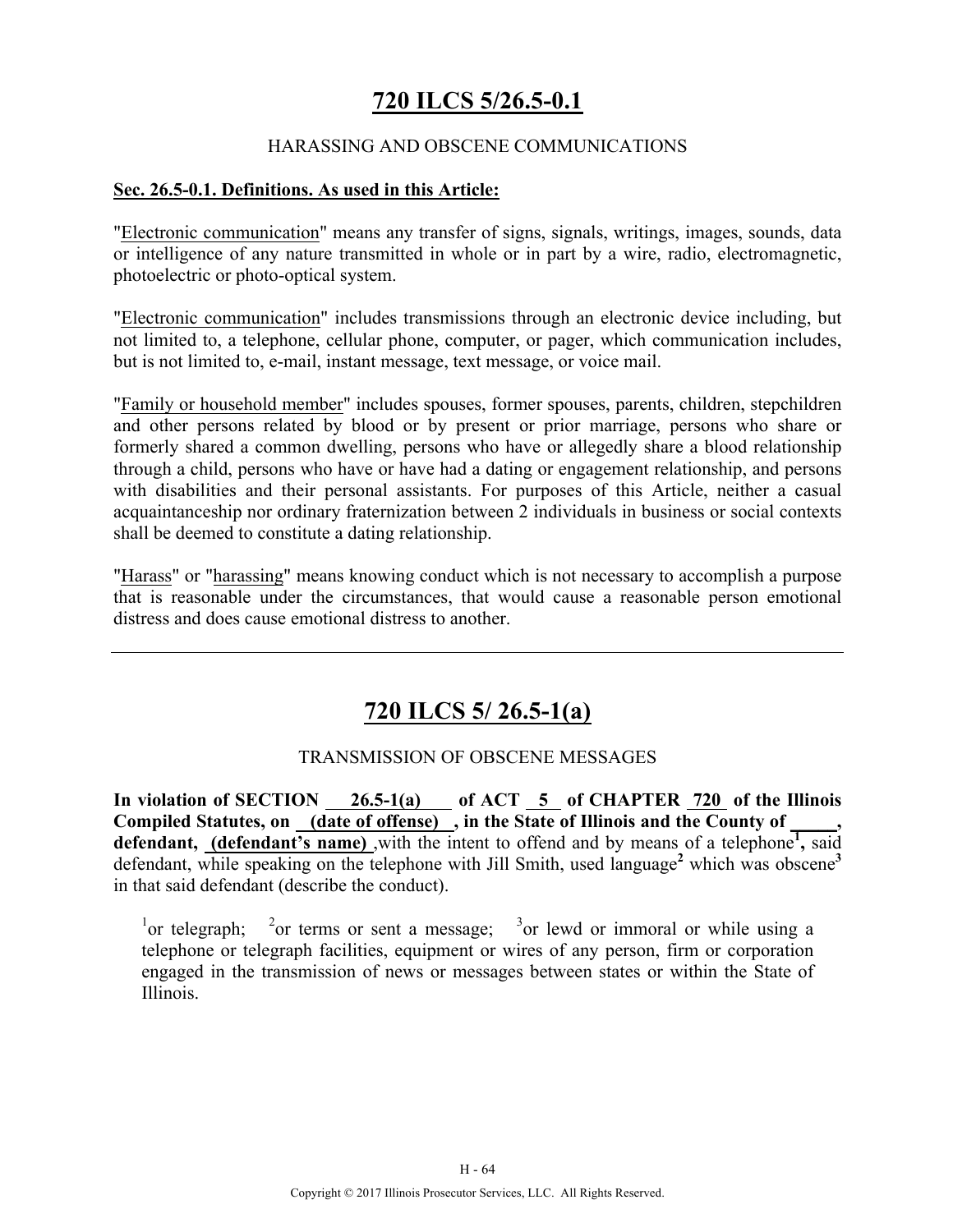**CHARGING AND SENTENCING NOTE:** A person who violates any of the provisions of Section 26.5-1, 26.5-2, or 26.5-3 of this Article is guilty of a Class B misdemeanor. Except as provided in subsection (b), a second or subsequent violation of Section 26.5-1, 26.5-2, or 26.5-3 of this Article is a Class A misdemeanor, for which the court shall impose a minimum of 14 days in jail or, if public or community service is established in the county in which the offender was convicted, 240 hours of public or community service. (b) In any of the following circumstances, a person who violates Section 26.5-1, 26.5-2, or 26.5-3 of this Article shall be guilty of a Class 4 felony: (1) The person has 3 or more prior violations in the last 10 years of harassment by telephone, harassment through electronic communications, or any similar offense of any other state; (2) The person has previously violated the harassment by telephone provisions, or the harassment through electronic communications provisions, or committed any similar offense in any other state with the same victim or a member of the victim's family or household; (3) At the time of the offense, the offender was under conditions of bail, probation, conditional discharge, mandatory supervised release or was the subject of an order of protection, in this or any other state, prohibiting contact with the victim or any member of the victim's family or household; (4) In the course of the offense, the offender threatened to kill the victim or any member of the victim's family or household; (5) The person has been convicted in the last 10 years of a forcible felony as defined in Section 2-8 of the Criminal Code of 1961; (6) The person violates paragraph (5) of Section 26.5-2 or paragraph (4) of Section 26.5-3; or (7) The person was at least 18 years of age at the time of the commission of the offense and the victim was under 18 years of age at the time of the commission of the offense.

**IMPORTANT:** For sentencing and alternative charging information see the Sentencing Guide.

**Legislative History:** Created - P.A. 80-795 (October 1, 1977). Amended by Public Act 91-898.

**CHARGE:** Misdemeanor (Class B) **BOND:** \$1,500

# **720 ILCS 5/ 26.5-2(a)(2)**

### HARASSMENT BY TELEPHONE

**In violation of SECTION 26.5-2(a)(2) of ACT 5 of CHAPTER 720 of the Illinois Compiled Statutes, on (date of offense) , in the State of Illinois and the County of \_\_\_\_\_, defendant, (defendant's name)**, made a telephone call<sup>1</sup> to the home of Don Smith in  $\overline{\text{Union}}$ City, Illinois, with the intent to threaten<sup>2</sup> Don Smith.<sup>3</sup>

<sup>1</sup>whether or not conversation ensues; <sup>2</sup>or abuse or harass; <sup>3</sup>or any person at the called number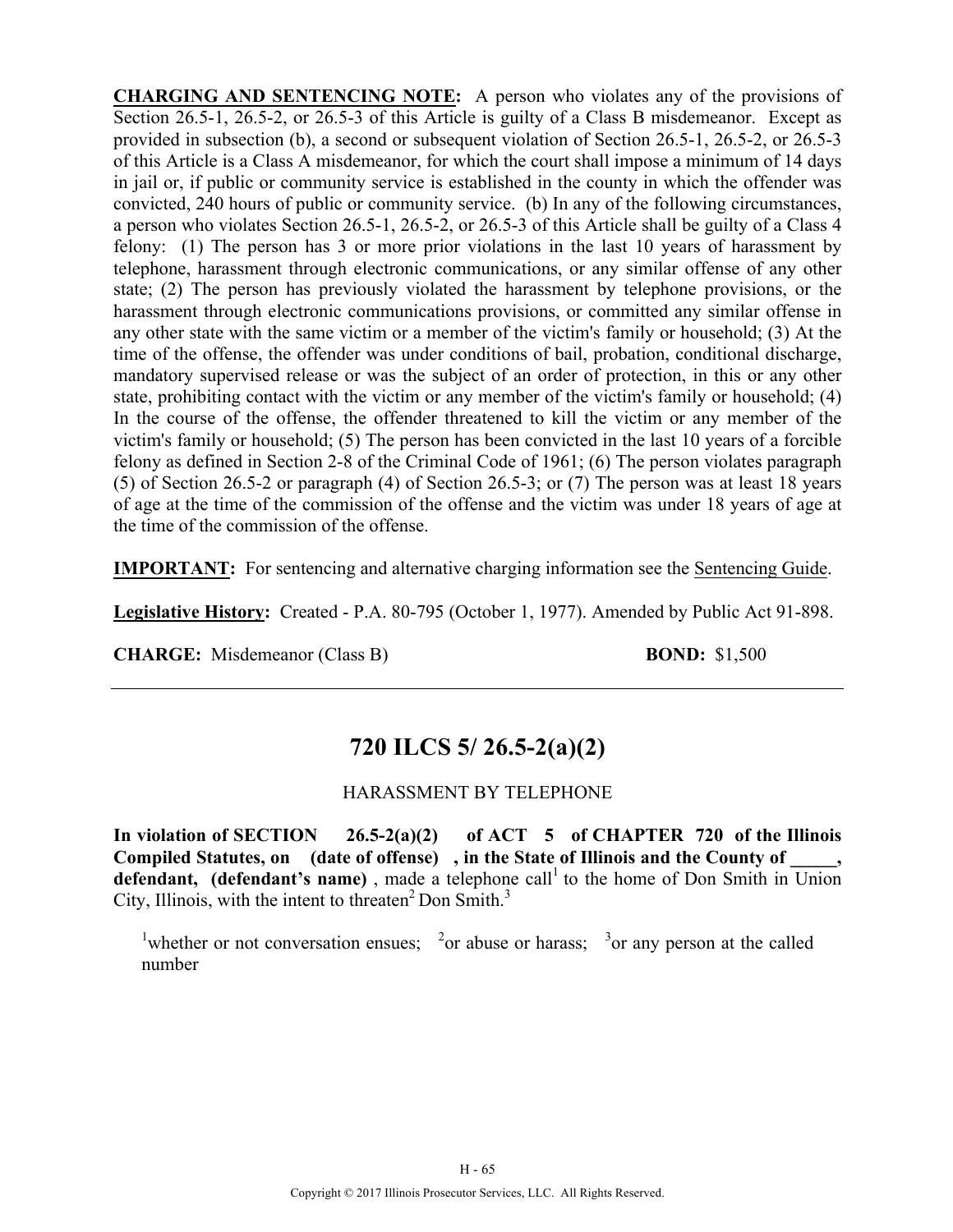**CHARGING NOTE:** This statute may also be violated by the defendant by (1) Making any comment, request, suggestion or proposal which is obscene, lewd, lascivious, filthy or indecent with an intent to offend; (2) Making a telephone call, whether or not conversation ensues, with intent to abuse, threaten or harass any person at the called number; (3) Making or causing the telephone of another repeatedly to ring, with intent to harass any person at the called number; (4) Making repeated telephone calls, during which conversation ensues, solely to harass any person at the called number; (5) Making a telephone call or knowingly inducing a person to make a telephone call for the purpose of harassing another person who is under 13 years of age, regardless of whether the person under 13 years of age consents to the harassment, if the defendant is at least 16 years of age at the time of the commission of the offense; or (6) Knowingly permitting any telephone under one's control to be used for any of the purposes mentioned herein.

**IMPORTANT:** For sentencing and alternative charging information see the Sentencing Guide.

**Legislative History:** Created - P.A. 80-795 (October 1, 1977). Amended by Public Act 91-898 and amended and re-numbered by P.A. 97-1108; (Eff: 1-1-13).

**CHARGE:** Misdemeanor (Class B) **BOND:** \$1,500

# **720 ILCS 5/ 26.5-3(a)(2)**

### HARASSMENT THROUGH ELECTRONIC COMMUNICATIONS

In violation of SECTION  $\frac{26.5-3(a)(2)}{2}$  of ACT  $\frac{5}{2}$  of CHAPTER  $\frac{720}{2}$  of the Illinois Compiled Statutes, on (date of offense), in the State of Illinois and the County of defendant, (defendant's name) , through electronic communications, threatened injury to the person<sup>1</sup> of Don Smith, the person to whom the electronic communication was directed.<sup>2</sup>

 $\frac{1}{1}$  or to the property of such person;  $\frac{2}{1}$  or to any of his or her family or household member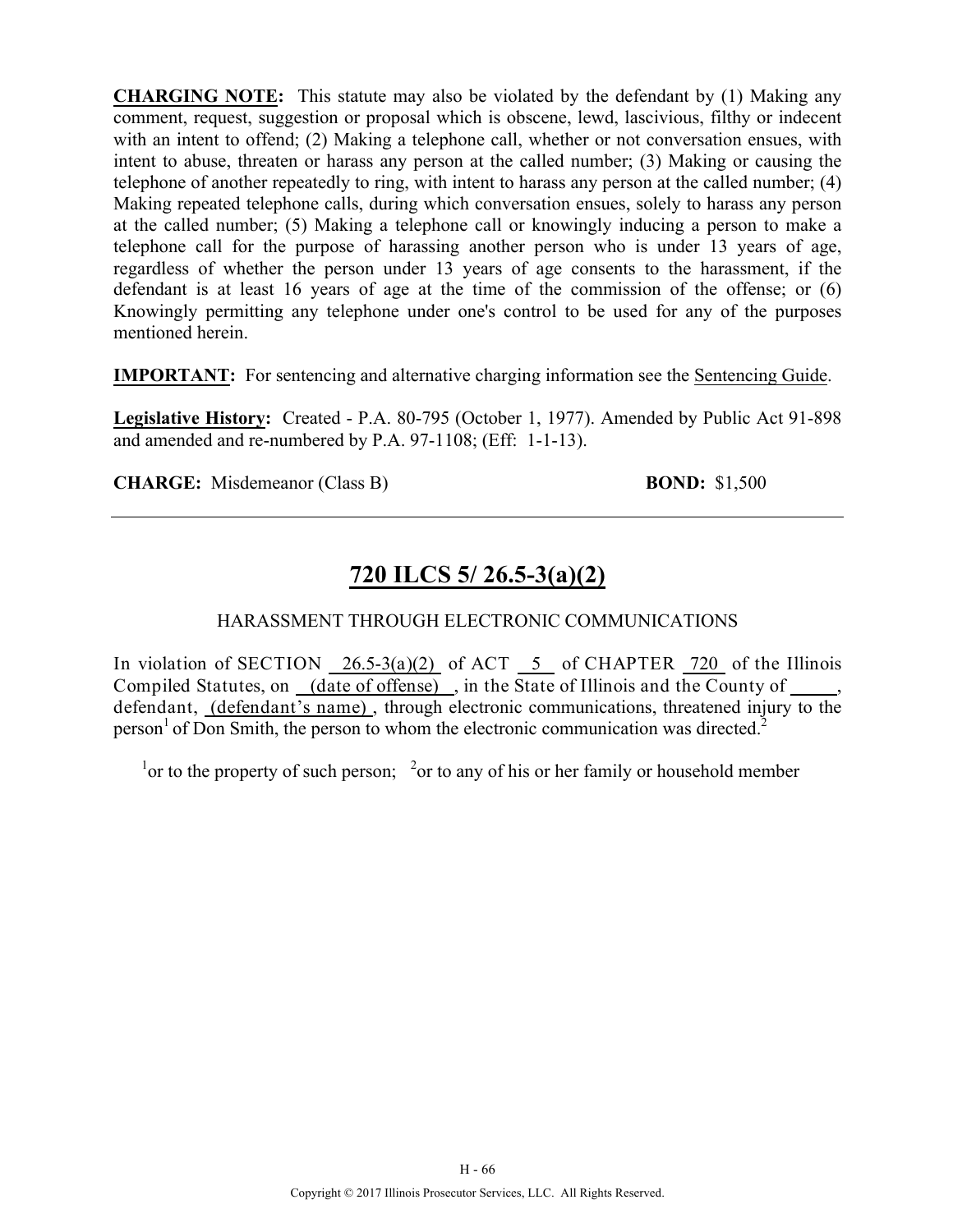**CHARGING NOTES:** *(1)* This offense may be committed by (1) Making any comment, request, suggestion or proposal which is obscene, lewd, lascivious, filthy or indecent with an intent to offend; (2) Making a telephone call, whether or not conversation ensues, with intent to abuse, threaten or harass any person at the called number; (3) Making or causing the telephone of another repeatedly to ring, with intent to harass any person at the called number; (4) Making repeated telephone calls, during which conversation ensues, solely to harass any person at the called number; (5) Making a telephone call or knowingly inducing a person to make a telephone call for the purpose of harassing another person who is under 13 years of age, regardless of whether the person under 13 years of age consents to the harassment, if the defendant is at least 16 years of age at the time of the commission of the offense; or (6) Knowingly permitting any telephone under one's control to be used for any of the purposes mentioned herein. *(2)* A second or subsequent violation of this subsection is a Class A misdemeanor. The charging instrument must state prior conviction. See Appendix A for discussion. Additionally, numerous circumstances may raise this offense to a Class 4 felony. See the Sentencing Guide for further information.

**DEFINITIONS:** "Electronic communication" means any transfer of signs, signals, writings, images, sounds, data or intelligence of any nature transmitted in whole or in part by a wire, radio, electromagnetic, photoelectric or photo-optical system. "Family or household member" includes spouses, former spouses, parents, children, stepchildren and other persons related by blood or by present or prior marriage, persons who share or formerly shared a common dwelling, persons who have or allegedly share a blood relationship through a child, persons who have or have had a dating or engagement relations, and persons with disabilities and their person assistants. For purposes of this Act, neither a casual acquaintanceship nor ordinary fraternization between 2 individuals in business or social contexts shall be deemed to constitute a dating relationship.

**IMPORTANT**: For sentencing and alternative charging information see the Sentencing Guide.

**ADDED CASE AUTHORITY** - - This subsection withstands numerous constitutional challenges. People v. McCormick, 332 Ill. App. 3d 491, 774 N. E. 2d 392, 266 Ill. Dec. 286 (4th Dist., 2002)

**Legislative History:** Created by P.A. 90-578 (Eff: 6-1-98). Amended by Public Act 91-878 and amended and re-numbered by P.A. 97-1108; (Eff: 1-1-13).

**CHARGE**: Misdemeanor (Class B) **BOND:** \$1,500